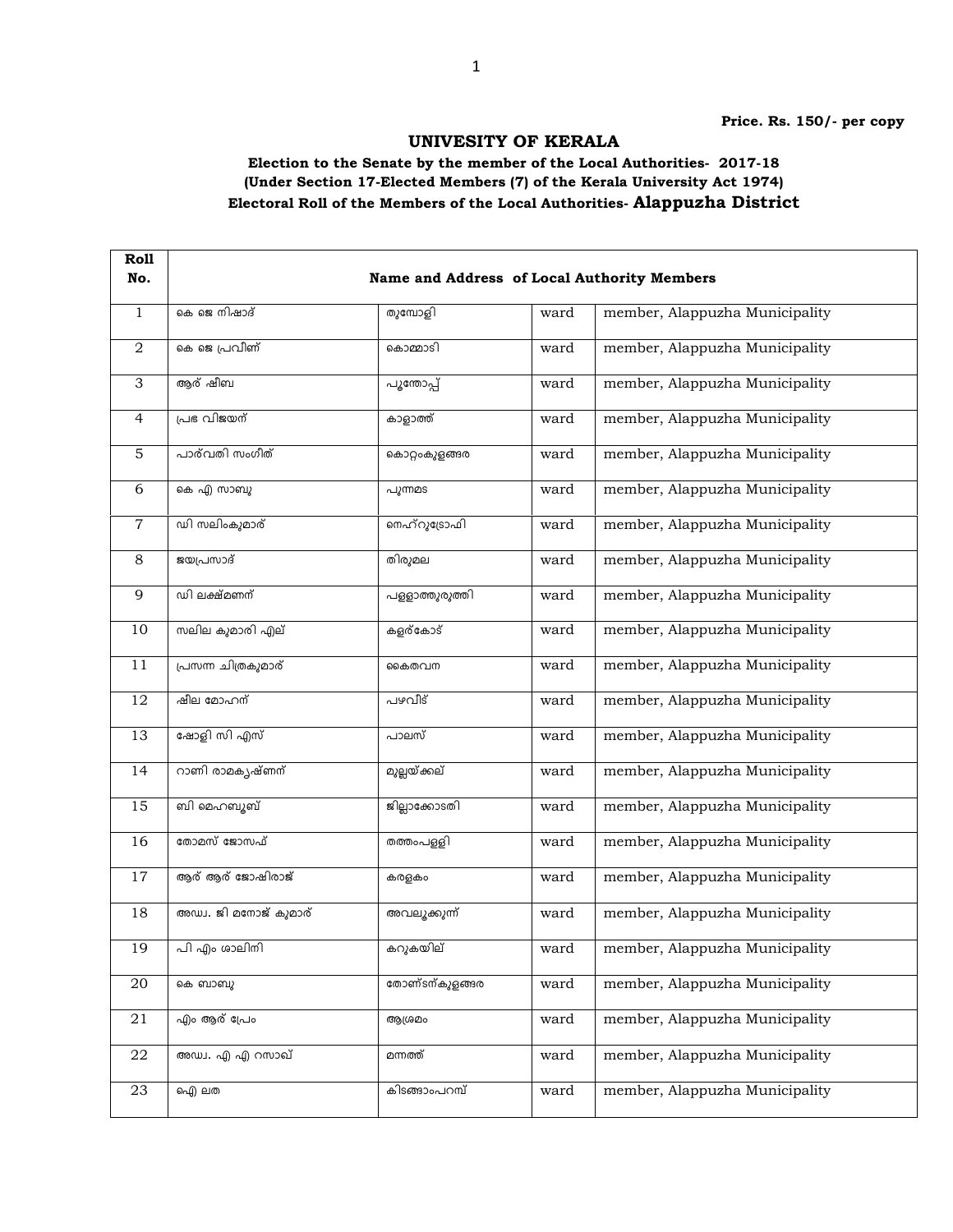| 24 | ബിന്ദു തോമസ് കളരിയ്ക്കല്   | വഴിച്ചേരി              | ward | member, Alappuzha Municipality |
|----|----------------------------|------------------------|------|--------------------------------|
| 25 | കവിത എ എസ്                 | മുനിസിപ്പല് ഓഫീസ്      | ward | member, Alappuzha Municipality |
| 26 | ആര് ഹരി                    | എ.എന്.പുരം             | ward | member, Alappuzha Municipality |
| 27 | ജ്യോതിമോള് സി              | തിരുവാമ്പാടി           | ward | member, Alappuzha Municipality |
| 28 | സജേഷ് ചാക്കുപറമ്പ്         | ഹൌസിംഗ് കോളനി          | ward | member, Alappuzha Municipality |
| 29 | വി എന് വിജയകുമാര്          | സനാതനപുരം              | ward | member, Alappuzha Municipality |
| 30 | സൌമ്യ രാജ് (ഇന്ദു ടീച്ചര്) | ഇരവുകാട്               | ward | member, Alappuzha Municipality |
| 31 | സജീന ഹാരിസ്                | മുല്ലാത്തുവളപ്പ്       | ward | member, Alappuzha Municipality |
|    | സീനത്ത് ബീവി എസ് (സീനത്ത്  |                        |      |                                |
| 32 | നാസര്)                     | വലിയമരം                | ward | member, Alappuzha Municipality |
| 33 | ശ്രീജിത്ര ജി               | മുനിസിപ്പല് സ്റ്റേഡിയം | ward | member, Alappuzha Municipality |
| 34 | നബീസ അക്ബര്                | ആലിശ്ശേരി              | ward | member, Alappuzha Municipality |
| 35 | സജീന ഫൈസല്                 | ലജനത്ത്                | ward | member, Alappuzha Municipality |
| 36 | രഹനാമോള് എസ് (രഹനാറഫീഖ്)   | വലിയകുളം               | ward | member, Alappuzha Municipality |
| 37 | ലൈല ബീവി എം                | വട്ടയാല്               | ward | member, Alappuzha Municipality |
| 38 | ഇല്ലിക്കല് കുഞ്ഞുമോന്      | കുതിരപ്പന്തി           | ward | member, Alappuzha Municipality |
| 39 | ബഷീര് കോയാപറമ്പില്         | ഗുരുമന്ദിരം            | ward | member, Alappuzha Municipality |
| 40 | ജോണ് ബ്രിട്ടോ പി ജി        | വാടയ്ക്കല്             | ward | member, Alappuzha Municipality |
| 41 | മോളി ജേക്കബ്               | விച്ച്                 | ward | member, Alappuzha Municipality |
| 42 | സി വി മനോജ്കുമാര്          | റെയില്വേ സ്റ്റേഷന്     | ward | member, Alappuzha Municipality |
| 43 | ബീന കൊച്ചുബാവ              | സക്കറിയ ബസാര്          | ward | member, Alappuzha Municipality |
| 44 | എ എം നൌഫല്                 | സിവില്സ്റ്റേഷന്        | ward | member, Alappuzha Municipality |
| 45 | കരോളിന് പീറ്റര്            | സീവ്യൂ                 | ward | member, Alappuzha Municipality |
| 46 | M.K Nizar                  | power house            | ward | member, Alappuzha Municipality |
| 47 | പ്രദീപ് കുമാര് ടി          | വാടയ്ക്കനാല്           | ward | member, Alappuzha Municipality |
| 48 | റെമിഷത്ത്                  | ചാത്തനാട്              | ward | member, Alappuzha Municipality |
| 49 | ബീന                        | ആറാട്ടുവഴി             | ward | member, Alappuzha Municipality |
| 50 | ബേബി ലൂയിസ്                | കാഞ്ഞിരംചിറ            | ward | member, Alappuzha Municipality |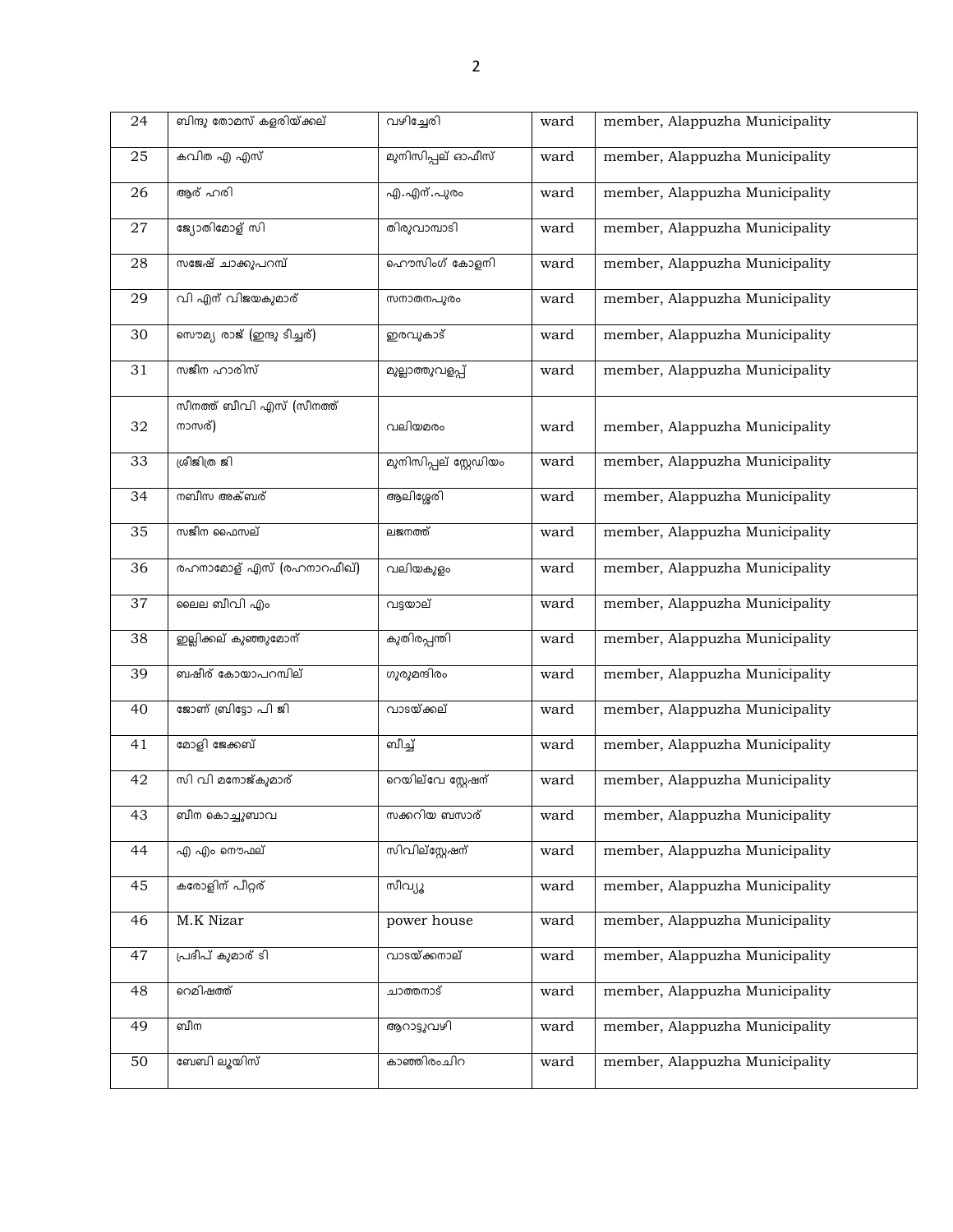| 51              | രാജു താന്നിക്കല്              | കളപ്പുര          | ward | member, Alappuzha Municipality |
|-----------------|-------------------------------|------------------|------|--------------------------------|
| $\overline{52}$ | ജോസ് ചെല്ലപ്പന്               | മംഗലം            | ward | member, Alappuzha Municipality |
|                 | KUNJOONJAMMA                  |                  |      |                                |
|                 | (KUNJOONJAMMA                 |                  |      |                                |
| 53              | PARAMPATHOOR)                 | MUNDENCAVU       | Ward | MemberChengannur Municipality  |
| 54              | <b>SUDHAMONI S</b>            | KODIYATTUKARA    | Ward | MemberChengannur Municipality  |
|                 | <b>BHARGAVI T T (BHARGAVI</b> |                  |      |                                |
| 55              | TEACHER)                      | <b>TEMPLE</b>    | Ward | MemberChengannur Municipality  |
| 56              | <b>B JAYAKUMAR</b>            | MITHRAPPUZHA     | Ward | MemberChengannur Municipality  |
| 57              | <b>VALSALA MOHAN</b>          | VAZHARMANGALAM   | Ward | MemberChengannur Municipality  |
| 58              | <b>BETCY THOMAS</b>           | MANGALAM SOUTH   | Ward | MemberChengannur Municipality  |
| 59              | <b>SAJAN SAMUEL</b>           | MANGALAM NORTH   | Ward | MemberChengannur Municipality  |
| 60              | P R PRADEEP KUMAR             | EDANAD WEST      | Ward | MemberChengannur Municipality  |
| 61              | <b>DEVI</b>                   | EDANAD EAST      | Ward | MemberChengannur Municipality  |
| 62              | VALSAMMA ABRAHAM              | PUTHENCAVU EAST  | Ward | MemberChengannur Municipality  |
| 63              | <b>B SUDEEP</b>               | ARATTUKADAVU     | Ward | MemberChengannur Municipality  |
| 64              | ABY CHACKO                    | PUTHENCAVU WEST  | Ward | MemberChengannur Municipality  |
|                 |                               | SASTHAMKULANGAR  |      |                                |
| 65              | <b>GEETHA KUSHAN</b>          | A                | Ward | MemberChengannur Municipality  |
| 66              | SOBHA VARGHESE                | ANGADICKAL       | Ward | MemberChengannur Municipality  |
| 67              | K SHIBURAJAN                  | MALAYIL          | Ward | MemberChengannur Municipality  |
| 68              | <b>SUJA JOHN</b>              | ITI              | Ward | MemberChengannur Municipality  |
| 69              | SUSAMMA ABRAHAM               | COLLEGE          | Ward | MemberChengannur Municipality  |
| 70              | <b>K N HARIDAS</b>            | ANGADICKAL SOUTH | Ward | MemberChengannur Municipality  |
| 71              | SREEKALA S                    | <b>HATCHERY</b>  | Ward | MemberChengannur Municipality  |
| $\rm 72$        | <b>ANILKUMAR (BABU)</b>       | MOOLAPPADAVU     | Ward | MemberChengannur Municipality  |
| 73              | <b>SALLY (SALLY JAMES)</b>    | THITTAMEL        | Ward | MemberChengannur Municipality  |
| 74              | <b>V V AJAYAN</b>             | PANDAVANPARA     | Ward | MemberChengannur Municipality  |
| 75              | MERCY JOHN                    | <b>BETHEL</b>    | Ward | MemberChengannur Municipality  |
|                 | <b>SREEDEVI</b>               |                  |      |                                |
| 76              | <b>BALAKRISHNAN</b>           | TOWN             | Ward | MemberChengannur Municipality  |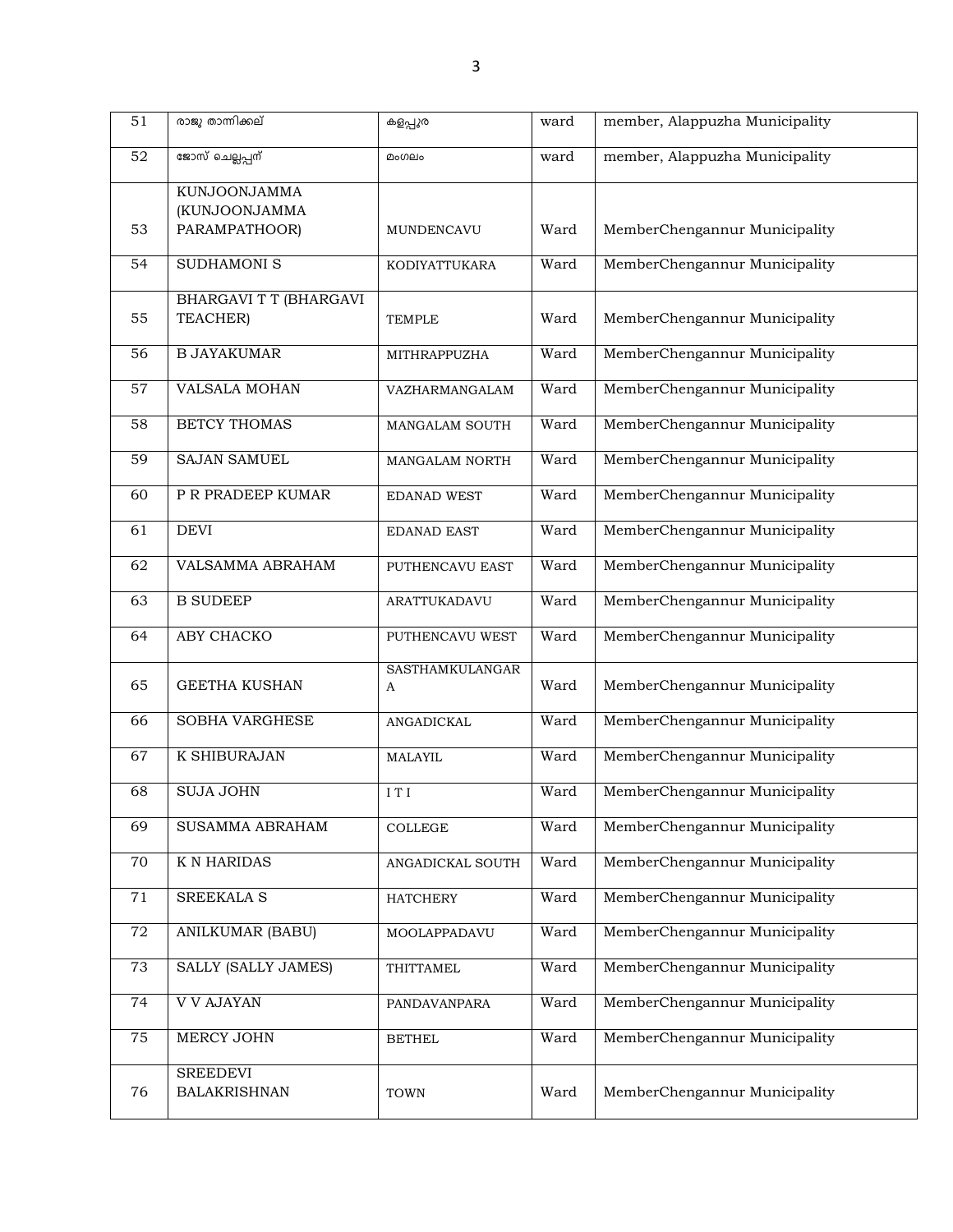| 77  | THOMAS VARGHESE<br>(RAJAN KANNATTU) | RAILWAY STATION      | Ward | Member Cherthala Municipality |
|-----|-------------------------------------|----------------------|------|-------------------------------|
| 78  | <b>SHERLY</b>                       | <b>VANDIMALA</b>     | Ward | Member Cherthala Municipality |
| 79  | <b>JOHN M THOMAS</b>                | VALIYAPALLI          | Ward | Member Cherthala Municipality |
| 80  | <b>G K AJITH</b>                    | <b>SAKTHEESWARAM</b> | Ward | Member Cherthala Municipality |
| 81  | V T JOSEPH                          | MOOLAYIL             | Ward | Member Cherthala Municipality |
| 82  | R MURALI                            | <b>POWER HOUSE</b>   | Ward | Member Cherthala Municipality |
| 83  | <b>USHADAYADAS</b>                  | MANNUKUZHI           | Ward | Member Cherthala Municipality |
| 84  | SHEEBA JAGADAPPAN                   | NEDUMBRAKAD          | Ward | Member Cherthala Municipality |
| 85  | A ARUNLAL                           | PARAPPEL             | Ward | Member Cherthala Municipality |
| 86  | <b>LEENAN</b>                       | <b>SASTHA</b>        | Ward | Member Cherthala Municipality |
| 87  | <b>B FAISAL</b>                     | KULATHRAKADU         | Ward | Member Cherthala Municipality |
| 88  | SUNIMOL S                           | <b>SAVESSERY</b>     | Ward | Member Cherthala Municipality |
| 89  | N R BABURAJ                         | KALIKULAM            | Ward | Member Cherthala Municipality |
| 90  | <b>JYOTHI MOL P</b>                 | MUNICIPAL OFFICE     | Ward | Member Cherthala Municipality |
| 91  | SREELEKHA NAIR                      | X RAY                | Ward | Member Cherthala Municipality |
| 92  | <b>JYOTHISH</b>                     | CIVIL STATION        | Ward | Member Cherthala Municipality |
| 93  | RADHAMANI K                         | CHAKKARKULAM         | Ward | Member Cherthala Municipality |
| 94  | <b>BIJI MOL</b>                     | KURIKKACHIRA         | Ward | Member Cherthala Municipality |
| 95  | P UNNIKRISHNAN                      | POLY TECHNIC         | Ward | Member Cherthala Municipality |
| 96  | <b>GIRIJA RAVEENDRAN</b>            | CHERAKULAM           | Ward | Member Cherthala Municipality |
| 97  | K RETNAVALLY                        | AMBEDKAR             | Ward | Member Cherthala Municipality |
| 98  | MANOJ M B                           | ARATTUVAZHY          | Ward | Member Cherthala Municipality |
| 99  | M SAHADEVAN                         | VATTAVELI            | Ward | Member Cherthala Municipality |
| 100 | DEEPA VINOD                         | KARUVAYIL            | Ward | Member Cherthala Municipality |
| 101 | MADHURI SABU                        | MINI MARKET          | Ward | Member Cherthala Municipality |
| 102 | <b>PREETHA</b>                      | KATTANGANATTU        | Ward | Member Cherthala Municipality |
| 103 | <b>B BHASI</b>                      | ST MARTIN            | Ward | Member Cherthala Municipality |
| 104 | PRAMEELA K N                        | PALLUVALLUVELY       | Ward | Member Cherthala Municipality |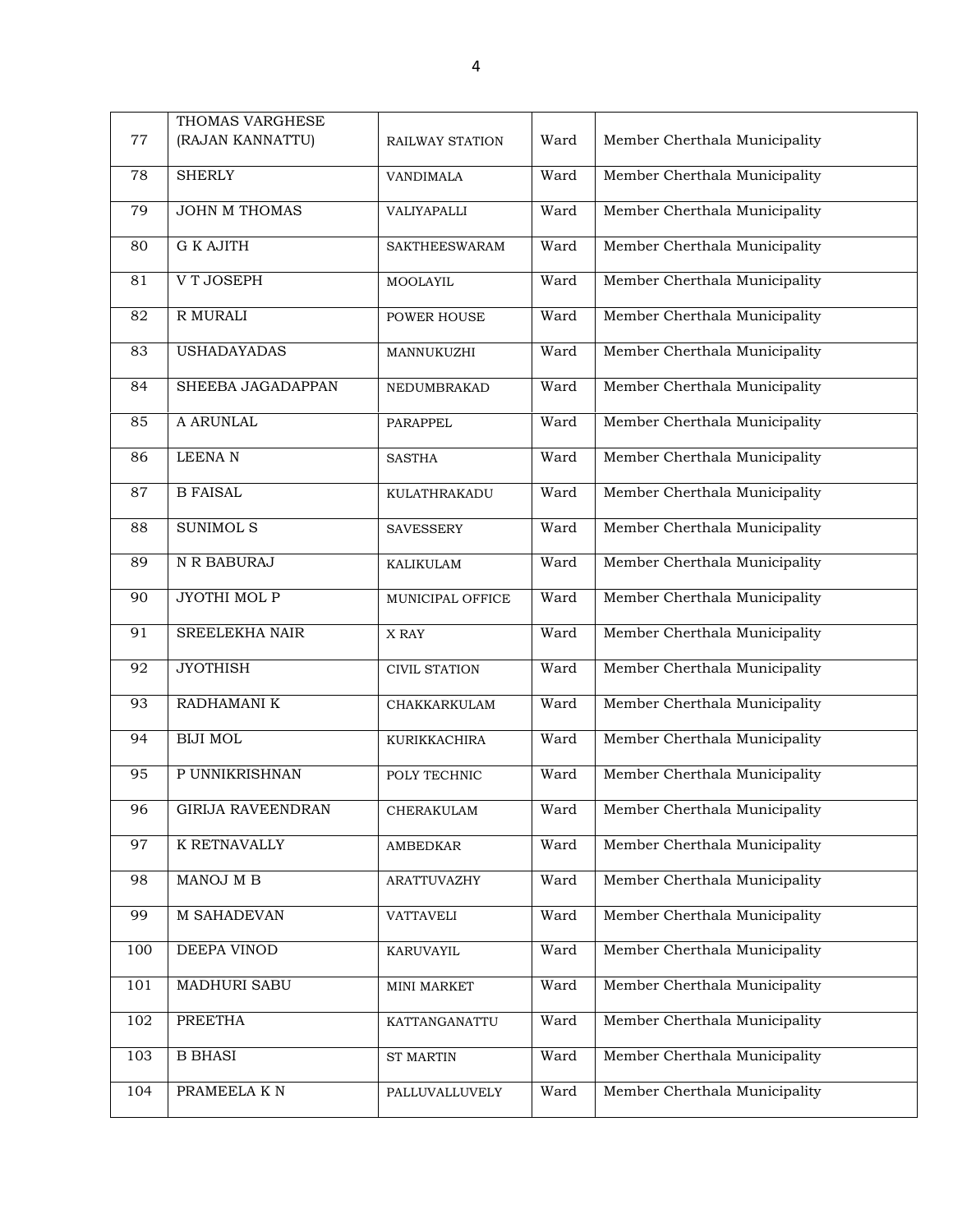| 105 | LALY KURIAKOSE                         | VALLAYIL                         | Ward | Member Cherthala Municipality |
|-----|----------------------------------------|----------------------------------|------|-------------------------------|
|     | JOSEPH(BABU                            |                                  |      |                               |
| 106 | MULLANCHIRA)                           | <b>EDATHIL</b>                   | Ward | Member Cherthala Municipality |
| 107 | <b>TOMY ABRAHAM</b>                    | MUNI. BUS STAND                  | Ward | Member Cherthala Municipality |
| 108 | <b>J RADHAKRISHNA NAIK</b>             | T D AMBALAM                      | Ward | Member Cherthala Municipality |
| 109 | BEENAMMA VARGHESE                      | <b>MUTTAM BAZAR</b>              | Ward | Member Cherthala Municipality |
| 110 | SINDHU BAIJU                           | VELORVATTAM                      | Ward | Member Cherthala Municipality |
| 111 | <b>ISSAC MADAVANA</b>                  | KUTTIKATTU                       | Ward | Member Cherthala Municipality |
| 112 | C K UNNIKRISHNAN                       | KIZHAKKENALPATHU                 | Ward | Member Cherthala Municipality |
| 113 | <b>CD SANKAR</b>                       | RAILWAY STATION                  | Ward | Member Cherthala Municipality |
| 114 | REJITHA ASHOKAN                        | KURUPPANATTUKAR<br>A             | Ward | Member Cherthala Municipality |
| 115 | <b>SUBI PREJITH</b>                    | HOMEO DISPENSARY                 | Ward | member Haripad Municipality   |
| 116 | <b>VIJAYAMMA</b><br><b>PUNNURMADOM</b> | THULAMPARAMPU<br><b>NORTH</b>    | Ward | member Haripad Municipality   |
| 117 | RAJASREE.S                             | KILIKKAKULANGARA                 | Ward | member Haripad Municipality   |
| 118 | <b>SUJATHA</b>                         | THRIPPAKKUDAM                    | Ward | member Haripad Municipality   |
| 119 | M.B. ANILMITHRA                        | THULAMPARAMPU<br>NADUVATHU       | Ward | member Haripad Municipality   |
| 120 | <b>B. BABURAJ</b>                      | <b>NAGARI</b>                    | Ward | member Haripad Municipality   |
| 121 | K.K. RAMAKRISHNAN                      | AROOR L.P.S                      | Ward | member Haripad Municipality   |
| 122 | <b>K S VINOD</b>                       | VATHUKULANGARA                   | Ward | member Haripad Municipality   |
| 123 | NISHA G                                | P.H.C                            | Ward | member Haripad Municipality   |
| 124 | LEKHA AJITH                            | MANGAMKULANGAR<br>A              | Ward | member Haripad Municipality   |
| 125 | M. SAJEEVE                             | PILAPPUZHA SOUTH                 | Ward | member Haripad Municipality   |
| 126 | KUNJUMOL                               | NEDUNTHARA                       | Ward | member Haripad Municipality   |
| 127 | C. RAJALEKSHMI                         | <b>TRIVENI</b>                   | Ward | member Haripad Municipality   |
| 128 | SATHEESH MUTTOM                        | $\ensuremath{\mathsf{ERRICKAL}}$ | Ward | member Haripad Municipality   |
| 129 | <b>SREEVIVEK S</b>                     | MANIMANGALAM                     | Ward | member Haripad Municipality   |
| 130 | M K VIJAYAN                            | <b>HOSPITAL</b>                  | Ward | member Haripad Municipality   |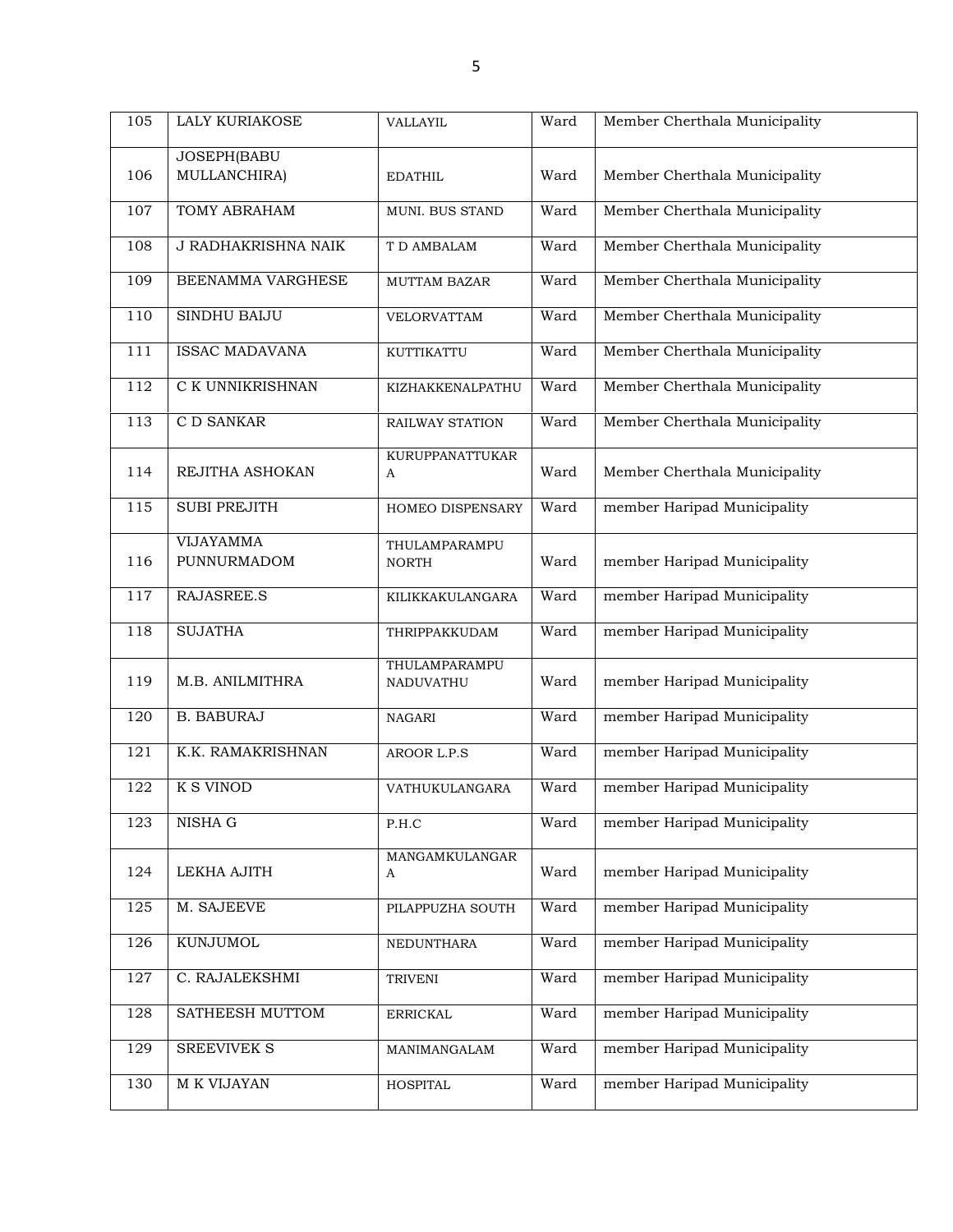| 131 | RAJANI C                       | R K JUNCTION                         | Ward | member Haripad Municipality    |
|-----|--------------------------------|--------------------------------------|------|--------------------------------|
| 132 | PROF.S.SUDHA                   | NANGYARKULANGAR<br>A                 | Ward | member Haripad Municipality    |
| 133 | KATTIL SATHAR                  | <b>MAMPARA</b>                       | Ward | member Haripad Municipality    |
| 134 | <b>K.M RAJU</b>                | <b>VETERINARY</b><br><b>HOSPITAL</b> | Ward | member Haripad Municipality    |
| 135 | <b>SASIKUMARAN NAIR</b>        | <b>THAIKOOTAM</b><br>LAKSHAM VEEDU   | Ward | member Haripad Municipality    |
| 136 | <b>SMITHA PRADEEP</b>          | <b>SURESH MARKET</b>                 | Ward | member Haripad Municipality    |
| 137 | CHANDRAVALLY AMMA              | <b>VETTUVENI</b>                     | Ward | member Haripad Municipality    |
| 138 | PRESANNA KUMARI. C             | D.K.N.M L.P SCHOOL                   | Ward | member Haripad Municipality    |
| 139 | VRINDA. S. KUMAR               | K.S.R.T.C                            | Ward | member Haripad Municipality    |
| 140 | SOBHA VISWANATH                | <b>TOWN</b>                          | Ward | member Haripad Municipality    |
| 141 | <b>SHAMSUDHEEN</b>             | THULAMPARAMPU<br><b>SOUTH</b>        | Ward | member Haripad Municipality    |
| 142 | R RATHEESH                     | <b>DANAPPADI</b>                     | Ward | member Haripad Municipality    |
| 143 | S. RADHAMANI AMMA              | MANNARSALA                           | Ward | member Haripad Municipality    |
| 144 | K P KRISHNAKUMARI              | TOWN UPS                             | Ward | member Kayamkulam Municipality |
| 145 | A IRSHAD                       | KOTTUKULANGARA                       | Ward | member Kayamkulam Municipality |
| 146 | NAVAS MUHAMMED<br><b>KUNJU</b> | ARACKAL                              | Ward | member Kayamkulam Municipality |
| 147 | <b>ABDUL MANAF</b>             | <b>MUHAYIDHEEN</b><br>PALLY          | Ward | member Kayamkulam Municipality |
| 148 | SUMAYYA                        | VALIYAPARAMB                         | Ward | member Kayamkulam Municipality |
| 149 | KADAYIL RAJAN                  | <b>MAVILATH</b>                      | Ward | member Kayamkulam Municipality |
| 150 | A NOUSHAD(NIZA KAVIL)          | ERUVA TEMPLE                         | Ward | member Kayamkulam Municipality |
| 151 | SULPHIKAR MAYOORI              | WAREHOUSE                            | Ward | member Kayamkulam Municipality |
| 152 | <b>SAJNA</b>                   | <b>MARKET</b>                        | Ward | member Kayamkulam Municipality |
| 153 | RAJESH KAMATH                  | <b>SREEVITOBHA</b>                   | Ward | member Kayamkulam Municipality |
| 154 | RAMANI DEVARAJAN               | GURUMANDIRAM                         | Ward | member Kayamkulam Municipality |
| 155 | V. S. AJAYAN                   | <b>ERUVA</b>                         | Ward | member Kayamkulam Municipality |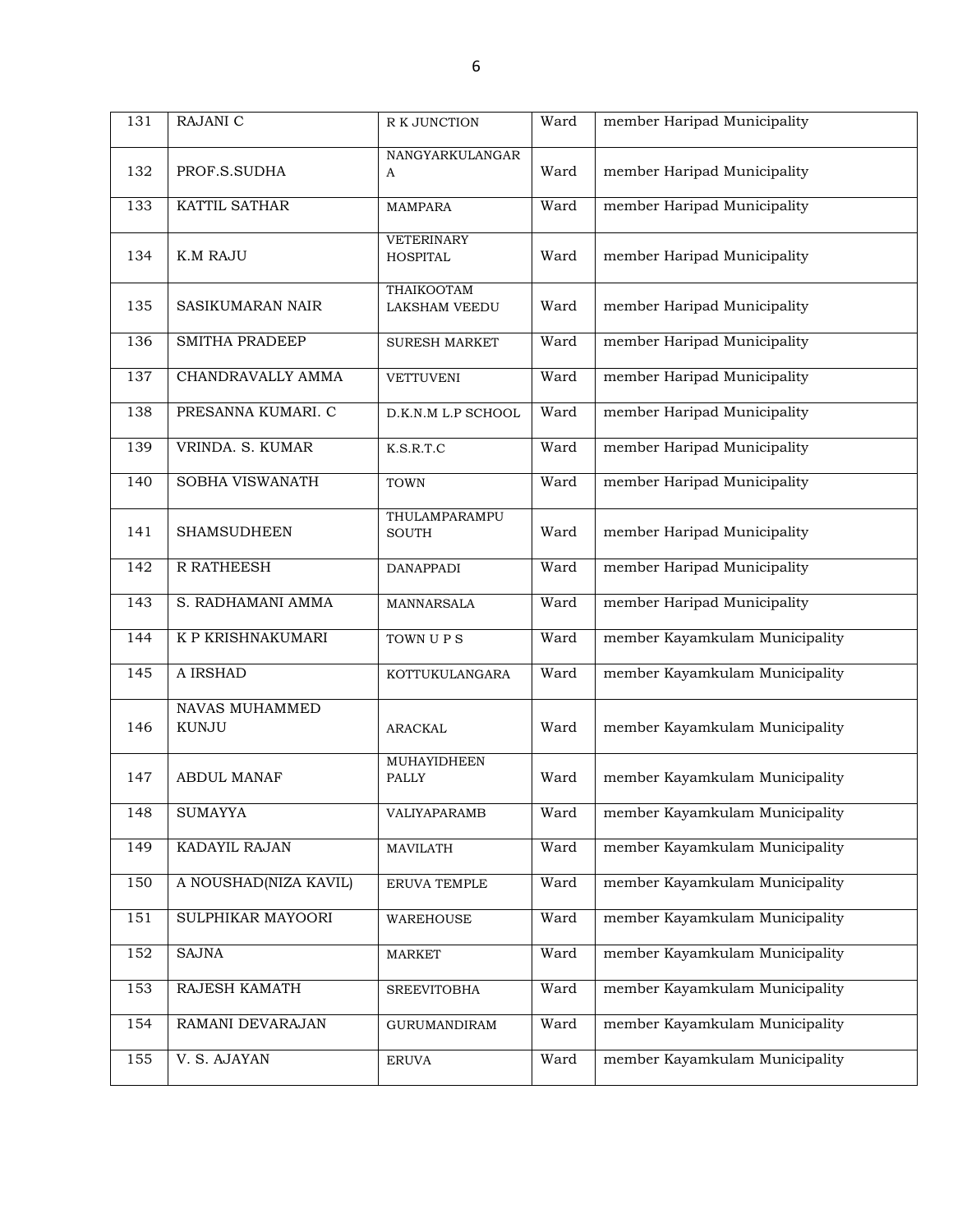| 156 | <b>S SADASIVAN</b>    | KAKKANADU                              | Ward | member Kayamkulam Municipality |
|-----|-----------------------|----------------------------------------|------|--------------------------------|
| 157 | KARISHMA.S            | <b>MADRASA</b>                         | Ward | member Kayamkulam Municipality |
| 158 | A HASSAN KOYA         | RAILWAY STATION                        | Ward | member Kayamkulam Municipality |
|     | PALAMUTTATHU          |                                        |      |                                |
| 159 | VIJAYAKUMAR           | CHEPPALLIL                             | Ward | member Kayamkulam Municipality |
| 160 | SUSEELA RAVI          | KARIMUTTOM                             | Ward | member Kayamkulam Municipality |
| 161 | N. SIVADASAN          | <b>KOYPPALLY</b><br><b>KARANMA</b>     | Ward | member Kayamkulam Municipality |
|     |                       | <b>PERUNGALA</b>                       |      |                                |
| 162 | <b>SHANAVAS</b>       | KIZHAKKU                               | Ward | member Kayamkulam Municipality |
| 163 | MUHAMMED JALEEL       | PERINGALA WEST                         | Ward | member Kayamkulam Municipality |
|     |                       | <b>NELLU</b><br><b>GAVESHANAKENDRA</b> |      |                                |
| 164 | R GIRIJA              | M                                      | Ward | member Kayamkulam Municipality |
| 165 | <b>DEEPUR</b>         | MURIKKUMMOODU                          | Ward | member Kayamkulam Municipality |
| 166 | P.SASIKALA            | PULLIKKANAKKU                          | Ward | member Kayamkulam Municipality |
| 167 | <b>SHAMILA ANIMON</b> | INDUSTRIAL ESTATE                      | Ward | member Kayamkulam Municipality |
| 168 | ADV:U.MUHAMMED        | INDUSTRIAL ESTATE                      | Ward | member Kayamkulam Municipality |
| 169 | RANJINI.S             | CHERAVALLY                             | Ward | member Kayamkulam Municipality |
| 170 | <b>S.KESUNATH</b>     | KALLUMMOODU                            | Ward | member Kayamkulam Municipality |
| 171 | <b>SUDHA HARI</b>     | MENATHERIL                             | Ward | member Kayamkulam Municipality |
| 172 | ANITHA SHAJI          | AMBALAPPATTU                           | Ward | member Kayamkulam Municipality |
|     |                       | <b>THOTTAVILA</b>                      |      |                                |
| 173 | K.K.ANILKUMAR         | <b>GAVESHANAKENDRA</b><br>М            | Ward | member Kayamkulam Municipality |
|     |                       | <b>KRISHNAPURAM</b>                    |      |                                |
| 174 | OMANA ANIL            | <b>TEMPLE</b>                          | Ward | member Kayamkulam Municipality |
| 175 | BHAMINI SAURABHAN     | <b>FACTORY</b>                         | Ward | member Kayamkulam Municipality |
| 176 | M.A.K.AZAD            | CHIRAKKADAVAM                          | Ward | member Kayamkulam Municipality |
| 177 | <b>D ASWANIDEV</b>    | PUTHIYIDAM SOUTH                       | Ward | member Kayamkulam Municipality |
| 178 | MILIN.S.VARGHESE      | PUTHIYIDAM NORTH                       | Ward | member Kayamkulam Municipality |
| 179 | SHEEBA DAS            | MUNICIPAL OFFICE                       | Ward | member Kayamkulam Municipality |
| 180 | ATTAKKUNJU            | $\sf{COLLEGE}$                         | Ward | member Kayamkulam Municipality |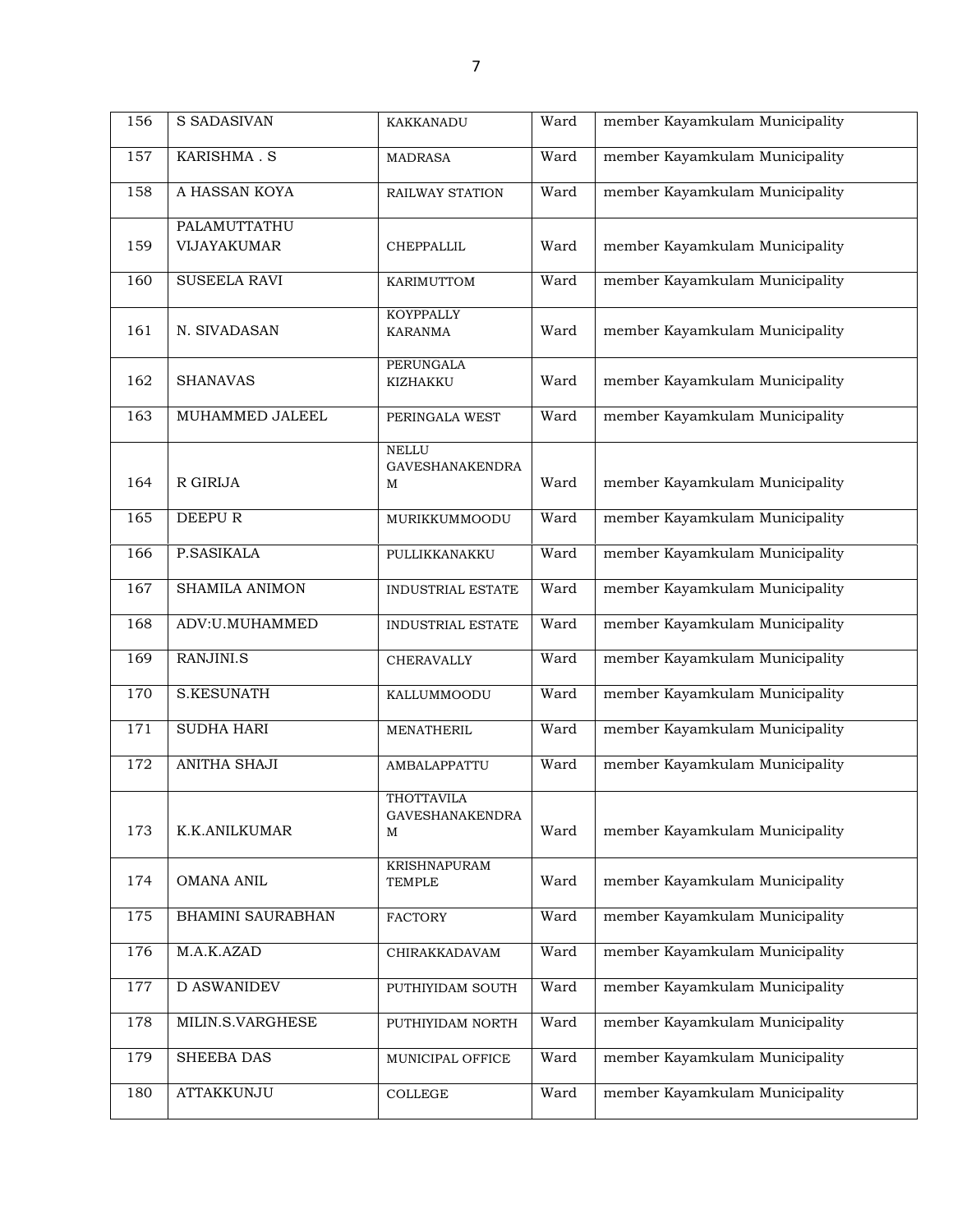| 181 | <b>GAYATHRI THAMPAN</b>            | POLY TECHNIC                         | Ward | member Kayamkulam Municipality  |
|-----|------------------------------------|--------------------------------------|------|---------------------------------|
| 182 | A.ABDUL JALEEL                     | HOMOEO HOSPITAL                      | Ward | member Kayamkulam Municipality  |
| 183 | <b>KARUVIL NIZAR</b>               | KOTTAKKADAVU                         | Ward | member Kayamkulam Municipality  |
| 184 | <b>SUREKHA DILEEP</b>              | <b>MOOLASSERIL</b>                   | Ward | member Kayamkulam Municipality  |
| 185 | REJILA NAZAR                       | PULIMUKKU                            | Ward | member Kayamkulam Municipality  |
| 186 | <b>MINI SALIM</b>                  | <b>IKYA JUNCTION</b>                 | Ward | member Kayamkulam Municipality  |
| 187 | <b>SHEEJA NAZAR</b>                | KANNAMBALLY                          | Ward | member Kayamkulam Municipality  |
| 188 | SREE RANJINI AMMA                  | <b>MATTOM NORTH</b>                  | Ward | member Mavelikkara Municipality |
| 189 | JAYASREE AJAYAKUMAR                | KURUVIKKADU                          | Ward | member Mavelikkara Municipality |
| 190 | <b>LATHA G</b>                     | <b>KANDIYOOR</b>                     | Ward | member Mavelikkara Municipality |
| 191 | <b>K GOPAN</b>                     | MUNICIPAL BUS<br><b>STAND</b>        | Ward | member Mavelikkara Municipality |
| 192 | <b>LEELAMANY S</b>                 | <b>PRAYIKKARA</b><br><b>TEMPLE</b>   | Ward | member Mavelikkara Municipality |
| 193 | <b>AJANTHA PRASAD</b>              | PRAYIKKARA                           | Ward | member Mavelikkara Municipality |
| 194 | SAJINI JOHN                        | <b>GOVT. HOSPITAL</b><br><b>WARD</b> | Ward | member Mavelikkara Municipality |
| 195 | <b>JEEMOL CHERIAN</b>              | THAZHAKKARA                          | Ward | member Mavelikkara Municipality |
| 196 | <b>SHINY THOMAS</b>                | PUTHIYAKAVU<br><b>MARKET</b>         | Ward | member Mavelikkara Municipality |
| 197 | PRASANNA BABU                      | KOTTARKAVU                           | Ward | member Mavelikkara Municipality |
| 198 | MADHUBALA NATARAJAN                | RAILWAY STATION                      | Ward | member Mavelikkara Municipality |
| 199 | SATHI KOMALAN                      | KALLUMALA                            | Ward | member Mavelikkara Municipality |
| 200 | AMBIKA SIVAN                       | <b>UMBERNADU</b>                     | Ward | member Mavelikkara Municipality |
| 201 | <b>KRISHNAKUMARI</b>               | <b>AYURVEDA</b><br><b>HOSPITAL</b>   | Ward | member Mavelikkara Municipality |
|     | KOSHY THUNDU                       |                                      |      |                                 |
| 202 | PARAMPIL                           | POWER HOUSE                          | Ward | member Mavelikkara Municipality |
| 203 | K PADMAKARAN                       | PADEETHODU                           | Ward | member Mavelikkara Municipality |
| 204 | K. HEMACHANDRAN                    | PUNNAMOOD<br><b>MARKET</b>           | Ward | member Mavelikkara Municipality |
| 205 | ADV. NAVEEN MATHEW<br><b>DAVID</b> | <b>PONAKAM</b>                       | Ward | member Mavelikkara Municipality |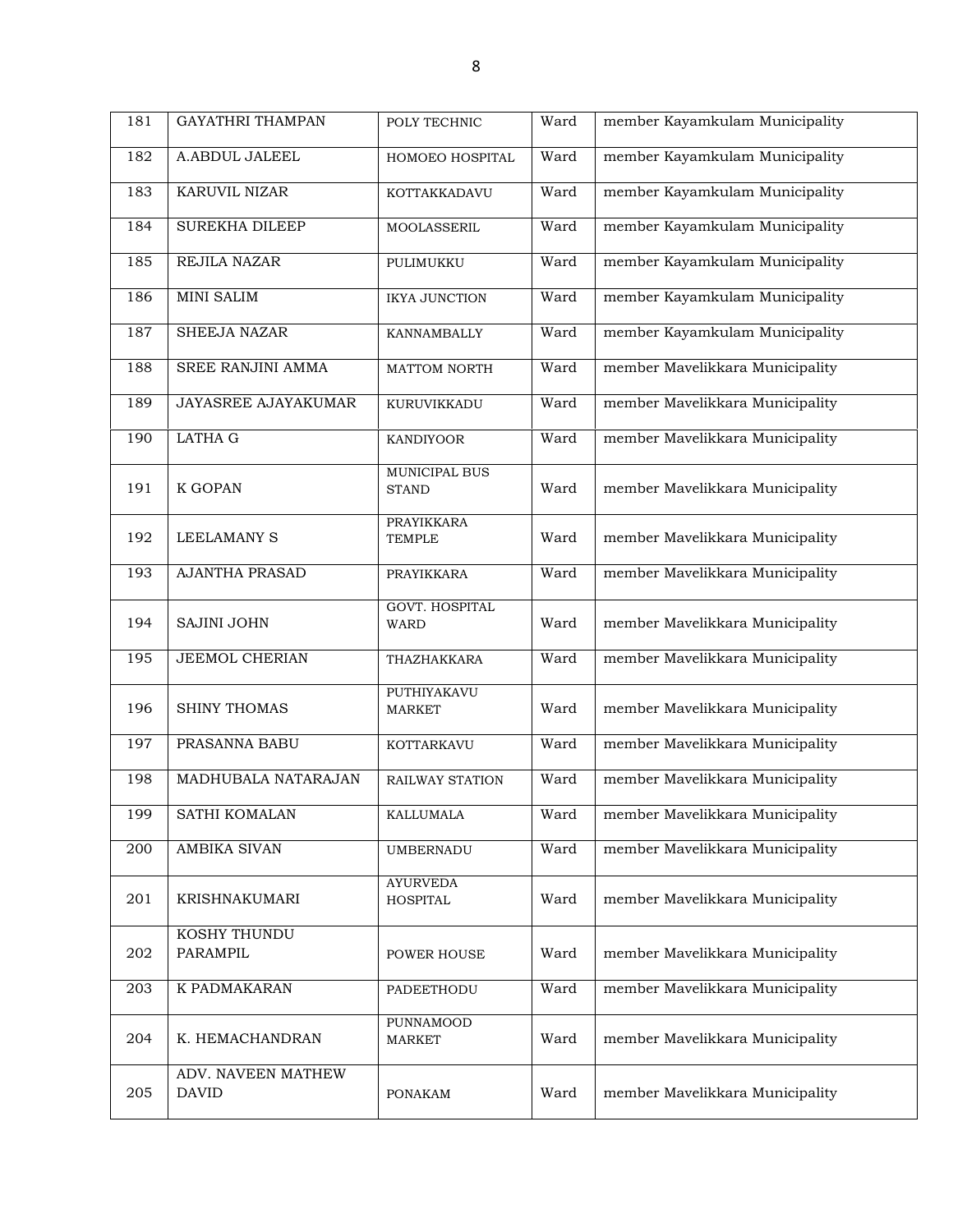| 206 | LEELA ABHILASH                         | <b>FACTORY</b>             | Ward | member Mavelikkara Municipality |
|-----|----------------------------------------|----------------------------|------|---------------------------------|
| 207 | <b>VJAYAMMA</b><br><b>UNNIKRISHNAN</b> | CIVIL STATION WARD         | Ward | member Mavelikkara Municipality |
| 208 | P K MAHENDRAN                          | KOCHICKAL SOUTH            | Ward | member Mavelikkara Municipality |
| 209 | SHAJI M PANICKER                       | <b>PONNARAM</b><br>THOTTAM | Ward | member Mavelikkara Municipality |
| 210 | <b>SUJATHA DEVI S</b>                  | KOTTAKKAKAM                | Ward | member Mavelikkara Municipality |
| 211 | <b>S RAJESH</b>                        | MUNICIPAL OFFICE           | Ward | member Mavelikkara Municipality |
| 212 | <b>M RAMESH KUMAR</b>                  | KOCHIKKAL                  | Ward | member Mavelikkara Municipality |
| 213 | <b>RAJESH KUMAR</b>                    | PANACHAMOODU               | Ward | member Mavelikkara Municipality |
| 214 | <b>UMAYAMMA</b><br>VIJAYAKUMAR         | KANDIYOOR SOUTH            | Ward | member Mavelikkara Municipality |
| 215 | C SURESH                               | THATTARAMBALAM             | Ward | member Mavelikkara Municipality |
|     |                                        | Jilla apanchayath          |      |                                 |
| 216 | DALEEMA JOJO                           | <b>AROOR</b>               | ward | member Jilla apnchayath         |
| 217 | P M PRAMOD                             | POOCHAKKAL                 | ward | member Jilla apnchayath         |
| 218 | SINDHU VINU                            | PALLIPPURAM                | ward | member Jilla apnchayath         |
| 219 | <b>JAMEELA K R</b>                     | KANJIKKUZHI                | ward | member Jilla apnchayath         |
| 220 | P A JUMAILATH                          | <b>ARYAD</b>               | ward | member Jilla apnchayath         |
| 221 | <b>K K ASOKAN</b>                      | <b>VELIYANAD</b>           | ward | member Jilla apnchayath         |
| 222 | <b>BINU ISSAC RAJU</b>                 | CHAMPAKKULAM               | ward | member Jilla apnchayath         |
| 223 | <b>JOHN THOMAS</b>                     | PALLIPPAD                  | ward | member Jilla apnchayath         |
| 224 | JACOB OOMMEN                           | CHENNITHALA                | ward | member Jilla apnchayath         |
| 225 | <b>JOGY CHERIAN</b>                    | <b>MANNAR</b>              | ward | member Jilla apnchayath         |
| 226 | <b>V VENU</b>                          | MULAKKUZHA                 | ward | member Jilla apnchayath         |
| 227 | <b>JEBIN P VARGHESE</b>                | <b>VENMONY</b>             | ward | member Jilla apnchayath         |
| 228 | VISWAN PADANILAM                       | <b>NOORANAD</b>            | ward | member Jilla apnchayath         |
| 229 | <b>K SUMA</b>                          | BHARANIKKAVU               | ward | member Jilla apnchayath         |
| 230 | ARITHA BABU                            | KRISHNAPURAM               | ward | member Jilla apnchayath         |
| 231 | <b>MANI VISWANATH</b>                  | PATHIYOOR                  | ward | member Jilla apnchayath         |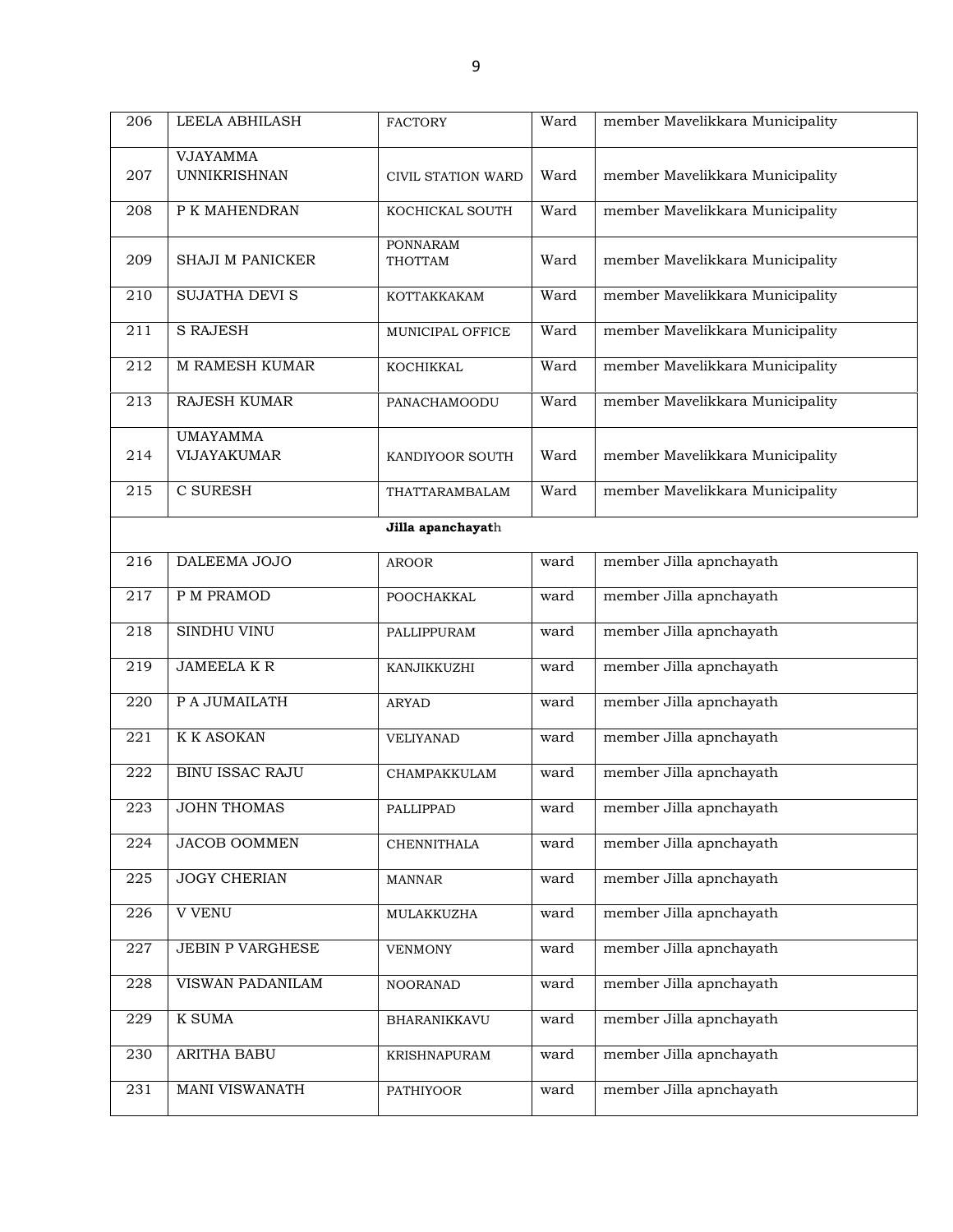| 232 | <b>BABITHA JAYAN</b>                      | MUTHUKULAM       | ward                    | member Jilla apnchayath                |
|-----|-------------------------------------------|------------------|-------------------------|----------------------------------------|
| 233 | REMYA RAMANAN                             | <b>KARUVATTA</b> | ward                    | member Jilla apnchayath                |
| 234 | A R KANNAN                                | AMBALAPPUZHA     | ward                    | member Jilla apnchayath                |
| 235 | <b>G VENUGOPAL</b>                        | <b>PUNNAPRA</b>  | ward                    | member Jilla apnchayath                |
| 236 | <b>K T MATHEW</b>                         | MARARIKKULAM     | ward                    | member Jilla apnchayath                |
| 237 | <b>JOTHMOL (SANDHYA</b><br><b>BENNY</b> ) | <b>VAYALAR</b>   | ward                    | member Jilla apnchayath                |
| 238 | <b>SAJIMOL FRANCIS</b>                    | MANAKKODAM       | ward                    | member Jilla apnchayath                |
|     |                                           |                  | <b>Block Panchayath</b> |                                        |
| 239 | സിന്ധു മഹേശന്                             | മാക്കേക്കടവ്     | ward                    | member Thykkattussery Block Panchayath |
| 240 | പി ഡി സബീഷ്                               | പള്ളിപ്പുറം      | ward                    | member Thykkattussery Block Panchayath |
| 241 | ഷീല രഘുവരന്                               | തിരുനല്ലൂര്      | ward                    | member Thykkattussery Block Panchayath |
| 242 | രാജേഷ് രാമകൃഷ്ണന്                         | പല്ലുവേലി        | ward                    | member Thykkattussery Block Panchayath |
| 243 | എബ്രഹാം ജോര്ജ്ജ്                          | രൈക്കാട്ടുശ്ശേരി | ward                    | member Thykkattussery Block Panchayath |
| 244 | നീതു രഞ്ജിത്ത്                            | തളിയാപറന്പ്      | ward                    | member Thykkattussery Block Panchayath |
| 245 | ഉഷ രാജഗോപാല്                              | ത്യച്ചാറ്റുകുളം  | ward                    | member Thykkattussery Block Panchayath |
| 246 | ശ്യാമള                                    | നദുവത്ത് നഗര്    | ward                    | member Thykkattussery Block Panchayath |
| 247 | തോമസ് സ്ക്കറിയ                            | നീലംപേരൂര്       | ward                    | member Veliyanadu Block Panchayath     |
| 248 | രമാദേവി                                   | നാരകത്ര          | ward                    | member Veliyanadu Block Panchayath     |
| 249 | ഷേര്ലി ജോര്ജ്ജ്                           | വെളിയനാട്        | ward                    | member Veliyanadu Block Panchayath     |
| 250 |                                           | കിടങ്ങറ          | ward                    | member Veliyanadu Block Panchayath     |
| 251 | ശശി ചെമ്പിലകം                             | മുട്ടാര്         | ward                    | member Veliyanadu Block Panchayath     |
| 252 | ലൈലാ രാജു                                 | മിത്രക്കരി       | ward                    | member Veliyanadu Block Panchayath     |
| 253 | കുഞ്ഞുമോള് ശിവദാസ്                        | വേഴപ്ര           | ward                    | member Veliyanadu Block Panchayath     |
| 254 | ബേബി ചെറിയാന്                             | രാമങ്കരി         | ward                    | member Veliyanadu Block Panchayath     |
| 255 | ആന്സമ്മ മാത്യു                            | പുളിങ്കുന്ന്     | ward                    | member Veliyanadu Block Panchayath     |
| 256 | ആശാമോള്                                   | മങ്കൊമ്പ്        | ward                    | member Veliyanadu Block Panchayath     |
| 257 | ഇ.വി. കോമളവല്ലി                           | കോളേജ്           | ward                    | member Veliyanadu Block Panchayath     |
| 258 | അഡ്വ റോജോ ജോസഫ്                           | കുന്നുമ്മ        | ward                    | member Veliyanadu Block Panchayath     |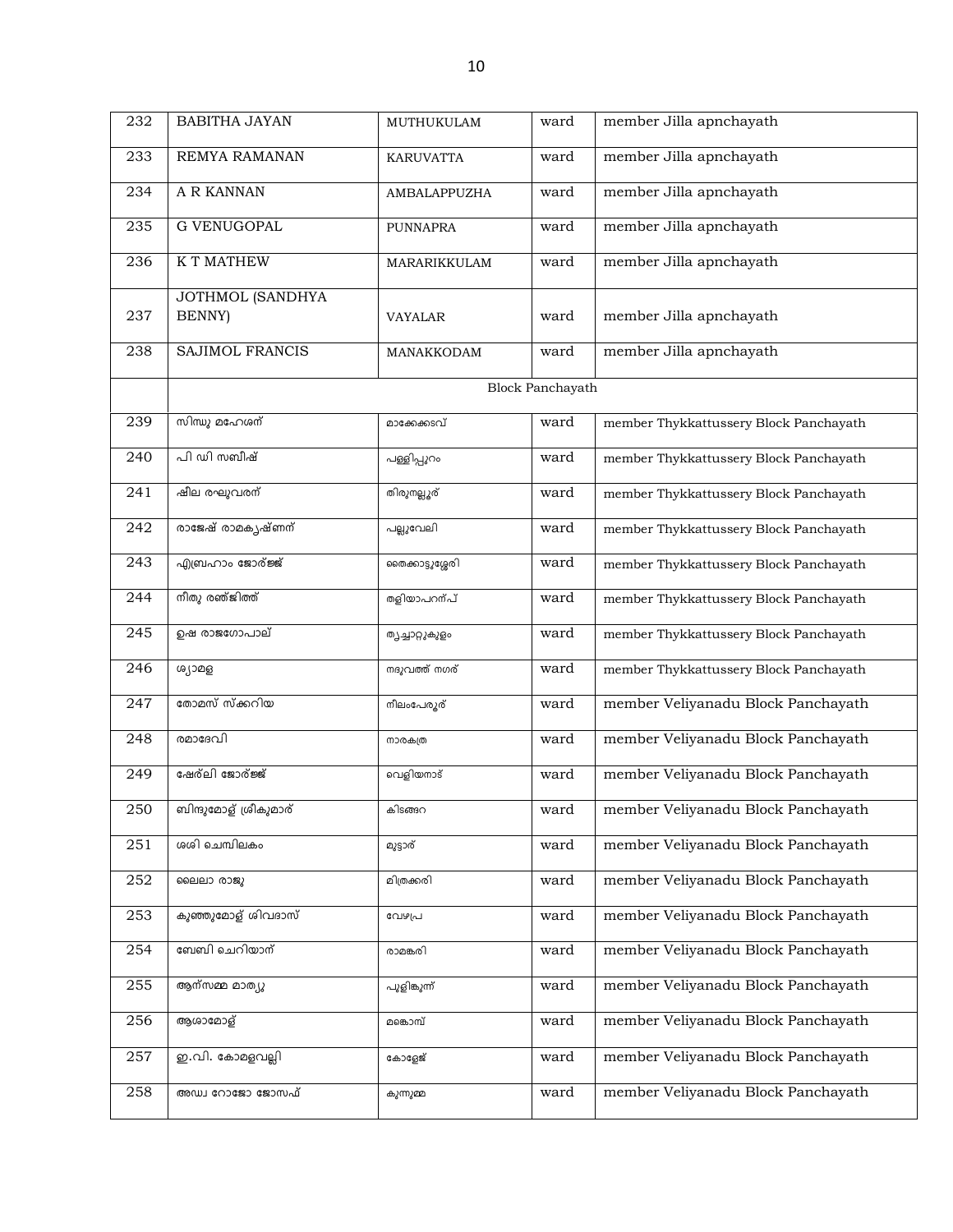| 259 | ബോബകുമാര് ടി.എന്           | കാവാലം                          | ward | member Veliyanadu Block Panchayath        |  |  |
|-----|----------------------------|---------------------------------|------|-------------------------------------------|--|--|
|     | Grama Panchayath           |                                 |      |                                           |  |  |
| 260 | REMA RAMCHANDRAN           | <b>ALA</b>                      | ward | member Ala Grama Panchayath               |  |  |
| 261 | <b>SUMA ASHOK</b>          | <b>UMMATH</b>                   | ward | member Ala Grama Panchayath               |  |  |
| 262 | <b>SUNITHA RAJAN</b>       | <b>POOMALA</b>                  | ward | member Ala Grama Panchayath               |  |  |
| 263 | K R MURALIDHARAN<br>PILLAI | <b>MALAMODI</b>                 | ward | member Ala Grama Panchayath               |  |  |
| 264 | LEELAMMA C N               | <b>KINARUVILA</b>               | ward | member Ala Grama Panchayath               |  |  |
| 265 | <b>ANISHA BIJU</b>         | VALAPPUZHA                      | ward | member Ala Grama Panchayath               |  |  |
| 266 | T K SOMAN                  | THEVARACODE                     | ward | member Ala Grama Panchayath               |  |  |
| 267 | <b>MAHENDRA DAS</b>        | KODUKULANJI                     | ward | member Ala Grama Panchayath               |  |  |
| 268 | <b>BEENA MATHEW</b>        | <b>CHAMMATH</b>                 | ward | member Ala Grama Panchayath               |  |  |
| 269 | V K SOBHA                  | PENNUKKARA                      | ward | member Ala Grama Panchayath               |  |  |
| 270 | <b>SEEMA SREEKUMAR</b>     | PULLAMTHAZHAM                   | ward | member Ala Grama Panchayath               |  |  |
| 271 | <b>SAJIKUMAR V N</b>       | UTHARAPALLY                     | ward | member Ala Grama Panchayath               |  |  |
| 272 | PALLATHU VASUDEVAN         | NEDUVARAMCODE                   | ward | member Ala Grama Panchayath               |  |  |
| 273 | SIBILAL. M. D              | VANDANAM<br><b>COASTAL AREA</b> | ward | member Ambalapuzha North Grama Panchayath |  |  |
| 274 | SHEEJA NOUSHAD             | T.D.M.C WARD                    | ward | member Ambalapuzha North Grama Panchayath |  |  |
| 275 | V. SREEJITH                | KURAVANTHODU<br><b>EAST</b>     | ward | member Ambalapuzha North Grama Panchayath |  |  |
| 276 | <b>HARIS</b>               | <b>VANDANAM EAST</b>            | ward | member Ambalapuzha North Grama Panchayath |  |  |
| 277 | MINI VENU                  | VANDANAM SOUTH                  | ward | member Ambalapuzha North Grama Panchayath |  |  |
| 278 | SHEMEER A                  | PANCHAYAT OFFICE<br><b>WARD</b> | ward | member Ambalapuzha North Grama Panchayath |  |  |
| 279 | HALEEMA HASHIM             | NEERKUNNAM EAST                 | ward | member Ambalapuzha North Grama Panchayath |  |  |
| 280 | C. PRADEEP                 | KANJIPPADAM<br><b>NORTH</b>     | ward | member Ambalapuzha North Grama Panchayath |  |  |
| 281 | G. RADHA                   | KANJIPPADAM<br>SOUTH            | ward | member Ambalapuzha North Grama Panchayath |  |  |
| 282 | <b>AFSATH</b>              | VALANJAVAZHY<br><b>EAST</b>     | ward | member Ambalapuzha North Grama Panchayath |  |  |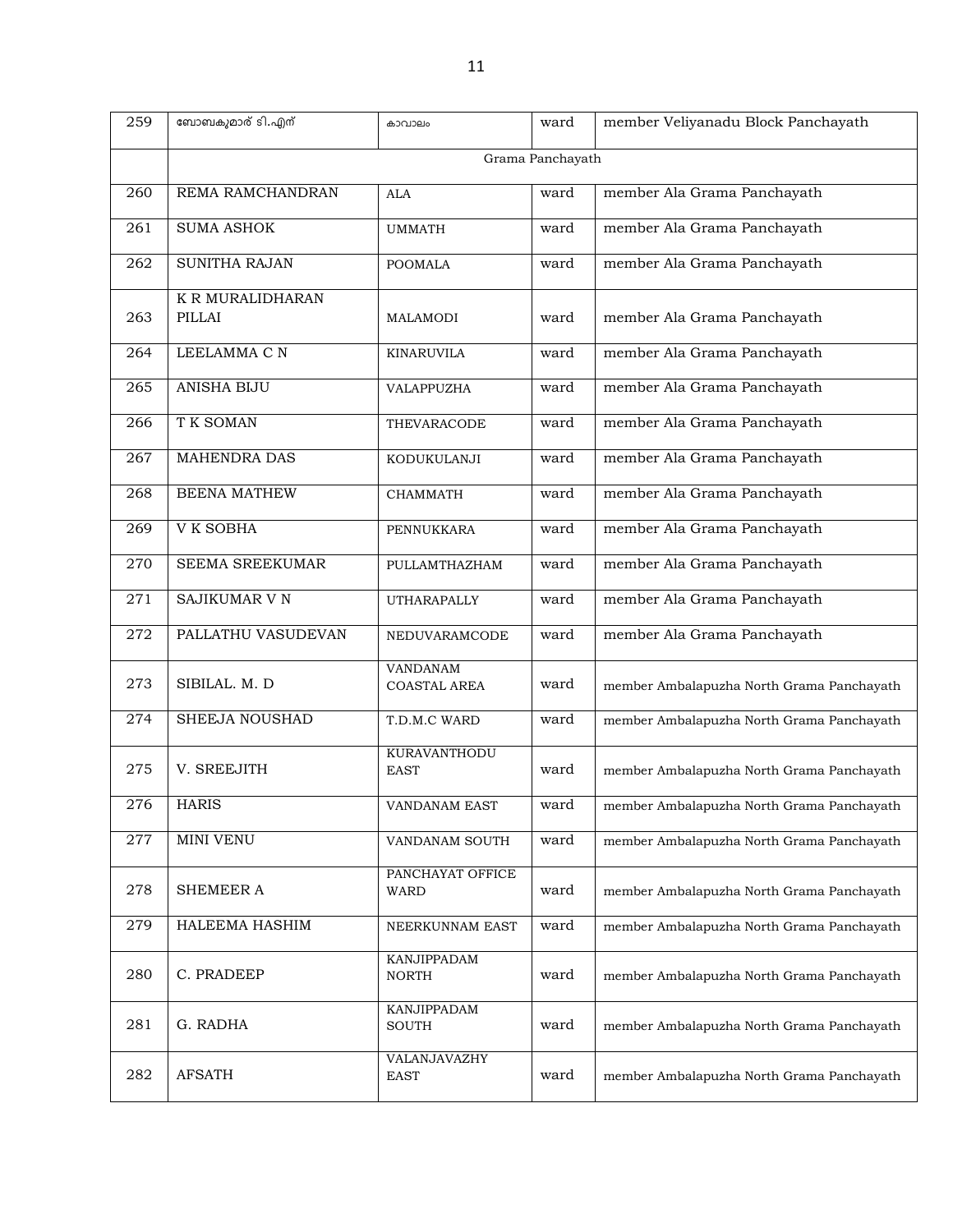| 283 | LEKHAMOL SANIL        | KAKKAZHOM H S<br><b>WARD</b>  | ward | member Ambalapuzha North Grama Panchayath |
|-----|-----------------------|-------------------------------|------|-------------------------------------------|
| 284 | VAHIDA KUNJUMON       | KAMBIVALAPPU<br><b>WARD</b>   | ward | member Ambalapuzha North Grama Panchayath |
| 285 | <b>U. RAJUMON</b>     | KAKKAZHOM WEST<br><b>WARD</b> | ward | member Ambalapuzha North Grama Panchayath |
| 286 | K. SINIL              | <b>BEACH WARD</b>             | ward | member Ambalapuzha North Grama Panchayath |
| 287 | SHINOYMON. N          | VALANJAVAZHY<br>WEST          | ward | member Ambalapuzha North Grama Panchayath |
| 288 | <b>SREEJAMOL</b>      | NEERKUNNAM WEST               | ward | member Ambalapuzha North Grama Panchayath |
| 289 | SHAJI (ANIYAN)        | M C H WARD                    | ward | member Ambalapuzha North Grama Panchayath |
| 290 | <b>RAJESWARI</b>      | <b>SISUVIHAR</b>              | ward | member Ambalapuzha North Grama Panchayath |
| 291 | <b>RASEENA</b>        | KAKKAZHAM WEST                | ward | member Ambalapuzha South Grama Panchayath |
| 292 | <b>SABITHA</b>        | KAKKAZHAM EAST                | ward | member Ambalapuzha South Grama Panchayath |
| 293 | <b>INDIRA</b>         | KATTAKKUZHI                   | ward | member Ambalapuzha South Grama Panchayath |
| 294 | <b>RATHIAMMA</b>      | KANJIPADAM                    | ward | member Ambalapuzha South Grama Panchayath |
| 295 | <b>SOBHA BALAN</b>    | <b>SAKTHISWARY</b>            | ward | member Ambalapuzha South Grama Panchayath |
| 296 | <b>RAVIKUMAR</b>      | <b>KARUMADY WEST</b>          | ward | member Ambalapuzha South Grama Panchayath |
| 297 | KARUMADY MURALI       | <b>KARUMADY</b>               | ward | member Ambalapuzha South Grama Panchayath |
| 298 | <b>MAYA</b>           | <b>AMAYIDA</b>                | ward | member Ambalapuzha South Grama Panchayath |
| 299 | <b>MANOJ KUMAR</b>    | <b>AMAYIDA WEST</b>           | ward | member Ambalapuzha South Grama Panchayath |
| 300 | <b>SUSHAMA RAJEEV</b> | AMBALAPUZHA                   | ward | member Ambalapuzha South Grama Panchayath |
| 301 | ADV.R.SREEKUMAR       | KOMANA NORTH                  | ward | member Ambalapuzha South Grama Panchayath |
| 302 | RAMADEVI.K            | <b>KOMANA</b>                 | ward | member Ambalapuzha South Grama Panchayath |
| 303 | <b>G.VENULAL</b>      | PANCHAYAT OFFICE              | ward | member Ambalapuzha South Grama Panchayath |
| 304 | SYAMLAL.B             | KOMANA SOUTH                  | ward | member Ambalapuzha South Grama Panchayath |
| 305 | SREEJA RATHEESH       | KOMANA WEST                   | ward | member Ambalapuzha South Grama Panchayath |
| 306 | VIDHYADARAN           | MANGALAM                      | ward | member Arattupuzha Grama Panchayath       |
| 307 | NIDHEESH Y            | $\mathbb N$ T P C             | ward | member Arattupuzha Grama Panchayath       |
| 308 | SREEJA RAMAKRISHNAN   | KANAKAKUNNU                   | ward | member Arattupuzha Grama Panchayath       |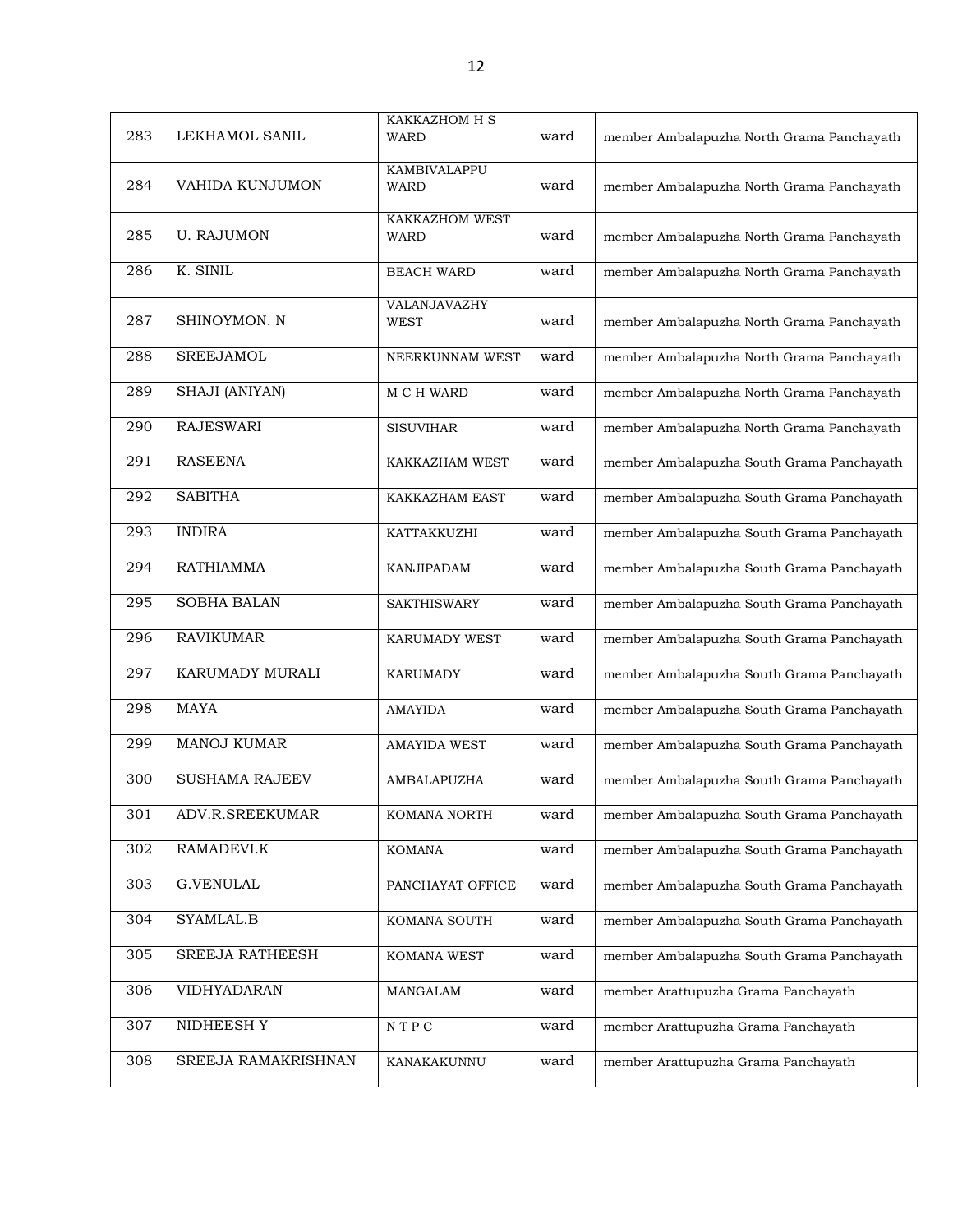| 309 | LALI. S                 | PATTOLI MARKET                        | ward | member Arattupuzha Grama Panchayath |
|-----|-------------------------|---------------------------------------|------|-------------------------------------|
| 310 | <b>AJITHA S</b>         | KOCHIYUDE JETTY                       | ward | member Arattupuzha Grama Panchayath |
| 311 | <b>GOPALAKRISHNAN B</b> | VALIYAZHEEKAL                         | ward | member Arattupuzha Grama Panchayath |
| 312 | KUKKU UNMESH            | THARAYIL KADAVU                       | ward | member Arattupuzha Grama Panchayath |
| 313 | <b>RANI JAYAN</b>       | PERUMPALLY                            | ward | member Arattupuzha Grama Panchayath |
| 314 | NIDHEESH SURENDRAN      | PERUMPALLY NORTH                      | ward | member Arattupuzha Grama Panchayath |
| 315 | <b>SYAMKUMAR S</b>      | <b>RAMANCHERY</b>                     | ward | member Arattupuzha Grama Panchayath |
| 316 | SADASIVAN S             | VATTACHAL                             | ward | member Arattupuzha Grama Panchayath |
| 317 | <b>RETNAMMA</b>         | NALLANIKKAL                           | ward | member Arattupuzha Grama Panchayath |
| 318 | SUMESH U                | <b>KALLICKAD</b>                      | ward | member Arattupuzha Grama Panchayath |
| 319 | <b>SUNU</b>             | A K G NAGAR                           | ward | member Arattupuzha Grama Panchayath |
| 320 | <b>SHAHEEN S</b>        | <b>ARATTUPUZHA PHC</b><br><b>WARD</b> | ward | member Arattupuzha Grama Panchayath |
| 321 | MAIMOONATH FAHAD        | <b>ARATTUPUZHA MES</b><br><b>WARD</b> | ward | member Arattupuzha Grama Panchayath |
| 322 | ABDUL RASHEED K.Y       | <b>ARATTUPUZHA</b>                    | ward | member Arattupuzha Grama Panchayath |
| 323 | SINDHUJA SUMESH         | <b>S N MANDIRAM</b>                   | ward | member Arattupuzha Grama Panchayath |
| 324 | <b>P.S BABU</b>         | <b>MATHANAM</b>                       | ward | member Arookutty Grama Panchayath   |
| 325 | <b>B VINOD</b>          | <b>OFFICE</b>                         | ward | member Arookutty Grama Panchayath   |
| 326 | <b>BINITHA PRAMOD</b>   | ST.ANTONY'S                           | ward | member Arookutty Grama Panchayath   |
| 327 | <b>K.P KABEER</b>       | MOOLAMKUZHI                           | ward | member Arookutty Grama Panchayath   |
| 328 | ABIDA AZEEZ             | KANNARAPALLY                          | ward | member Arookutty Grama Panchayath   |
| 329 | MUMTHAS SUBAIR          | KATTILEMADOM                          | ward | member Arookutty Grama Panchayath   |
| 330 | YASMIN H                | KATTUPURAM                            | ward | member Arookutty Grama Panchayath   |
| 331 | DEEPA MOL M             | KUDAPURAM                             | ward | member Arookutty Grama Panchayath   |
| 332 | <b>SHALIMA MOL</b>      | MADURAKKULAM                          | ward | member Arookutty Grama Panchayath   |
| 333 | <b>SHAILA NAVAS</b>     | NADUVATH                              | ward | member Arookutty Grama Panchayath   |
| 334 | <b>V.A RAJAN</b>        | HIGHSCHOOL                            | ward | member Arookutty Grama Panchayath   |
| 335 | <b>AHAMMED KUTTY</b>    | KOTTOORPALLY                          | ward | member Arookutty Grama Panchayath   |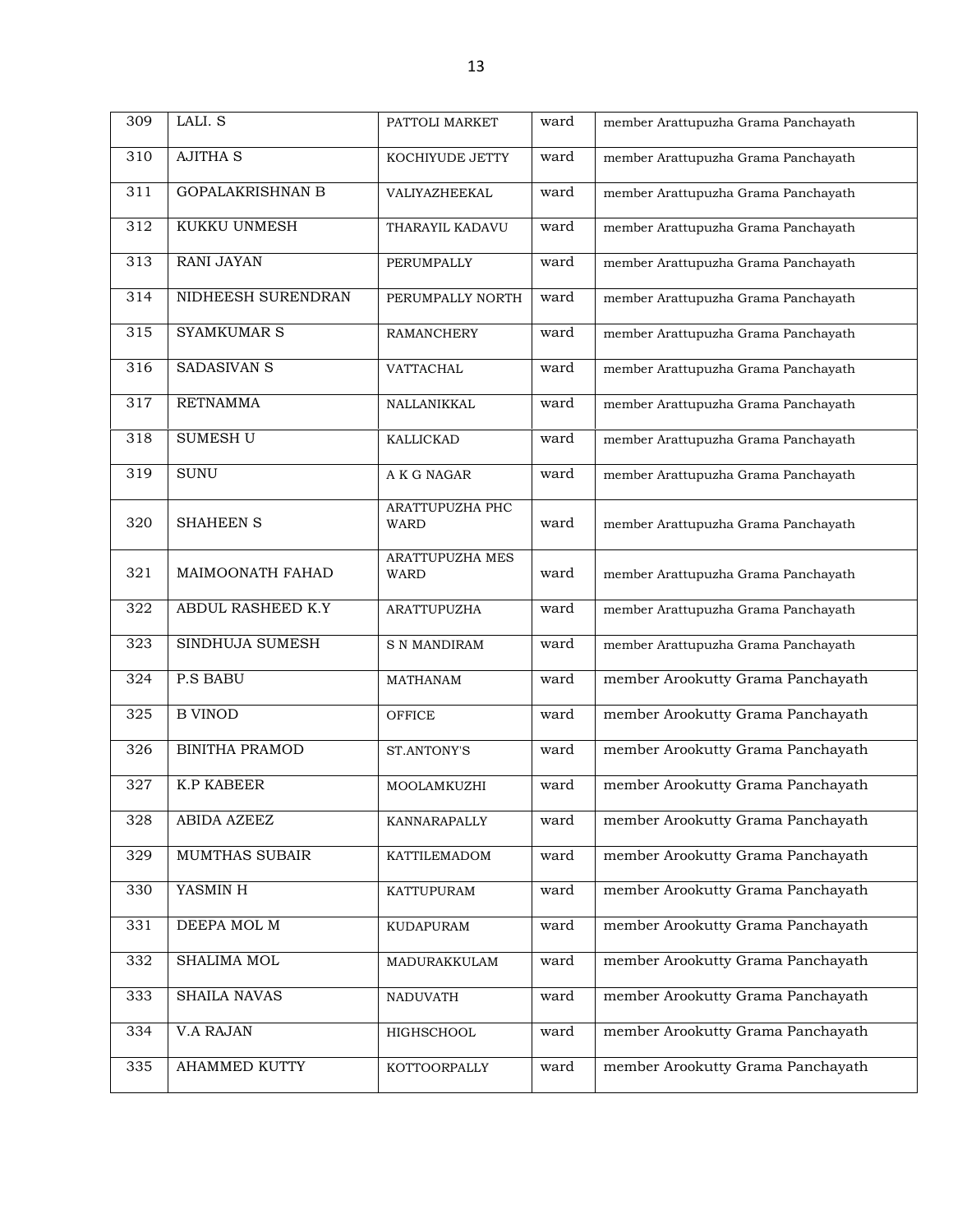| 336 | M ASHOKAN                         | C.H.C                                       | ward | member Arookutty Grama Panchayath |
|-----|-----------------------------------|---------------------------------------------|------|-----------------------------------|
| 337 | <b>MOLLY JUSTINE</b>              | <b>PUTHANANGADI</b>                         | ward | member Aroor Grama Panchayath     |
| 338 | ALEXANDER (A. A ALEX)             | MULTIPURPOSE<br><b>SOCIETY WARD</b>         | ward | member Aroor Grama Panchayath     |
| 339 | RETNAMMA VELAPPAN                 | <b>GOVT FISHERIES</b><br><b>SCHOOL WARD</b> | ward | member Aroor Grama Panchayath     |
| 340 | N. M SAJITHA                      | KOTTAPPURAM                                 | ward | member Aroor Grama Panchayath     |
| 341 | <b>B. RETHAMMA</b>                | <b>KELTESS WARD</b>                         | ward | member Aroor Grama Panchayath     |
| 342 | <b>SEENA ARAVINDAN</b>            | <b>CHETTUTHARA</b><br><b>WARD</b>           | ward | member Aroor Grama Panchayath     |
| 343 | T.B UNNI KRISHNAN                 | AROOR GOVT HIGH<br><b>SCHOOL WARD</b>       | ward | member Aroor Grama Panchayath     |
| 344 | V K MANOHARAN                     | VATTAKKERI                                  | ward | member Aroor Grama Panchayath     |
| 345 | E.E ISHAD                         | <b>KUMBANJI</b>                             | ward | member Aroor Grama Panchayath     |
| 346 | C K PUSHPAN                       | ARABIC COLLEGE                              | ward | member Aroor Grama Panchayath     |
| 347 | <b>JASMIN RISVAN</b>              | <b>MULAKKAL</b><br><b>PARAMBU</b>           | ward | member Aroor Grama Panchayath     |
| 348 | <b>GOPALAKAN (T K</b><br>GOPALAN) | ST FRANCIS SCHOOL                           | ward | member Aroor Grama Panchayath     |
| 349 | <b>MARY (TREESA)</b>              | <b>DHAIVAVELI</b><br><b>KSHETHRAM</b>       | ward | member Aroor Grama Panchayath     |
| 350 | E.V AMBUJAKSHAN                   | <b>ANJILIKKAD</b>                           | ward | member Aroor Grama Panchayath     |
| 351 | CHANDRIKA SURESH                  | <b>AYURVEDA</b><br><b>HOSPITAL</b>          | ward | member Aroor Grama Panchayath     |
| 352 | SREEJI SHAJI                      | <b>GURUMANDIRAM</b>                         | ward | member Aroor Grama Panchayath     |
| 353 | USHA AUGUSTINE                    | VIJAYAMBIKA                                 | ward | member Aroor Grama Panchayath     |
| 354 | SHYAM K. S                        | <b>GOVT HOSPITAL</b><br>WARD                | ward | member Aroor Grama Panchayath     |
| 355 | K. A JOLY                         | HIGH SCHOOL WARD                            | ward | member Aroor Grama Panchayath     |
| 356 | PADMAKUMAR (VINAPPAN)             | CONVENT WARD                                | ward | member Aroor Grama Panchayath     |
| 357 | K R NANDAKUMAR                    | AMMANEZHAM                                  | ward | member Aroor Grama Panchayath     |
| 358 | <b>MARY MANJU</b>                 | PROJECT COLONY                              | ward | member Aroor Grama Panchayath     |
| 359 | ANITHA GOPINATHAN                 | <b>SAMSKARIKA</b><br><b>NILAYAM</b>         | ward | member Aryad Grama Panchayath     |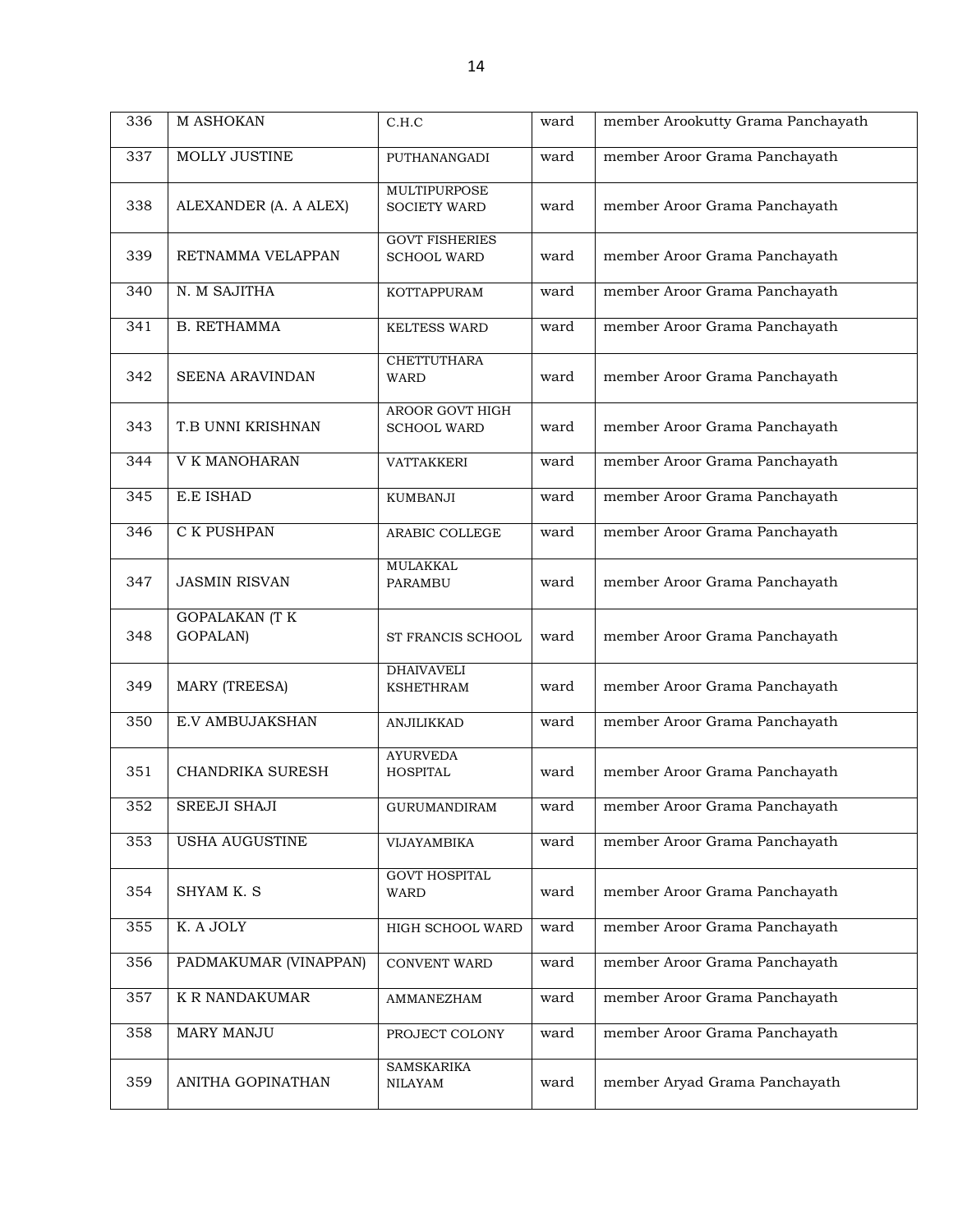| 360 | T B KARTHIKEYAN       | KAITHATHIL                            | ward | member Aryad Grama Panchayath        |
|-----|-----------------------|---------------------------------------|------|--------------------------------------|
| 361 | KAVITHA HARIDAS       | ASHAN SMARAKA<br><b>GRANDHASALA</b>   | ward | member Aryad Grama Panchayath        |
| 362 | MAYA JAYARAJ          | KOMALAPURAM                           | ward | member Aryad Grama Panchayath        |
| 363 | PRASANNA RAJENDRAN    | <b>LUTHUREN HIGHS</b><br><b>CHOOL</b> | ward | member Aryad Grama Panchayath        |
| 364 | <b>AJIKUMAR</b>       | <b>KRISHIBHAVAN</b>                   | ward | member Aryad Grama Panchayath        |
| 365 | RESHMI P K PANICKER   | CHARAMPARAMBU                         | ward | member Aryad Grama Panchayath        |
| 366 | P MANOJ               | SARGAWARD                             | ward | member Aryad Grama Panchayath        |
| 367 | <b>RENUKA</b>         | <b>CHEMPANTHARA</b>                   | ward | member Aryad Grama Panchayath        |
| 368 | <b>SHINI SHIJU</b>    | THIRUVILAKKU                          | ward | member Aryad Grama Panchayath        |
| 369 | <b>SHEEJA PRADEEP</b> | AYYANKALI                             | ward | member Aryad Grama Panchayath        |
| 370 | <b>BIPINRAJ .B</b>    | <b>NAVADARSHA</b>                     | ward | member Aryad Grama Panchayath        |
| 371 | BINDHU MADHUKUMAR     | <b>RAMAVARMA</b>                      | ward | member Aryad Grama Panchayath        |
| 372 | AJITHAKUMARI D        | PASHNAMBALAM                          | ward | member Aryad Grama Panchayath        |
| 373 | P ANILKUMAR           | <b>IKYABHARATHAM</b>                  | ward | member Aryad Grama Panchayath        |
| 374 | T. R RAMESH           | <b>NONTOWN</b><br>THUMPOLOY           | ward | member Aryad Grama Panchayath        |
| 375 | <b>SHEEBA SAJU</b>    | <b>THUMPOLY</b><br>THEERADESHAM       | ward | member Aryad Grama Panchayath        |
| 376 | <b>SURESH</b>         | A S CANAL                             | ward | member Aryad Grama Panchayath        |
| 377 | <b>RAMESH KUMAR G</b> | <b>PALLICKAL</b><br>NADUVILAEMURI     | ward | member Bharanickavu Grama Panchayath |
| 378 | <b>V VASUDEVAN</b>    | PALLICKAL NORTH                       | ward | member Bharanickavu Grama Panchayath |
| 379 | AMBILY L              | PALLICKAL SOUTH                       | ward | member Bharanickavu Grama Panchayath |
| 380 | GOPAN BHARANICKAVU    | BHARANICKAVU<br><b>WEST</b>           | ward | member Bharanickavu Grama Panchayath |
| 381 | RADHA KRISHNAN        | BHARANICKAVU<br><b>NORTH</b>          | ward | member Bharanickavu Grama Panchayath |
| 382 | M PRASANNAN           | <b>BHARANICKAVU</b><br><b>EAST</b>    | ward | member Bharanickavu Grama Panchayath |
| 383 | ANNAMMA VARGHESE      | <b>BHARANICKAVU</b><br>SOUTH          | ward | member Bharanickavu Grama Panchayath |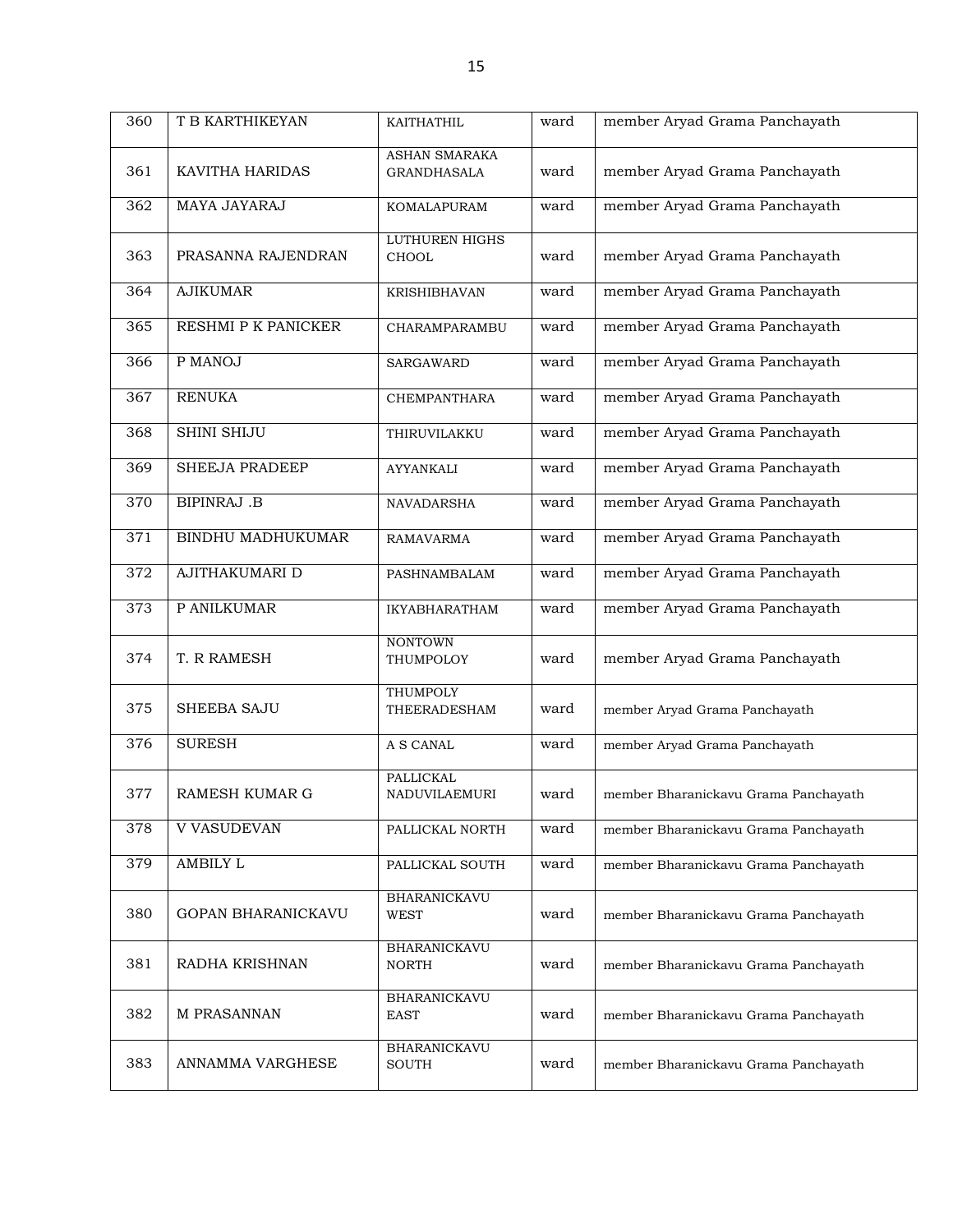| 384 | CHANDRIKA THANKAPPAN                   | VETTICODE                           | ward | member Bharanickavu Grama Panchayath |
|-----|----------------------------------------|-------------------------------------|------|--------------------------------------|
| 385 | KUNJUMOL REJI                          | <b>KATTANAM EAST</b>                | ward | member Bharanickavu Grama Panchayath |
| 386 | <b>VARGHESE BENNY</b>                  | <b>KATTANAM</b>                     | ward | member Bharanickavu Grama Panchayath |
| 387 | <b>NIKESH THAMPI</b>                   | KATTANAM SOUTH                      | ward | member Bharanickavu Grama Panchayath |
| 388 | NOORJAHAN K                            | <b>ELIPPAKKULAM</b><br><b>NORTH</b> | ward | member Bharanickavu Grama Panchayath |
| 389 | <b>SUBHADRAT</b>                       | <b>ELIPPAKKULAM</b><br><b>SOUTH</b> | ward | member Bharanickavu Grama Panchayath |
| 390 | AHAMAD FAZIL                           | <b>ELIPPAKKULAM</b><br><b>WEST</b>  | ward | member Bharanickavu Grama Panchayath |
| 391 | R SHYLAJA                              | KATTACHIRA SOUTH                    | ward | member Bharanickavu Grama Panchayath |
| 392 | NIRMALA DEVI                           | MANKUZHY SOUTH                      | ward | member Bharanickavu Grama Panchayath |
| 393 | C ARAVINDAKSHAN                        | MANKUZHY<br><b>CENTRAL</b>          | ward | member Bharanickavu Grama Panchayath |
| 394 | <b>USHA THAMPI</b>                     | MANKUZHY NORTH                      | ward | member Bharanickavu Grama Panchayath |
| 395 | S JYOTHI KUMAR                         | <b>KATTACHIRA</b>                   | ward | member Bharanickavu Grama Panchayath |
| 396 | NISHA K SAM                            | <b>KOYICKAL</b>                     | ward | member Bharanickavu Grama Panchayath |
| 397 | <b>SREEJA KUMARI S</b>                 | MANJADITHARA                        | ward | member Bharanickavu Grama Panchayath |
| 398 | ADV. P. VISWAMBHARA<br><b>PANICKER</b> | <b>KADAMPOOR</b>                    | ward | member Budhanoor Grama Panchayath    |
| 399 | <b>SUNIL KUMAR P.R</b>                 | <b>BUDHANOOR EAST</b>               | ward | member Budhanoor Grama Panchayath    |
| 400 | RAKENDU RAJESH                         | <b>BUDHANOOR WEST</b>               | ward | member Budhanoor Grama Panchayath    |
| 401 | <b>ANASWARA P.R</b>                    | <b>BUDHANOOR SOUTH</b>              | ward | member Budhanoor Grama Panchayath    |
| 402 | R. PUSHPALATHA MADHU                   | <b>ELANJIMEL</b>                    | ward | member Budhanoor Grama Panchayath    |
| 403 | <b>SOBHA MAHESAN</b>                   | PERINGILIPURAM<br><b>EAST</b>       | ward | member Budhanoor Grama Panchayath    |
| 404 | <b>JAYASREE K.B</b>                    | PERINGILIPURAM<br><b>WEST</b>       | ward | member Budhanoor Grama Panchayath    |
| 405 | RAJESH. A                              | <b>ULUNTHY EAST</b>                 | ward | member Budhanoor Grama Panchayath    |
| 406 | JOSEPH KUTTY KADAVIL                   | <b>ULUNTHY</b>                      | ward | member Budhanoor Grama Panchayath    |
| 407 | N. RADHAKRISHNA PILLAI<br>(AMMANAN)    | <b>GRAMAM</b>                       | ward | member Budhanoor Grama Panchayath    |
| 408 | AMBIKA KURUP                           | ENNAKKAD SOUTH                      | ward | member Budhanoor Grama Panchayath    |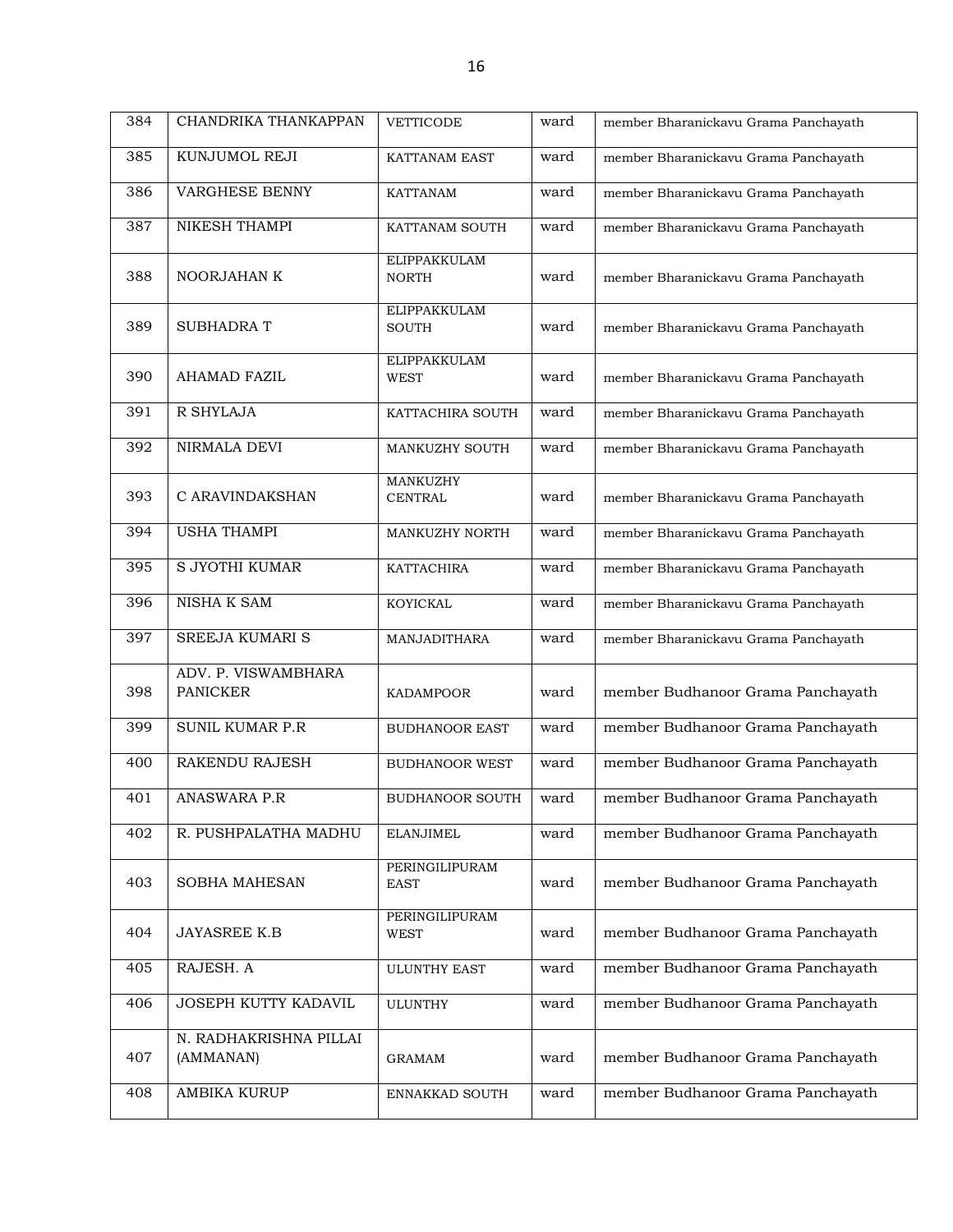| 409 | <b>GEETHA</b>          | ENNAKKAD NORTH                                          | ward | member Budhanoor Grama Panchayath             |
|-----|------------------------|---------------------------------------------------------|------|-----------------------------------------------|
| 410 | <b>SREEDEVI</b>        | <b>THAYYOOR</b>                                         | ward | member Budhanoor Grama Panchayath             |
| 411 | NIRMALA GOVINDAN       | <b>PERINGAD</b>                                         | ward | member Budhanoor Grama Panchayath             |
| 412 | TOMY ULAHANNAN         | PANACKAL<br><b>KSHETHARAM</b>                           | ward | member Chennam Pallipuram Grama<br>Panchayath |
| 413 | <b>SUMA VIMALROY</b>   | <b>KADAMBANAKULANG</b><br>ARA                           | ward | member Chennam Pallipuram Grama<br>Panchayath |
| 414 | MANIKUTTAN             | <b>KALATHIL</b><br><b>KSHETHRAM</b>                     | ward | member Chennam Pallipuram Grama<br>Panchayath |
| 415 | <b>JYOTHISREE</b>      | <b>KRISHIBHAVAN</b>                                     | ward | member Chennam Pallipuram Grama<br>Panchayath |
| 416 | <b>USHA MANOJ</b>      | <b>KADAVIL</b><br><b>BHAGAVATHY</b><br><b>KSHETHRAM</b> | ward | member Chennam Pallipuram Grama<br>Panchayath |
| 417 | NICY BENNY             | <b>VILLAGE OFFICE</b>                                   | ward | member Chennam Pallipuram Grama<br>Panchayath |
| 418 | MINIMOL SURENDRAN      | <b>COLLEGE</b>                                          | ward | member Chennam Pallipuram Grama<br>Panchayath |
| 419 | PRASEETHA VINOD        | VADAKUMKARA<br><b>KSHETHRAM</b>                         | ward | member Chennam Pallipuram Grama<br>Panchayath |
| 420 | P G MOHANAN            | ST.JOSEPH CHURCH                                        | ward | member Chennam Pallipuram Grama<br>Panchayath |
| 421 | T K SASIKALA           | <b>GOVINDAPURAM</b>                                     | ward | member Chennam Pallipuram Grama<br>Panchayath |
| 422 | <b>P R HARIKKUTTAN</b> | KALLARATHARA                                            | ward | member Chennam Pallipuram Grama<br>Panchayath |
| 423 | P C SINIMON            | VILAKUMARAM                                             | ward | member Chennam Pallipuram Grama<br>Panchayath |
| 424 | <b>BABUKS</b>          | THIRUNALLOOR                                            | ward | member Chennam Pallipuram Grama<br>Panchayath |
| 425 | SAJIMOL MAHESH         | PALLATHARA                                              | ward | member Chennam Pallipuram Grama<br>Panchayath |
| 426 | <b>MANJU SUDHEER</b>   | PADMAPURAM                                              | ward | member Chennam Pallipuram Grama<br>Panchayath |
| 427 | K K RAMESAN            | VELLIMUTTAM                                             | ward | member Chennam Pallipuram Grama<br>Panchayath |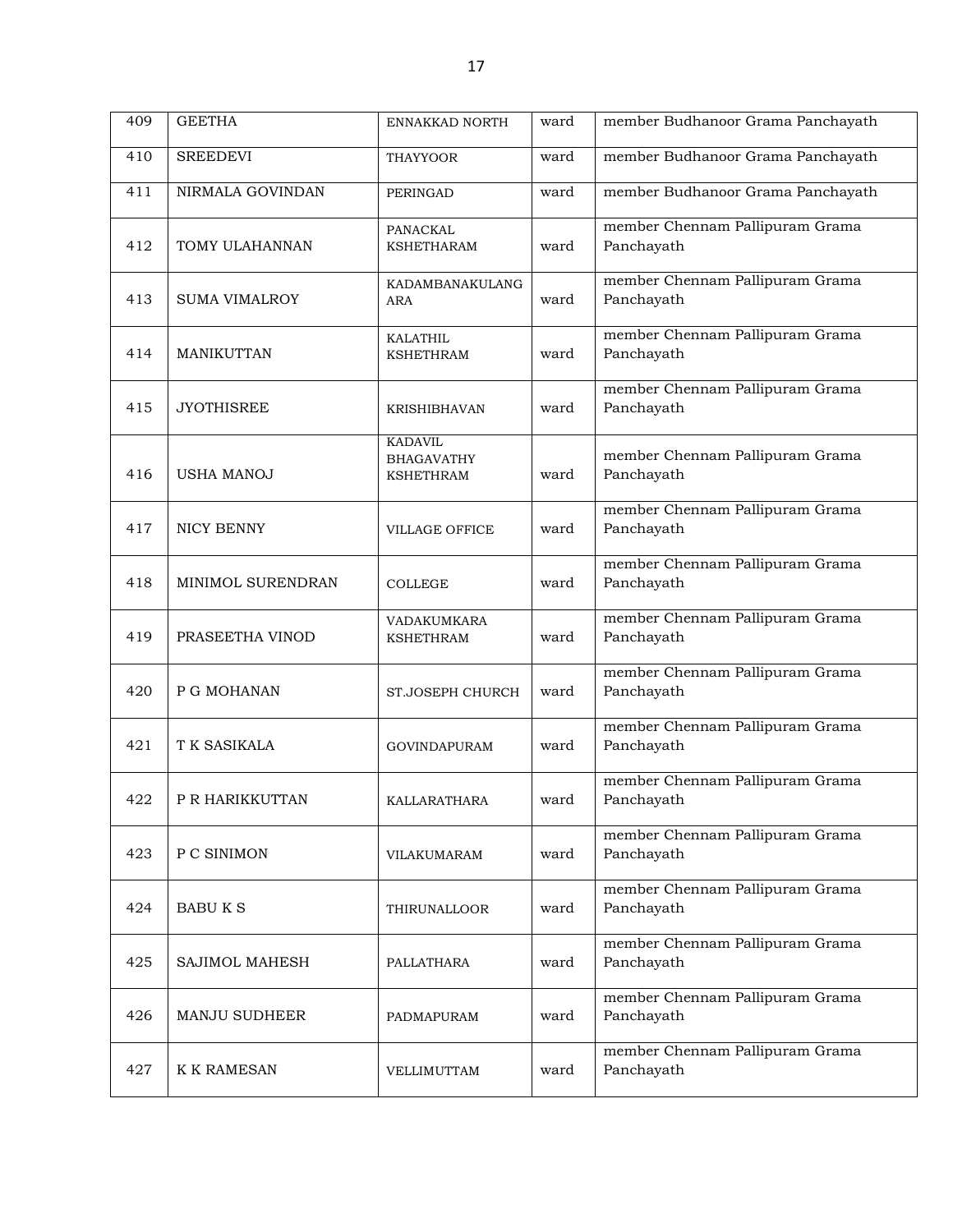|     |                                     | PALLUVELIL                      |      | member Chennam Pallipuram Grama    |
|-----|-------------------------------------|---------------------------------|------|------------------------------------|
| 428 | <b>SHILJASALIM</b>                  | <b>BHAGAM</b>                   | ward | Panchayath                         |
| 429 | <b>UMAYAMMA</b>                     | PADINJAREVAZHI                  | ward | member Chennithala Thripperumthura |
| 430 | <b>JINU GEORGE</b>                  | ERAMATHOOR WEST                 | ward | member Chennithala Thripperumthura |
| 431 | D.GOPALAKRISHNAN                    | <b>ERAMATHOOR EAST</b>          | ward | member Chennithala Thripperumthura |
| 432 | <b>BINU C VARGHESE</b>              | NAVODAYA WARD                   | ward | member Chennithala Thripperumthura |
| 433 | <b>AMBIKA KUMARI</b><br>K.R(SANTHI) | ORIPRAM                         | ward | member Chennithala Thripperumthura |
| 434 | <b>V.J.VARGHESE (SAM)</b>           | <b>KARAZHMA</b>                 | ward | member Chennithala Thripperumthura |
| 435 | <b>AJITHA SUNIL</b>                 | KARAZHMA EAST                   | ward | member Chennithala Thripperumthura |
| 436 | E.N.NARAYANAN                       | <b>ASRAMAM WARD</b>             | ward | member Chennithala Thripperumthura |
| 437 | <b>XAVIER</b><br>KUNNUMPURATHU      | PRAYIKARA                       | ward | member Chennithala Thripperumthura |
| 438 | ASHA MOHANDAS                       | <b>CHERUKOLE</b>                | ward | member Chennithala Thripperumthura |
| 439 | <b>GIRIGA SHIVAKUMAR</b>            | WEST CHERUKOLE                  | ward | member Chennithala Thripperumthura |
| 440 | <b>UDAYAN CHENNITHALA</b>           | KOTTAYKAKAM                     | ward | member Chennithala Thripperumthura |
| 441 | SUKUMARI (SUMA VISUAS)              | PANCHAYAT OFFICE<br><b>WARD</b> | ward | member Chennithala Thripperumthura |
| 442 | VINITHA KUMARI.G                    | THRIPPERUMTHURA                 | ward | member Chennithala Thripperumthura |
| 443 | L.REMADEVI                          | CHALAYIL<br>KSHETHRAM WARD      | ward | member Chennithala Thripperumthura |
| 444 | OMANAKUTTAN                         | PHC WARD                        | ward | member Chennithala Thripperumthura |
| 445 | JAYAKUMARI.K                        | THEKKUMMURI                     | ward | member Chennithala Thripperumthura |
| 446 | THOMASKUTTY KADAVIL                 | KARIKKUZHY                      | ward | member Chennithala Thripperumthura |
| 447 | M.K SREENIVASAN                     | NANGIARKULANGAR<br>A            | ward | member Cheppad Grama Panchayath    |
| 448 | NISHA JAYAN                         | <b>MUTTOM</b>                   | ward | member Cheppad Grama Panchayath    |
| 449 | UDAYAKUMAR.P                        | VALIYAKUZHI                     | ward | member Cheppad Grama Panchayath    |
| 450 | <b>VIJAYAMMA</b>                    | MUKKADU                         | ward | member Cheppad Grama Panchayath    |
| 451 | <b>RAJESH</b>                       | CHOONDUPALAKA                   | ward | member Cheppad Grama Panchayath    |
| 452 | VIJAYALAKSHMI                       | PARIMANAM                       | ward | member Cheppad Grama Panchayath    |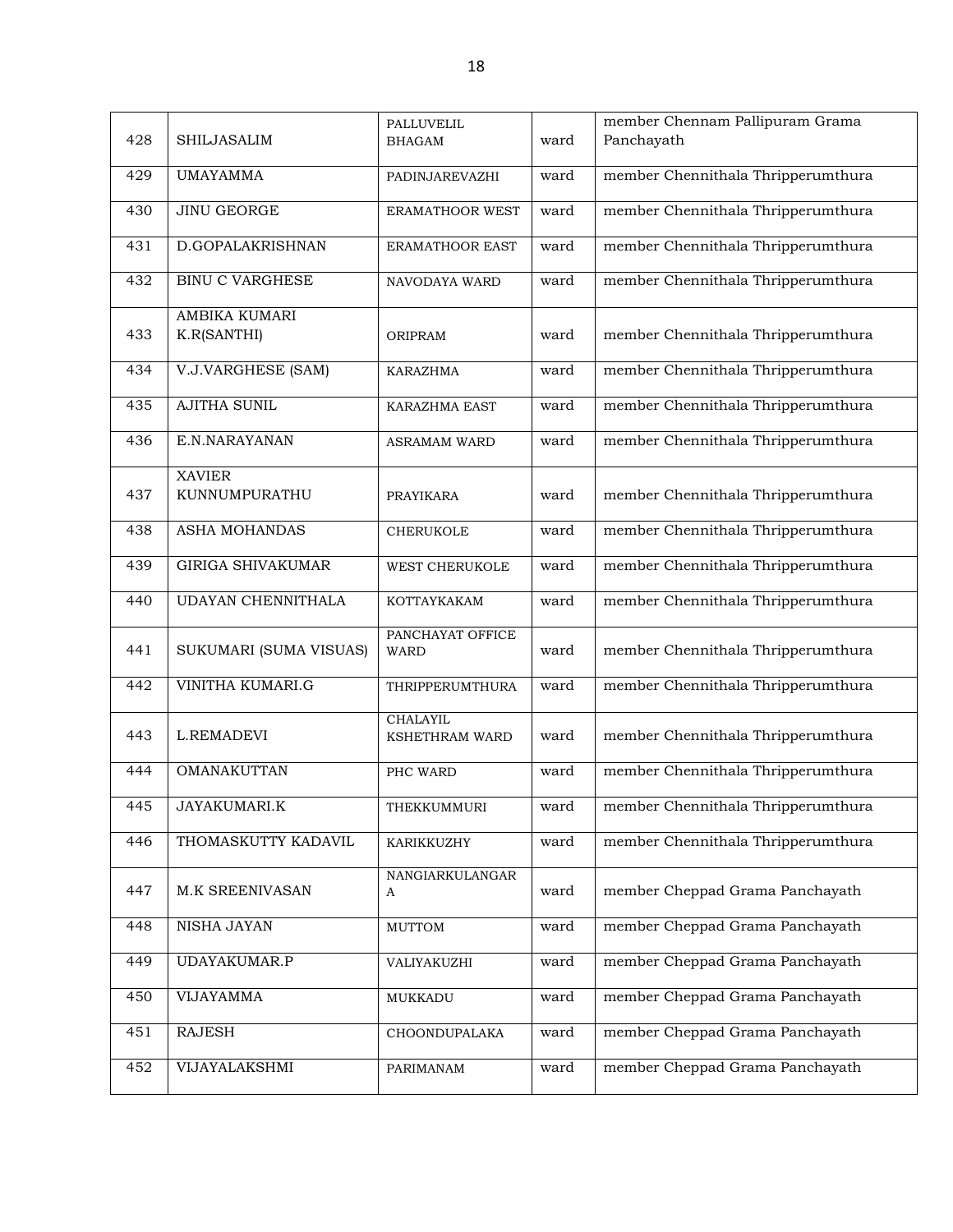| 453 | <b>BINDU SURENDRAN</b> | KANICHANALLOOR                 | ward | member Cheppad Grama Panchayath    |
|-----|------------------------|--------------------------------|------|------------------------------------|
| 454 | <b>RADHA</b>           | MALAMELKKODU                   | ward | member Cheppad Grama Panchayath    |
|     | RAVEENDRA NATHAN       |                                |      |                                    |
| 455 | <b>PILLAI</b>          | <b>EVOOR NORTH</b>             | ward | member Cheppad Grama Panchayath    |
| 456 | MADHU DAMODHARAN       | <b>EVOOR NORTH WEST</b>        | ward | member Cheppad Grama Panchayath    |
| 457 | <b>THULASI</b>         | KOTTAMKOYICKAL                 | ward | member Cheppad Grama Panchayath    |
|     | <b>BINDU (BINDU</b>    | MABRAYALUMMOOD                 |      |                                    |
| 458 | RAJENDRAN)             | U                              | ward | member Cheppad Grama Panchayath    |
| 459 | <b>K.REGHU</b>         | <b>CHEPPAD</b>                 | ward | member Cheppad Grama Panchayath    |
|     |                        | <b>KANJOOR</b>                 |      |                                    |
| 460 | AMBILI                 | KOTTACKAKAM                    | ward | member Cheppad Grama Panchayath    |
| 461 | GEORGE. A .VARGHESE.   | <b>EDAVANCAD</b>               | ward | member Cherianad Grama Panchayath  |
| 462 | ADV. DEEPA STENET      | THURUTHIMEL                    | ward | member Cherianad Grama Panchayath  |
| 463 | K. K. RADHAMMA         | CHERIYANAD                     | ward | member Cherianad Grama Panchayath  |
| 464 | SARASWATHY. K          | <b>ARIYANNURSSERI</b>          | ward | member Cherianad Grama Panchayath  |
| 465 | <b>GOPI</b>            | <b>MAMPRA</b>                  | ward | member Cherianad Grama Panchayath  |
| 466 | K. M. SREEDEVI         | PHC WARD                       | ward | member Cherianad Grama Panchayath  |
| 467 | SREEKUMARI MADHU       | <b>ALAKODE</b>                 | ward | member Cherianad Grama Panchayath  |
| 468 | T. A. SHAJI            | CHERUMICADU                    | ward | member Cherianad Grama Panchayath  |
| 469 | PADMA KUMARI           | <b>CHERUVALLUR</b>             | ward | member Cherianad Grama Panchayath  |
| 470 | MOHAMMED SADEEK        | NJANJUKKAD                     | ward | member Cherianad Grama Panchayath  |
| 471 | <b>GRACY SIMON</b>     | KOLLAKADAVU                    | ward | member Cherianad Grama Panchayath  |
| 472 | <b>BAHADOOR KHAN</b>   | <b>KADAIKKAD</b>               | ward | member Cherianad Grama Panchayath  |
| 473 | O. T. JAYAMOHAN        | <b>RAILWAY</b><br>STATIONCWARD | ward | member Cherianad Grama Panchayath  |
| 474 | <b>JAYALEKSHMI</b>     | <b>ATHIMANCHERI</b>            | ward | member Cherianad Grama Panchayath  |
| 475 | <b>SWARNAMMA</b>       | MANDAPARIYARAM                 | ward | member Cherianad Grama Panchayath  |
| 476 | <b>PONNAPPAN</b>       | PAANDI                         | ward | member Cheruthana Grama Panchayath |
| 477 | <b>PRASAD</b>          | POCHA                          | ward | member Cheruthana Grama Panchayath |
| 478 | <b>SREEJA</b>          | <b>ANARY</b><br>VADAKKEKARA    | ward | member Cheruthana Grama Panchayath |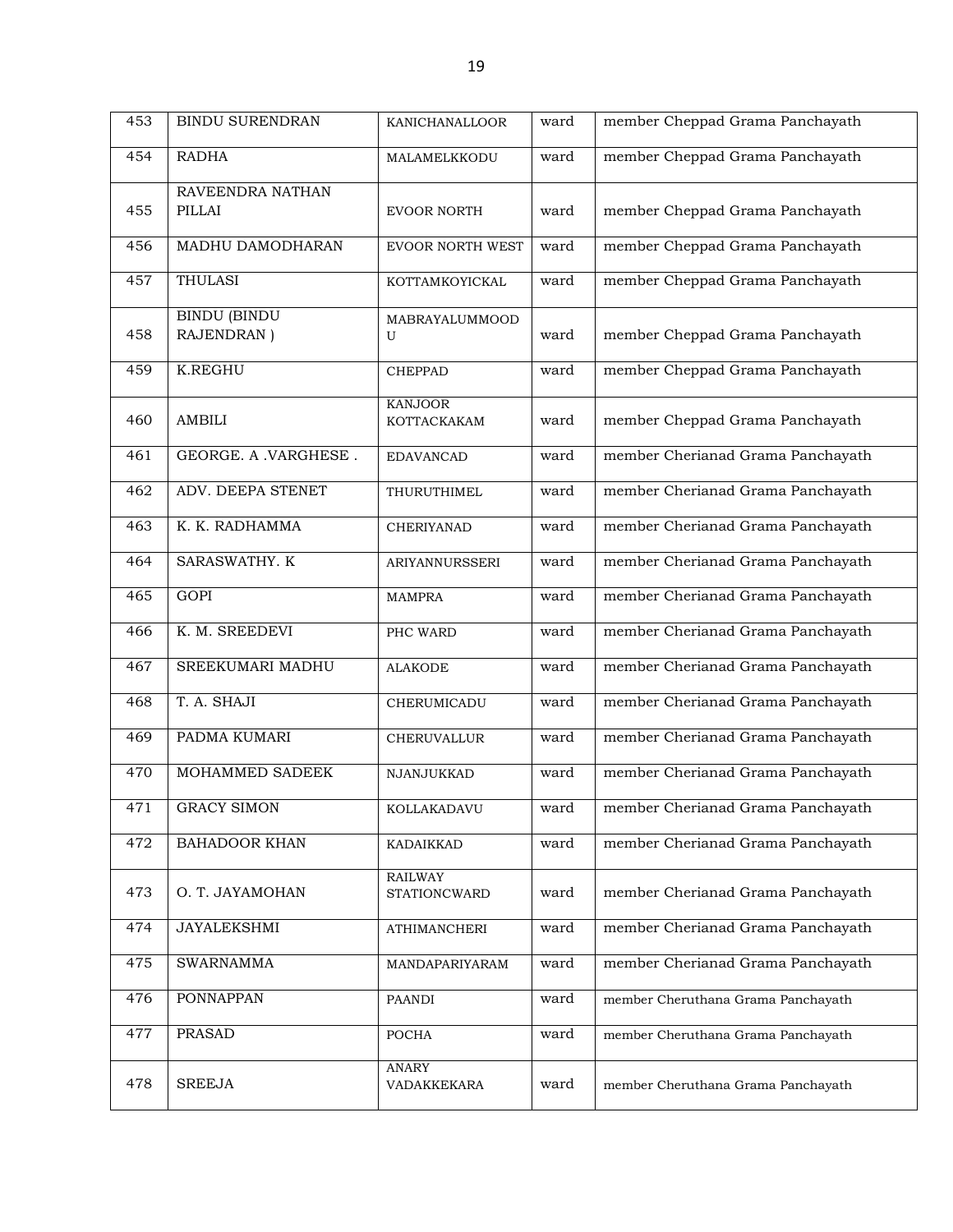| 479 | <b>RETNAKUMARI</b>   | ANARY THEKKEKARA                        | ward | member Cheruthana Grama Panchayath      |
|-----|----------------------|-----------------------------------------|------|-----------------------------------------|
|     |                      | THEKKEKARA                              |      |                                         |
| 480 | <b>REVAMMA</b>       | THEKKEYATTAM                            | ward | member Cheruthana Grama Panchayath      |
| 481 | <b>RAJESH</b>        | <b>CHAKKOORETHU</b>                     | ward | member Cheruthana Grama Panchayath      |
| 482 | HARIKUMAR.S          | VETTOLIL                                | ward | member Cheruthana Grama Panchayath      |
| 483 | <b>RAJASEKHAR</b>    | HIGH SCHOOL WARD                        | ward | member Cheruthana Grama Panchayath      |
| 484 | <b>SARITHA RAJAN</b> | <b>AYAPARAMBU</b><br>THEKKEKARA         | ward | member Cheruthana Grama Panchayath      |
| 485 | SUJINI.S             | <b>CHERUTHANA</b><br>THEKKEKARA         | ward | member Cheruthana Grama Panchayath      |
| 486 | PADMAJA              | VADAKKEKARA<br>THEKKEYATTAM             | ward | member Cheruthana Grama Panchayath      |
| 487 | SREEKALA.L           | <b>AYAPARAMBU</b><br>VADAKKEKARA        | ward | member Cheruthana Grama Panchayath      |
| 488 | KRISHNA KUMARI.K     | <b>CHERUTHANA</b><br><b>VADAKKEKARA</b> | ward | member Cheruthana Grama Panchayath      |
| 489 | PUSHPARAJAN          | <b>KARIPUZHA</b>                        | ward | member Chettikulangara Grama Panchayath |
| 490 | <b>BHAVANA O</b>     | <b>ANJILIPRA</b>                        | ward | member Chettikulangara Grama Panchayath |
| 491 | <b>SREEKALA S</b>    | MATTOM SOUTH                            | ward | member Chettikulangara Grama Panchayath |
| 492 | DHANESH KUMAR R      | <b>PELA</b>                             | ward | member Chettikulangara Grama Panchayath |
| 493 | MANJU ANIL           | KATTUVALLY                              | ward | member Chettikulangara Grama Panchayath |
| 494 | RAJESH K             | <b>EREZHA NORTH</b>                     | ward | member Chettikulangara Grama Panchayath |
| 495 | SINDU DIVAKARAN      | P.H.C WARD                              | ward | member Chettikulangara Grama Panchayath |
| 496 | SUDHAKARA KURUP C    | EREZHA SOUTH                            | ward | member Chettikulangara Grama Panchayath |
| 497 | AMPILI SUNILKUMAR    | <b>EREZHA</b>                           | ward | member Chettikulangara Grama Panchayath |
| 498 | VASUDEVAN            | KOIPPALLIKARAZHM<br>A EAST              | ward | member Chettikulangara Grama Panchayath |
| 499 | MUKUNDAN K           | NADACKAVU                               | ward | member Chettikulangara Grama Panchayath |
| 500 | AMPILI               | KOIPPALLIKARAZHM<br>A                   | ward | member Chettikulangara Grama Panchayath |
| 501 | K P ANIL             | MENAMPALLY                              | ward | member Chettikulangara Grama Panchayath |
| 502 | SUDHA VIJAYAKUAMR    | KOIKKATHARA                             | ward | member Chettikulangara Grama Panchayath |
| 503 | <b>G RAJU</b>        | T K MADHAVAN                            | ward | member Chettikulangara Grama Panchayath |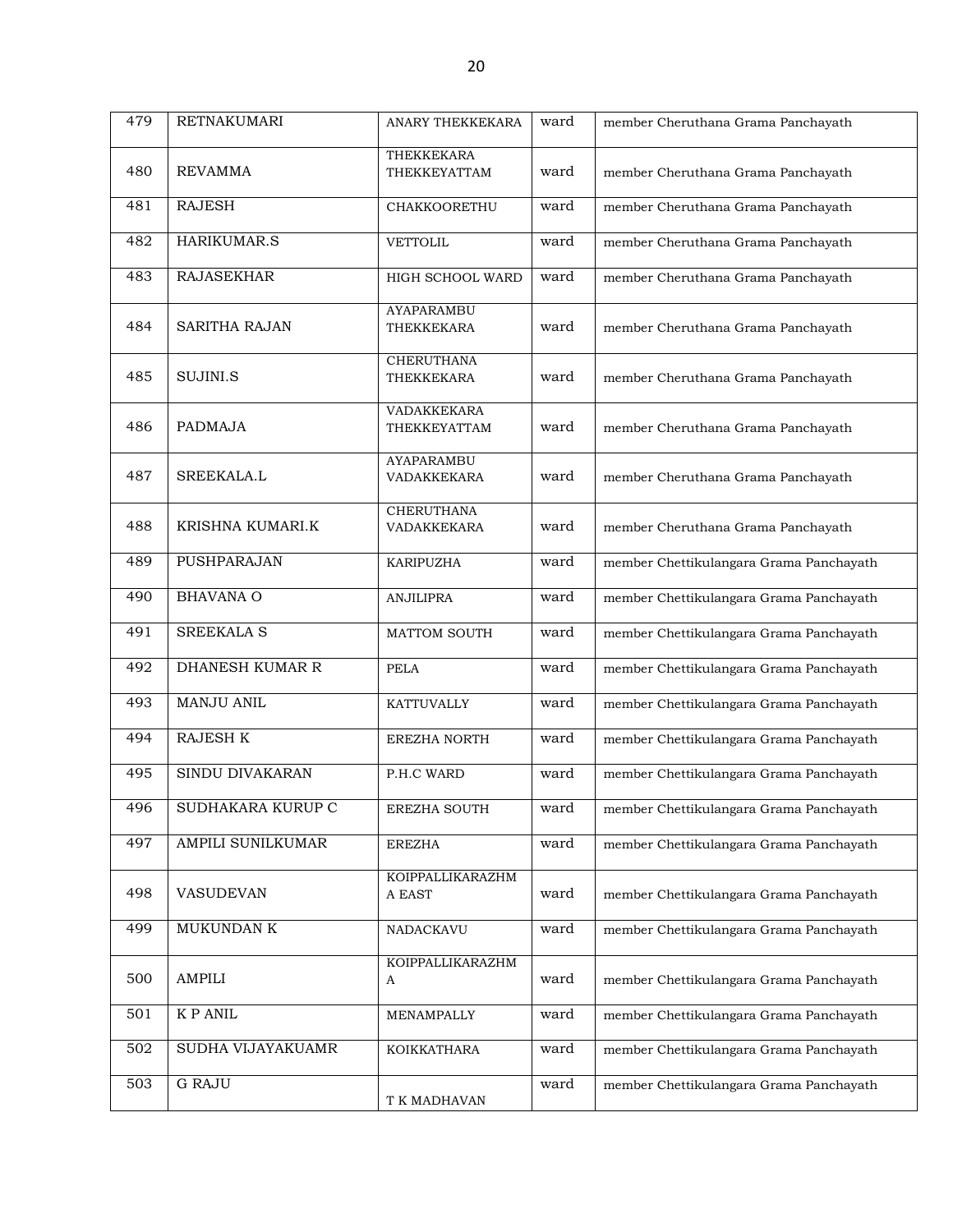|     |                                 | WARD                             |      |                                         |
|-----|---------------------------------|----------------------------------|------|-----------------------------------------|
| 504 | <b>SASIS</b>                    | KANNAMANGALAM<br><b>SOUTH</b>    | ward | member Chettikulangara Grama Panchayath |
| 505 | <b>REMADEVI D</b>               | KANNAMANGALAM<br><b>NORTH</b>    | ward | member Chettikulangara Grama Panchayath |
| 506 | <b>BINDU RAJENDRAN</b>          | KAITHA NORTH                     | ward | member Chettikulangara Grama Panchayath |
| 507 | VALSALA C S PILLAI              | CHETTIKULANGARA                  | ward | member Chettikulangara Grama Panchayath |
| 508 | C KRISHNAMMA                    | KADAVOOR SOUTH                   | ward | member Chettikulangara Grama Panchayath |
| 509 | <b>USHAKUMARI R</b>             | <b>KADAVOOR</b>                  | ward | member Chettikulangara Grama Panchayath |
| 510 | <b>SHEELA</b>                   | ST.THOMAS HIGH<br><b>SCHOOL</b>  | ward | member Chingoli Grama panchayath        |
| 511 | PADMASREE SIVADASAN             | KUNNEL PEEDIKA                   | ward | member Chingoli Grama panchayath        |
| 512 | <b>ASWATHY THULASI</b>          | NANGIARKULANGAR<br>A WEST        | ward | member Chingoli Grama panchayath        |
| 513 | SURESHKUMAR (BINU)              | NANGIARKULANGAR<br>A             | ward | member Chingoli Grama panchayath        |
| 514 | HARIKUMAR.G                     | MOOZHIKULAM                      | ward | member Chingoli Grama panchayath        |
| 515 | SUSEELA SOMARAJAN               | <b>KANJOOR</b><br>KOTTAKAKM      | ward | member Chingoli Grama panchayath        |
| 516 | *****                           | CHINGOLI TOWN                    | ward | member Chingoli Grama panchayath        |
| 517 | ANANDAVALLY.S                   | VAYANASALA                       | ward | member Chingoli Grama panchayath        |
| 518 | RAJI.S                          | <b>NTPC</b>                      | ward | member Chingoli Grama panchayath        |
| 519 | P.G.SANTHAKUMAR                 | VEMPUZHA                         | ward | member Chingoli Grama panchayath        |
| 520 | H.MOHAMMED NIYAZI (H.<br>NIYAZ) | CHOORAVILA                       | ward | member Chingoli Grama panchayath        |
| 521 | BINURAJ.R                       | PANCHAYATH<br>OFFICE             | ward | member Chingoli Grama panchayath        |
| 522 | <b>SAJINI</b>                   | CHINGOLI WEST                    | ward | member Chingoli Grama panchayath        |
| 523 | SAVITHA SUDHI                   | CHUNAKARA NORTH                  | ward | member Chunakara Grama Panchayath       |
| 524 | <b>SUMA DEVI</b>                | AMBALAWARD                       | ward | member Chunakara Grama Panchayath       |
| 525 | <b>SURESH PULARI</b>            | CHUNAKARA EAST                   | ward | member Chunakara Grama Panchayath       |
| 526 | SOBHA KUMARI                    | <b>CHUNAKARA</b><br>NADUVIL EAST | ward | member Chunakara Grama Panchayath       |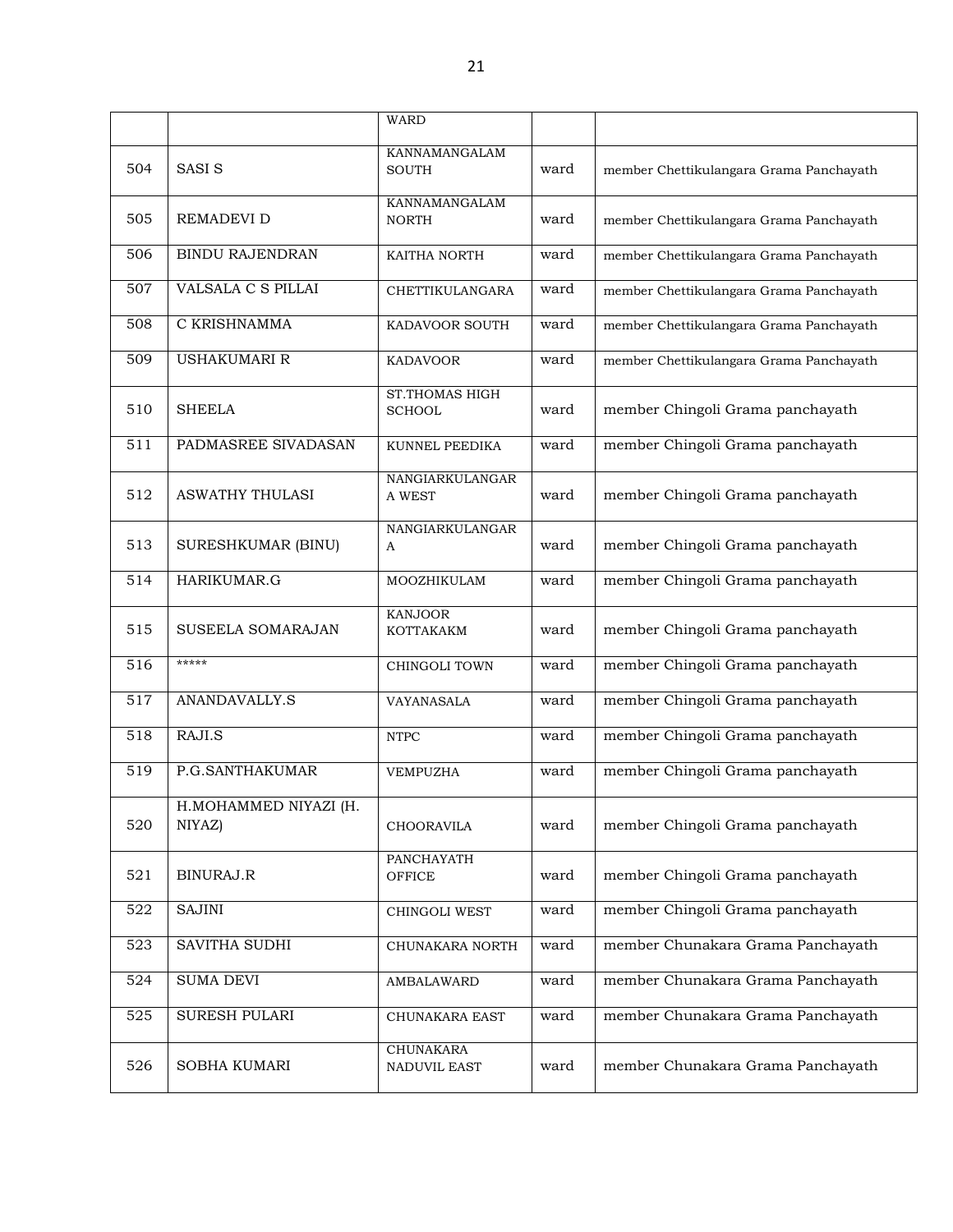| 527 | <b>SABEENA RAHIM</b>                   | <b>KOTTAWARD</b>                    | ward | member Chunakara Grama Panchayath     |
|-----|----------------------------------------|-------------------------------------|------|---------------------------------------|
| 528 | <b>B.FAHAD</b>                         | HOSPITAL WARD                       | ward | member Chunakara Grama Panchayath     |
| 529 | MAJEEDA SADIQ                          | CHARUMMOODU                         | ward | member Chunakara Grama Panchayath     |
| 530 | <b>SWAPNA</b>                          | PALOOTHARA                          | ward | member Chunakara Grama Panchayath     |
| 531 | PADMAKUMARI                            | KARIMULACKAL<br><b>SOUTH</b>        | ward | member Chunakara Grama Panchayath     |
| 532 | NISHA UNNI                             | KARIMULACKAL<br><b>NORTH</b>        | ward | member Chunakara Grama Panchayath     |
| 533 | V.R.RAJESH                             | KOMALLOOR WEST                      | ward | member Chunakara Grama Panchayath     |
| 534 | K.G. GOPAKUMAR                         | KOMALLOOR EAST                      | ward | member Chunakara Grama Panchayath     |
| 535 | SHARAFUDEEN.R                          | THERUVILMUKKU                       | ward | member Chunakara Grama Panchayath     |
| 536 | P.M.RAVI                               | <b>CHUNAKARA</b><br>NADUVIL WEST    | ward | member Chunakara Grama Panchayath     |
| 537 | <b>SANTHA</b><br><b>GOPALAKRISHNAN</b> | KOTTAMUKKU                          | ward | member Chunakara Grama Panchayath     |
| 538 | <b>E.SREEDEVI</b>                      | <b>GOVINDAMUTTOM</b>                | ward | member Devikulangara Grama Panchayath |
| 539 | REJANI MURALI                          | NORTH KOCHUMURI                     | ward | member Devikulangara Grama Panchayath |
| 540 | <b>SARITHA RAJ</b>                     | KANIYAMURI                          | ward | member Devikulangara Grama Panchayath |
| 541 | SREELEKHA.B                            | <b>VADAKKE</b><br><b>ANJILIMOOD</b> | ward | member Devikulangara Grama Panchayath |
| 542 | SREELATHA.S THAMPI                     | <b>THEKKE</b><br><b>ANJILIMOOD</b>  | ward | member Devikulangara Grama Panchayath |
| 543 | <b>RADHA KUMARI</b>                    | HIGH SCHOOL WARD                    | ward | member Devikulangara Grama Panchayath |
| 544 | SUSEELA VISWAMBARAN                    | SAKTHIKULANGARA                     | ward | member Devikulangara Grama Panchayath |
| 545 | S.SANAL                                | KALEECKASSERI                       | ward | member Devikulangara Grama Panchayath |
| 546 | ARUN.S                                 | <b>KDASSERI</b>                     | ward | member Devikulangara Grama Panchayath |
| 547 | <b>JOLLY GILBERT</b>                   | <b>BANK WARD</b>                    | ward | member Devikulangara Grama Panchayath |
| 548 | <b>GANGA SUDESAN</b>                   | <b>DEVIKULANGARA</b>                | ward | member Devikulangara Grama Panchayath |
| 549 | <b>S.RAJEEVAN</b>                      | KUMBILISSERIL                       | ward | member Devikulangara Grama Panchayath |
| 550 | THOMAS JACOB                           | KRISHI BHAVAN                       | ward | member Devikulangara Grama Panchayath |
| 551 | CHANDRA SEKHARAN<br>PILLAI             | VARANAPPALLY                        | ward | member Devikulangara Grama Panchayath |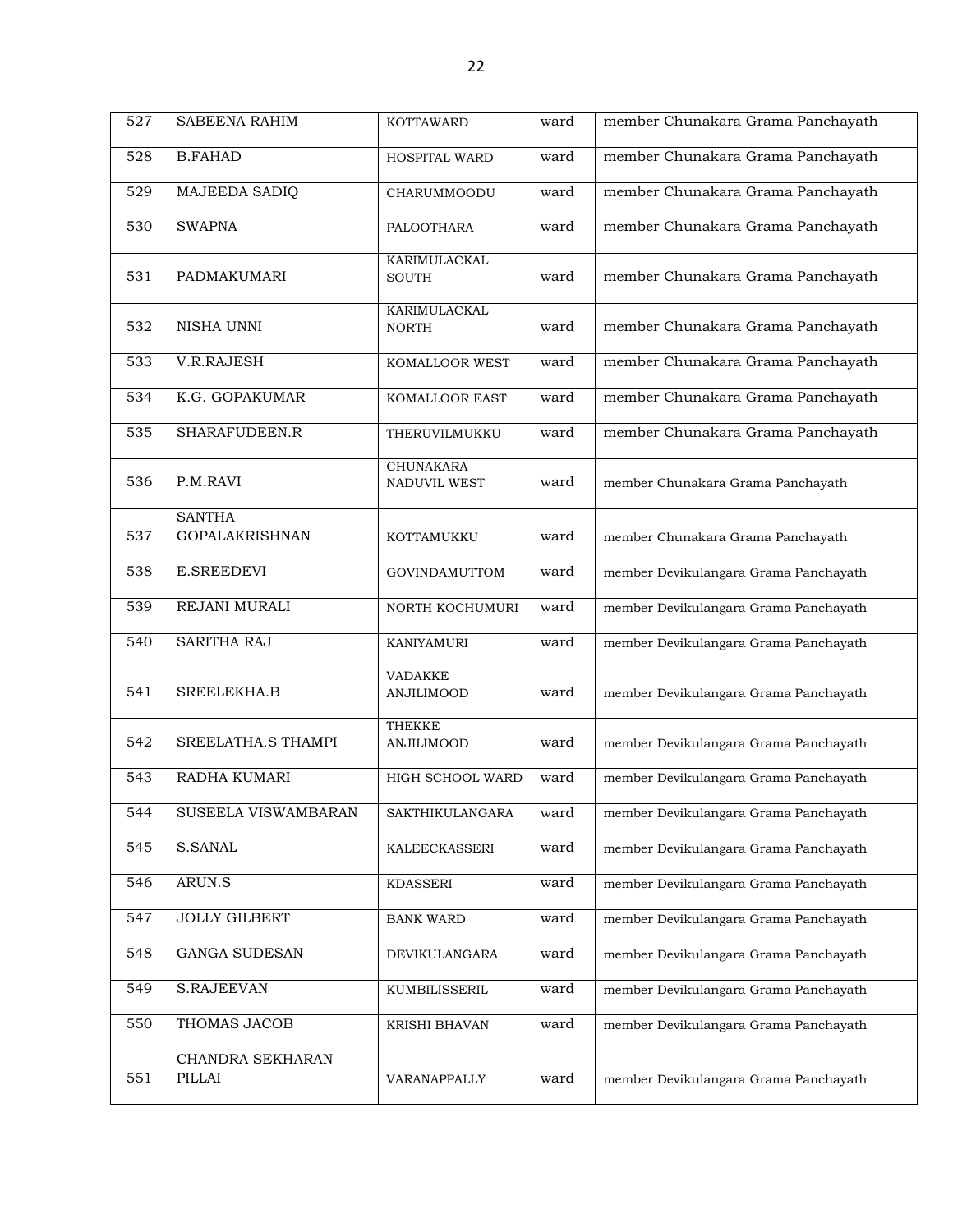| 552              | M.G.MOHANDAS                  | TEMPLE WARD                        | ward | member Devikulangara Grama Panchayath   |
|------------------|-------------------------------|------------------------------------|------|-----------------------------------------|
| 553              | <b>JULIET (JULIE THOMAS)</b>  | KALLUPURACKAL                      | ward | member Ezhupunna Grma panchayath        |
| 554              | SYAMALAKUMARI.S.T.            | VADAKKAKATH                        | ward | member Ezhupunna Grma panchayath        |
| 555              | V.M.JAYAPRAKASH               | <b>SREENARAYANAPUR</b><br>AM       | ward | member Ezhupunna Grma panchayath        |
| 556              | RENUKA AJAYAN                 | <b>VATHARA</b>                     | ward | member Ezhupunna Grma panchayath        |
| 557              | <b>SINDHU</b>                 | KANJIRATHUNKAL                     | ward | member Ezhupunna Grma panchayath        |
| 558              | MAYA.R.                       | KONNANATTU                         | ward | member Ezhupunna Grma panchayath        |
| 559              | <b>GEETHA DINESAN</b>         | <b>ERAMALLOOR</b>                  | ward | member Ezhupunna Grma panchayath        |
| 560              | DINESAN.V.M.                  | THOTTAPPALLY                       | ward | member Ezhupunna Grma panchayath        |
| 561              | BINUMOL.A.P                   | <b>KOVILAKAM</b>                   | ward | member Ezhupunna Grma panchayath        |
| 562              | SHABUMON (SHABURAJ)           | PANCHAYAT OFFICE                   | ward | member Ezhupunna Grma panchayath        |
| 563              | N.K.RAJEEVAN                  | KANNUKULANGARA                     | ward | member Ezhupunna Grma panchayath        |
| 564              | SHAJI KUREETHARA              | <b>MARKET</b>                      | ward | member Ezhupunna Grma panchayath        |
| $\overline{565}$ | <b>BINDU SHAJI</b>            | <b>KONKERIL</b>                    | ward | member Ezhupunna Grma panchayath        |
| 566              | <b>JOHN (M.K.JOHNAPPAN)</b>   | ST. RAPHAELS                       | ward | member Ezhupunna Grma panchayath        |
| 567              | <b>JOJAN RAPHAEL</b>          | NEENDAKARA                         | ward | member Ezhupunna Grma panchayath        |
| 568              | SEETHAMMA (SEETHA<br>TEACHER) | KUMARAPURAM                        | ward | member Ezhupunna Grma panchayath        |
| 569              | A KUNJAPPAN                   | <b>OTTAMASSERI</b><br><b>NORTH</b> | ward | member Kadakkarappally Grama Panchayath |
| 570              | PREEJA FRANCIS                | ILLIKKAL                           | ward | member Kadakkarappally Grama Panchayath |
| 571              | MINI V                        | PANDARATHAI                        | ward | member Kadakkarappally Grama Panchayath |
| 572              | SANJITH S                     | <b>THANKI</b>                      | ward | member Kadakkarappally Grama Panchayath |
| 573              | <b>J JAGADEESH</b>            | KADAKKARAPPALLY                    | ward | member Kadakkarappally Grama Panchayath |
| 574              | <b>SURESH BABU</b>            | PANCHAYAT OFFICE                   | ward | member Kadakkarappally Grama Panchayath |
| 575              | $\texttt{MINI}$ L             | <b>KOTTARAM</b>                    | ward | member Kadakkarappally Grama Panchayath |
| 576              | <b>GEETHAMMA</b>              | KANDAMANGALAM                      | ward | member Kadakkarappally Grama Panchayath |
| 577              | E.B. SASIDHARAN               | POWER HOUSE                        | ward | member Kadakkarappally Grama Panchayath |
| 578              | CHANDRIKA.B                   | MANJADIKKAL                        | ward | member Kadakkarappally Grama Panchayath |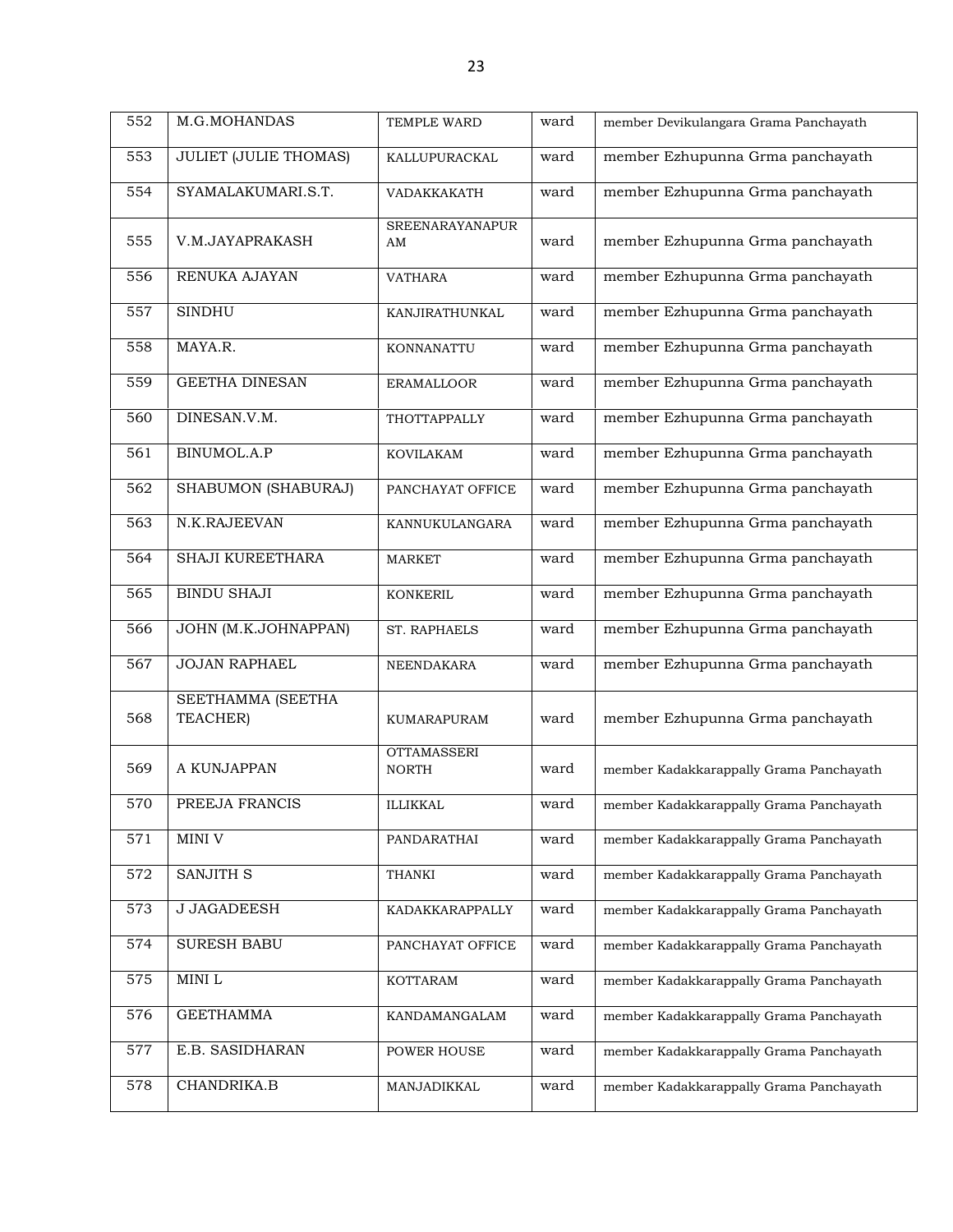| 579 | <b>MERLIN SURESH</b>                      | <b>KUNJITHAI</b>                   | ward | member Kadakkarappally Grama Panchayath |
|-----|-------------------------------------------|------------------------------------|------|-----------------------------------------|
| 580 | <b>P.J PIOUS</b>                          | THAIKKAL BEACH                     | ward | member Kadakkarappally Grama Panchayath |
| 581 | <b>PADMINI</b>                            | VATTAKKARA                         | ward | member Kadakkarappally Grama Panchayath |
| 582 | <b>JEMMA MATHEW</b>                       | <b>OTTAMASSERI</b><br><b>SOUTH</b> | ward | member Kadakkarappally Grama Panchayath |
| 583 | R.VIJAYAKUMAR                             | VADAKKAN KOICKAL                   | ward | member Kandalloor Grama Panchayath      |
| 584 | REMA.A                                    | KOPPARETHU H.S                     | ward | member Kandalloor Grama Panchayath      |
| 585 | ADV.N. RAJAGOPAL                          | PUTHIAVILA NORTH                   | ward | member Kandalloor Grama Panchayath      |
| 586 | <b>SARALA SANKARA</b><br><b>NARAYANAN</b> | MANKULAM                           | ward | member Kandalloor Grama Panchayath      |
| 587 | GOPAKUMAR.K.G                             | GOPAKUMAR.K.G                      | ward | member Kandalloor Grama Panchayath      |
| 588 | MINI.S                                    | PUTHIYAVILA SOUTH                  | ward | member Kandalloor Grama Panchayath      |
| 589 | <b>R.BINDU</b>                            | R. BINDU                           | ward | member Kandalloor Grama Panchayath      |
| 590 | <b>REMYA</b>                              | PULLUKULANGARA                     | ward | member Kandalloor Grama Panchayath      |
| 591 | A.V.RENJITH                               | PIPE JUNCTION                      | ward | member Kandalloor Grama Panchayath      |
| 592 | KOLATHU BABU                              | <b>MADAMPIL</b>                    | ward | member Kandalloor Grama Panchayath      |
| 593 | R.SHINY                                   | <b>KALA WARD</b>                   | ward | member Kandalloor Grama Panchayath      |
| 594 | A.SHOBHA                                  | KALARIKKAL                         | ward | member Kandalloor Grama Panchayath      |
| 595 | <b>J.KOMALA</b>                           | HEALTH CENTRE                      | ward | member Kandalloor Grama Panchayath      |
| 596 | Y.RAJEEV                                  | VARAMBATHU                         | ward | member Kandalloor Grama Panchayath      |
| 597 | <b>B.UDAYABHANU</b>                       | <b>AMBALATHUNADA</b>               | ward | member Kandalloor Grama Panchayath      |
| 598 | ROSHNI SUNIL                              | MAYITHARA NORTH                    | ward | member Kanjikuzhy Grama Panchayath      |
| 599 | SUDHA SURESH                              | <b>SUBHASH</b>                     | ward | member Kanjikuzhy Grama Panchayath      |
| 600 | THANKAMANI                                | CHERUVARANAM                       | ward | member Kanjikuzhy Grama Panchayath      |
| 601 | P LALITHA                                 | AYYAPPANCHERY                      | ward | member Kanjikuzhy Grama Panchayath      |
| 602 | <b>DIVYA JYOTHISH</b>                     | PUTHANAMBALAM                      | ward | member Kanjikuzhy Grama Panchayath      |
| 603 | <b>M.G SABU</b>                           | MOOLAMVELY                         | ward | member Kanjikuzhy Grama Panchayath      |
| 604 | AKBAR .P                                  | KOOTTUVELY                         | ward | member Kanjikuzhy Grama Panchayath      |
| 605 | GEETHA P.G                                | ILLATHUKAVU                        | ward | member Kanjikuzhy Grama Panchayath      |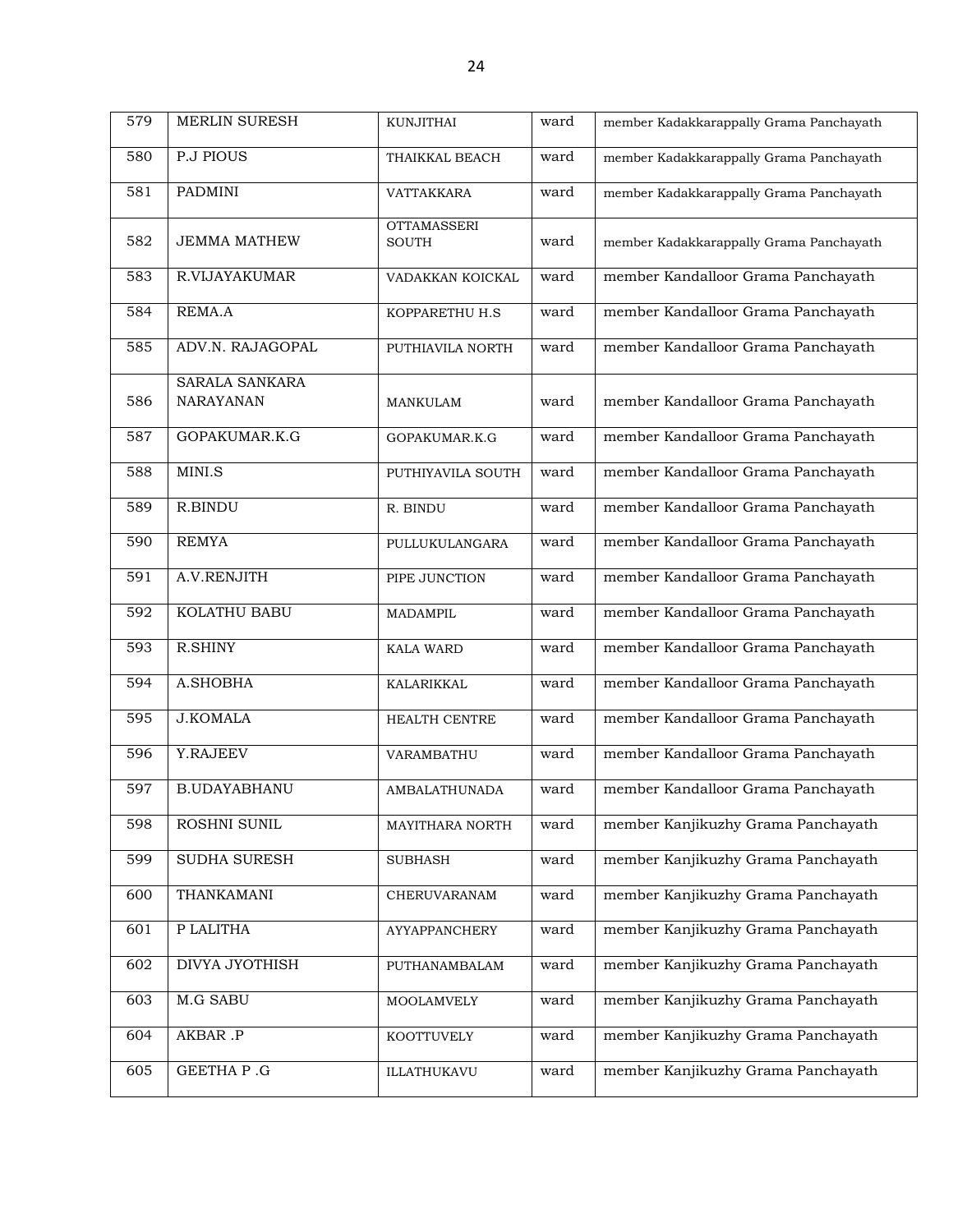| 606 | THILAKAN M G             | <b>VEMBALLY</b>                                  | ward | member Kanjikuzhy Grama Panchayath     |
|-----|--------------------------|--------------------------------------------------|------|----------------------------------------|
| 607 | <b>LEKSHMIKUTTY</b>      | <b>CHATHANAD</b>                                 | ward | member Kanjikuzhy Grama Panchayath     |
| 608 | V PRASANNAN              | MANGALAPURAM                                     | ward | member Kanjikuzhy Grama Panchayath     |
| 609 | <b>JOLLY A .V</b>        | <b>LOOTHARAN</b>                                 | ward | member Kanjikuzhy Grama Panchayath     |
| 610 | PAVITHRAN D              | KANNARKKAD                                       | ward | member Kanjikuzhy Grama Panchayath     |
| 611 | <b>RAJU M G</b>          | KANJIKUZHY                                       | ward | member Kanjikuzhy Grama Panchayath     |
| 612 | <b>MOHANANK</b>          | <b>KUMARAPURAM</b>                               | ward | member Kanjikuzhy Grama Panchayath     |
| 613 | LEGITHA THILAKAN         | KALATHIVEEDU                                     | ward | member Kanjikuzhy Grama Panchayath     |
| 614 | <b>SIJI SAJEEV</b>       | CHALUNKAL                                        | ward | member Kanjikuzhy Grama Panchayath     |
| 615 | SASIDARAN K M            | <b>MAYITHARA</b>                                 | ward | member Kanjikuzhy Grama Panchayath     |
| 616 | <b>AMPILY R</b>          | PULIKKEZHU<br>VADAKKU                            | ward | member Karthikappally Grama Panchayath |
| 617 | PINKI C                  | PANDARACHIRA                                     | ward | member Karthikappally Grama Panchayath |
|     |                          | MAHATHMAGANDHI<br><b>SMARAKA</b>                 |      |                                        |
| 618 | <b>ULLAS.P</b>           | VAYANASALA                                       | ward | member Karthikappally Grama Panchayath |
| 619 | <b>ROSHIN R</b>          | THOTTUKADAVU                                     | ward | member Karthikappally Grama Panchayath |
| 620 | <b>ALLIRANI S</b>        | PHC WARD                                         | ward | member Karthikappally Grama Panchayath |
| 621 | <b>AJITHKUMAR R</b>      | PUTHUKKUNDAM                                     | ward | member Karthikappally Grama Panchayath |
| 622 | <b>JIMMI V KAIPPALLI</b> | VATHALLOORKOYIKK<br>AL                           | ward | member Karthikappally Grama Panchayath |
| 623 | <b>SUSAN JOHN</b>        | KARTHIKAPPALLY                                   | ward | member Karthikappally Grama Panchayath |
| 624 | UNNIKRISHNAN C.N         | VALIYAKULANGARA                                  | ward | member Karthikappally Grama Panchayath |
| 625 | <b>BINU SHAMJI</b>       | THOTTUKADAVU UPS                                 | ward | member Karthikappally Grama Panchayath |
| 626 | <b>SOBHA S</b>           | S.N.D.P.H.S                                      | ward | member Karthikappally Grama Panchayath |
| 627 | RAMANI.R                 | HOMOEO<br><b>AASUPATHRI WARD</b>                 | ward | member Karthikappally Grama Panchayath |
|     |                          | <b>MAHAKAVI</b><br>KUMARANASAN<br><b>SMARAKA</b> |      |                                        |
| 628 | SABU.M                   | VAYANASALA                                       | ward | member Karthikappally Grama Panchayath |
| 629 | LEKHA P                  | KARAMUTTU                                        | ward | member Karuvatta Grama Panchayath      |
| 630 | <b>SUMA</b>              | KURICHIKAL                                       | ward | member Karuvatta Grama Panchayath      |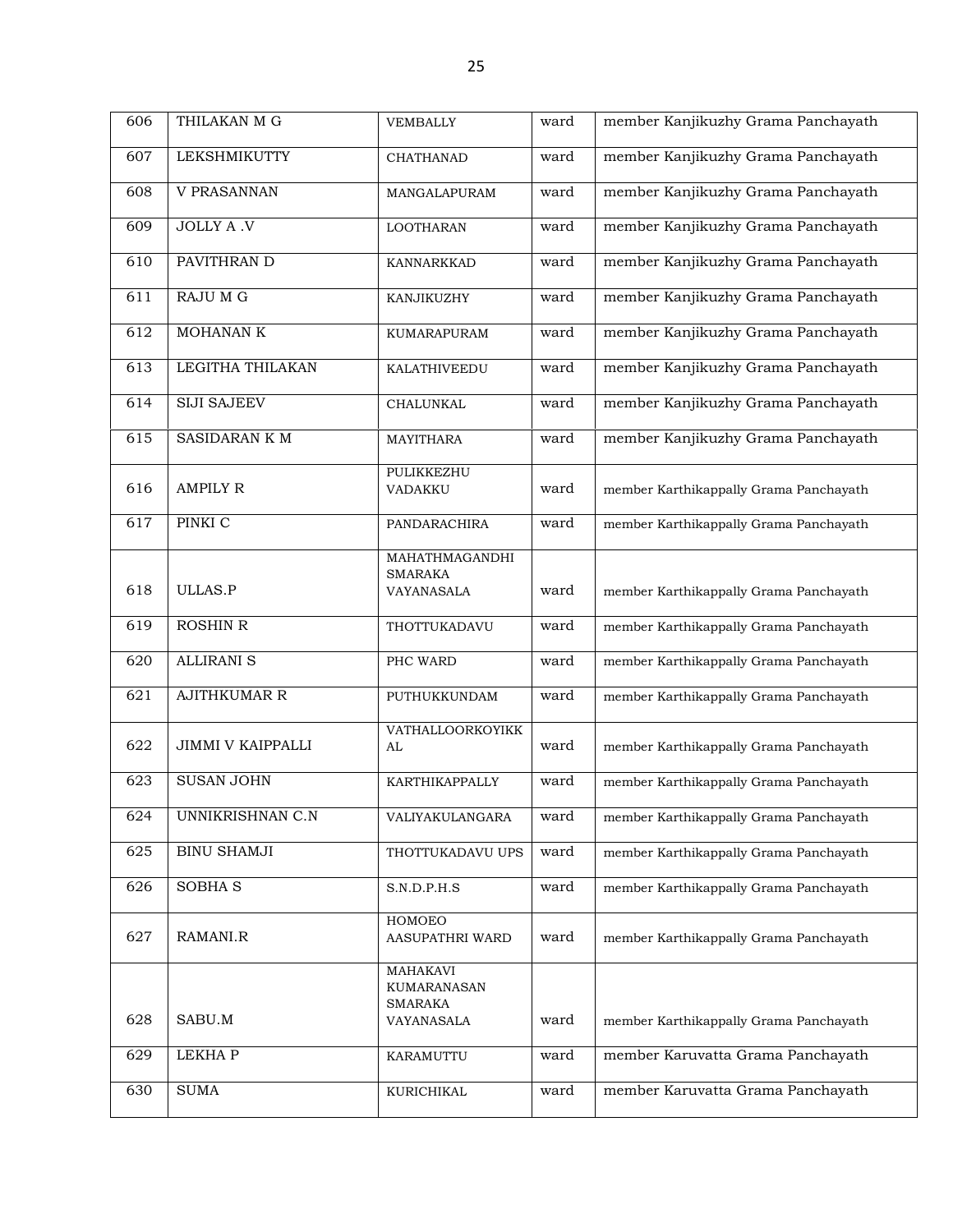| 631 | <b>MADHURIT</b>                      | S.K.V.N.S.S U.P.S      | ward | member Karuvatta Grama Panchayath    |
|-----|--------------------------------------|------------------------|------|--------------------------------------|
|     |                                      | <b>PANCHAYATH</b>      |      |                                      |
| 632 | SURESH KALARICKAL                    | <b>OFFICE</b>          | ward | member Karuvatta Grama Panchayath    |
| 633 | <b>CHANDRAVATHY J</b>                | T.B CLINIC             | ward | member Karuvatta Grama Panchayath    |
| 634 | RADHAMMA D                           | CHAKITTAYIL            | ward | member Karuvatta Grama Panchayath    |
| 635 | NANDAKUMAR S                         | N.S.S.H.S              | ward | member Karuvatta Grama Panchayath    |
| 636 | <b>SULOCHANA</b>                     | ST.JAMES.U.P.S         | ward | member Karuvatta Grama Panchayath    |
| 637 | MOHANAN PILLAI                       | SAMUDAYATHIL           | ward | member Karuvatta Grama Panchayath    |
| 638 | C.SUJATHA                            | S.N.D.P.U.P.S          | ward | member Karuvatta Grama Panchayath    |
| 639 | K.R.RAJAN                            | E.A.L.P.S<br>KUZHIKADU | ward | member Karuvatta Grama Panchayath    |
| 640 | AKHIL.B                              | NARAYANAVILASAM        | ward | member Karuvatta Grama Panchayath    |
| 641 | T.PONNAMMA                           | <b>HASKAPURAM</b>      | ward | member Karuvatta Grama Panchayath    |
| 642 | <b>SHEELA RAJAN</b>                  | MANGALABHARATHI        | ward | member Karuvatta Grama Panchayath    |
| 643 | <b>MOHANKUMAR</b>                    | VILLEGE OFFICE         | ward | member Karuvatta Grama Panchayath    |
| 644 | RUGMINI BOBAN                        | NEENDAKARA             | ward | member Kodamthuruth Grama Panchayath |
| 645 | <b>BIJU JOSEY</b>                    | <b>KAILASAM</b>        | ward | member Kodamthuruth Grama Panchayath |
| 646 | <b>LINCY JOSEPH</b>                  | KUZHUVELI              | ward | member Kodamthuruth Grama Panchayath |
| 647 | <b>SALINI BAIJU</b>                  | <b>KUREETHARA</b>      | ward | member Kodamthuruth Grama Panchayath |
| 648 | <b>MALLIKA VIJAYAN</b>               | <b>CHAMMANAD</b>       | ward | member Kodamthuruth Grama Panchayath |
| 649 | <b>DILEEP KUMAR</b>                  | MONTHACHAL             | ward | member Kodamthuruth Grama Panchayath |
| 650 | AMBIKA BABU                          | CHIRACKAL              | ward | member Kodamthuruth Grama Panchayath |
| 651 | V. N RETHEESH                        | MANATHODAM             | ward | member Kodamthuruth Grama Panchayath |
| 652 | P. G SANTHOSH                        | PANCHAYATH             | ward | member Kodamthuruth Grama Panchayath |
| 653 | P. P MADHU                           | KELAMKULANGARA         | ward | member Kodamthuruth Grama Panchayath |
| 654 | <b>BABY TEACHER</b>                  | KOYICKAL               | ward | member Kodamthuruth Grama Panchayath |
| 655 | <b>USHA SOMAN</b>                    | MUTTATHIL              | ward | member Kodamthuruth Grama Panchayath |
| 656 | SHYNI PERINGATT (SUSAN<br>SEBASTIAN) | VALLETHODE             | ward | member Kodamthuruth Grama Panchayath |
| 657 | <b>BINEESH H</b>                     | MOORTHINKAL            | ward | member Kodamthuruth Grama Panchayath |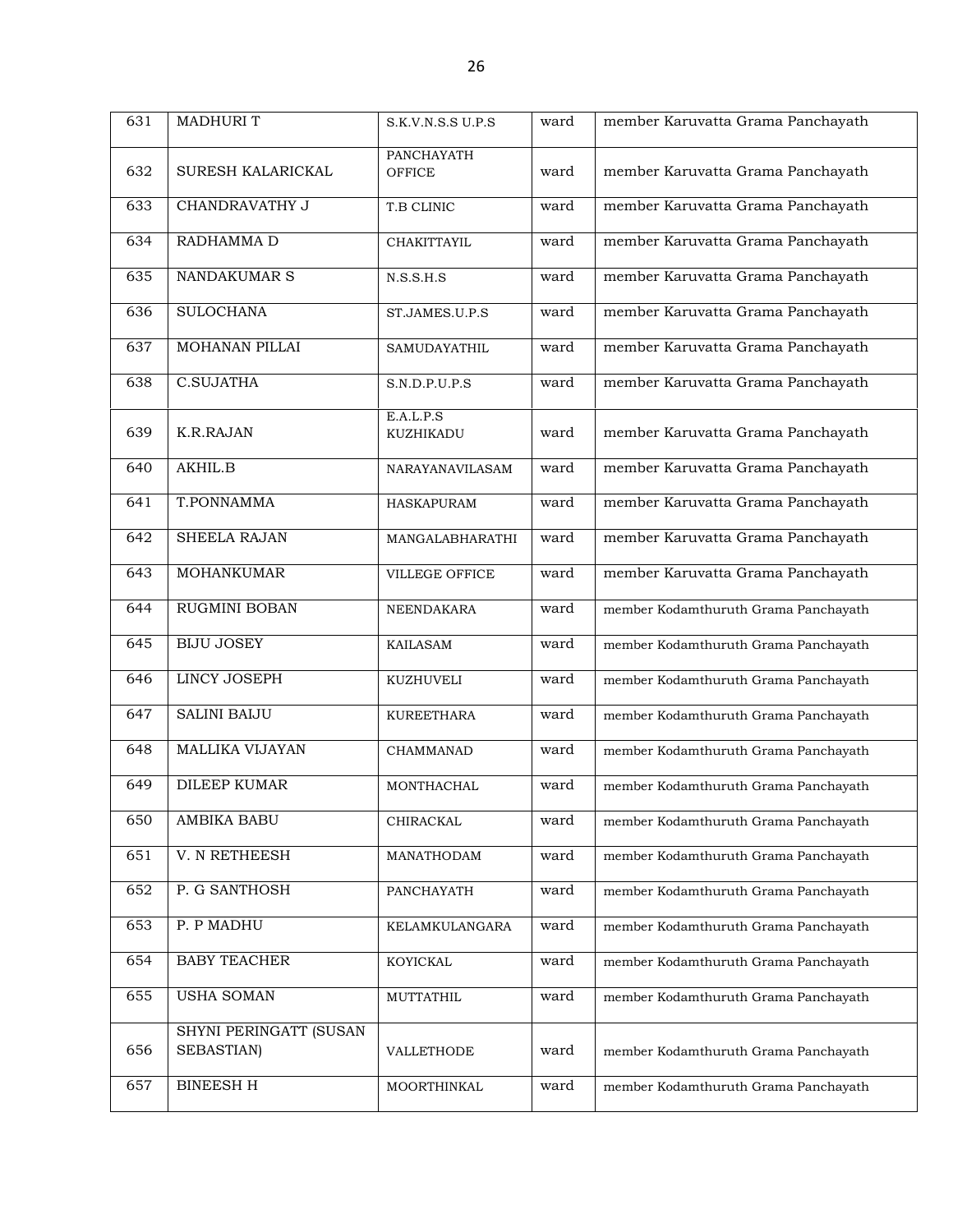| 658 | PARVATHY RATHEESH      | <b>CHANGARAM</b>                                    | ward | member Kodamthuruth Grama Panchayath  |
|-----|------------------------|-----------------------------------------------------|------|---------------------------------------|
| 659 | SREEDEVI OMANAKUTTAN   | <b>DESATHINAKAM</b>                                 | ward | member Krishna puram Grama Panchayath |
| 660 | <b>I RAFEEK</b>        | PULLIKKANAKKU<br><b>NORTH</b>                       | ward | member Krishna puram Grama Panchayath |
| 661 | <b>BEENA PRASAD</b>    | PULLIKKANAKKU                                       | ward | member Krishna puram Grama Panchayath |
| 662 | SWAPNA MOHANAN         | PULLIKKANAKKU<br><b>SOUTH</b>                       | ward | member Krishna puram Grama Panchayath |
| 663 | <b>JESSY KOSHY</b>     | PANAYANNARKAVU                                      | ward | member Krishna puram Grama Panchayath |
| 664 | RADHAMANI RAJAN        | <b>KAPPIL</b><br>KUTTIPPURAM<br><b>NORTH</b>        | ward | member Krishna puram Grama Panchayath |
| 665 | VAYALIL SANTHOSH       | <b>KAPPIL EAST</b>                                  | ward | member Krishna puram Grama Panchayath |
| 666 | <b>SHAMILA BASHEER</b> | <b>NJAKKANAL EAST</b>                               | ward | member Krishna puram Grama Panchayath |
| 667 | LATHI ERAMATHOOR       | <b>KAPPIL</b><br><b>KUTTIPPURAM</b><br><b>SOUTH</b> | ward | member Krishna puram Grama Panchayath |
| 668 | <b>MAYA CHANDRAN</b>   | NJAKKANAL WEST                                      | ward | member Krishna puram Grama Panchayath |
| 669 | C.A.ANSHAD             | PUTHIYAKAVU                                         | ward | member Krishna puram Grama Panchayath |
| 670 | <b>AYSHA SAJEER</b>    | <b>KRISHNAPURAM</b><br><b>SOUTH</b>                 | ward | member Krishna puram Grama Panchayath |
| 671 | <b>VIJAYAMMA B</b>     | SOUTH KOCHUMURI                                     | ward | member Krishna puram Grama Panchayath |
| 672 | SIKHA.G.KRISHNAN       | KOCHUMURI                                           | ward | member Krishna puram Grama Panchayath |
| 673 | <b>BIJI S</b>          | <b>KRISHNAPURAM</b>                                 | ward | member Krishna puram Grama Panchayath |
| 674 | M.V.SHYAM              | PANCHAYATH<br>OFFICE WARD                           | ward | member Krishna puram Grama Panchayath |
| 675 | PARAYIL RADHAKRISHNAN  | KAPPIL MEKKU                                        | ward | member Krishna puram Grama Panchayath |
| 676 | <b>YAMUNA</b>          | KATTIL MARKET                                       | ward | member Kumarapuram Grama Panchayath   |
| 677 | <b>AMMINI P.J</b>      | S.N.V.L.P.S                                         | ward | member Kumarapuram Grama Panchayath   |
| 678 | PRASANNAN PILLAI       | THAMALLACKAL                                        | ward | member Kumarapuram Grama Panchayath   |
| 679 | SREELATHA K K          | KANJIRATH                                           | ward | member Kumarapuram Grama Panchayath   |
| 680 | THANKAMMAL             | KUMARAPURAM                                         | ward | member Kumarapuram Grama Panchayath   |
| 681 | SOBHAK                 | N H                                                 | ward | member Kumarapuram Grama Panchayath   |
| 682 | THAJUNNIZA             | ANANTHAPURAM                                        | ward | member Kumarapuram Grama Panchayath   |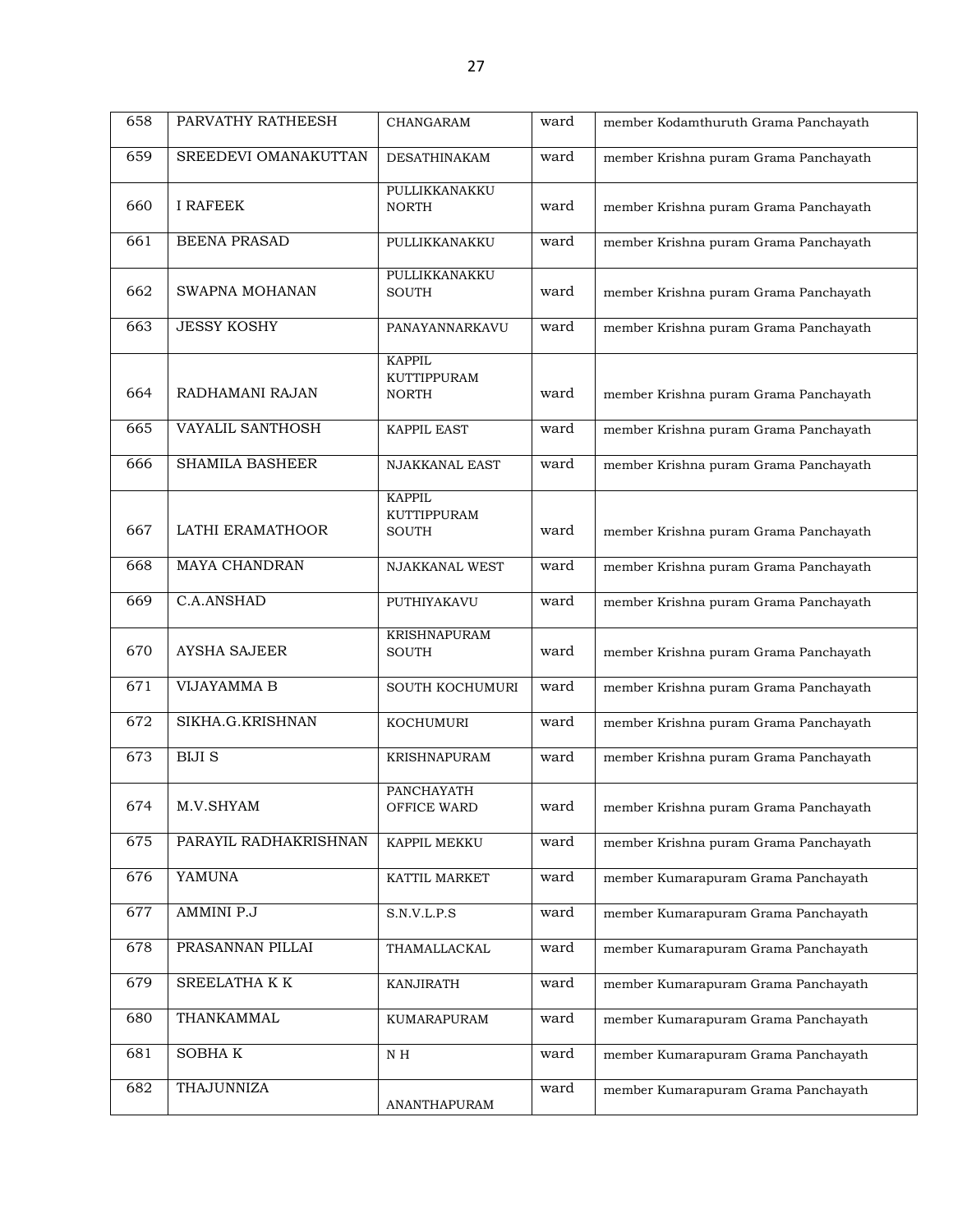|     |                           | <b>PALACE</b>              |      |                                      |
|-----|---------------------------|----------------------------|------|--------------------------------------|
| 683 | <b>JAYALEKSHMI</b>        | LIBRARY                    | ward | member Kumarapuram Grama Panchayath  |
| 684 | <b>VIJITHA</b>            | <b>ERICKAVU</b>            | ward | member Kumarapuram Grama Panchayath  |
| 685 | <b>SUBHASH R</b>          | <b>SOCIETY</b>             | ward | member Kumarapuram Grama Panchayath  |
| 686 | C.S. RENJITH              | PANCHAYAT OFFICE           | ward | member Kumarapuram Grama Panchayath  |
| 687 | <b>SURESHKUMAR</b>        | <b>POTHAPPALLY</b>         | ward | member Kumarapuram Grama Panchayath  |
| 688 | CHANDRAMOHANAN            | E.A.L.P.S                  | ward | member Kumarapuram Grama Panchayath  |
| 689 | <b>D SUGESH</b>           | PAZHAYACHIRA               | ward | member Kumarapuram Grama Panchayath  |
| 690 | SINDHU MOHANAN            | P H CENTRE                 | ward | member Kumarapuram Grama Panchayath  |
| 691 | MARY(KUNJUMOL)            | PALLITHODU                 | ward | member Kuthiathod Grama Panchayath   |
| 692 | <b>MALATHY K</b>          | <b>PONPURAM</b>            | ward | member Kuthiathod Grama Panchayath   |
| 693 | K.K.SAJEEVAN              | PARAYAKAD WEST             | ward | member Kuthiathod Grama Panchayath   |
| 694 | <b>ASHA KUMARI</b>        | PARAYAKAD EAST             | ward | member Kuthiathod Grama Panchayath   |
| 695 | HAREESH.R                 | THAZUPPU                   | ward | member Kuthiathod Grama Panchayath   |
| 696 | N.K.MOHANAN               | NAALIKATTU                 | ward | member Kuthiathod Grama Panchayath   |
| 697 | LAILA VENUGOPAL           | KUTHIATHODE<br><b>TOWN</b> | ward | member Kuthiathod Grama Panchayath   |
| 698 | K.DHANESH KUMAR           | OFFICE WARD                | ward | member Kuthiathod Grama Panchayath   |
| 699 | <b>VALSALA</b>            | PATTUKULANGARA             | ward | member Kuthiathod Grama Panchayath   |
| 700 | LATHA SASIDHARAN          | THATTAPARAMBU              | ward | member Kuthiathod Grama Panchayath   |
| 701 | <b>RUPESH</b>             | <b>HOSPITAL WARD</b>       | ward | member Kuthiathod Grama Panchayath   |
| 702 | M.K.ABDUL GAFFOOR<br>HAJI | MUTHUPARAMBU               | ward | member Kuthiathod Grama Panchayath   |
| 703 | <b>VIPIN.B</b>            | NALUKULANGARA              | ward | member Kuthiathod Grama Panchayath   |
| 704 | PREMA RAJAPPAN            | THIRUMALA EAST             | ward | member Kuthiathod Grama Panchayath   |
| 705 | <b>GEETHA SHAJI</b>       | THIRUMALA WEST             | ward | member Kuthiathod Grama Panchayath   |
| 706 | FRANCIS OBIN              | PH C WARD                  | ward | member Kuthiathod Grama Panchayath   |
| 707 | MANJU RETHIKUMAR          | PAPPALY                    | ward | member Mannancherry Grama Panchayath |
| 708 | MINIMOL                   | <b>KAVUNKAL</b>            | ward | member Mannancherry Grama Panchayath |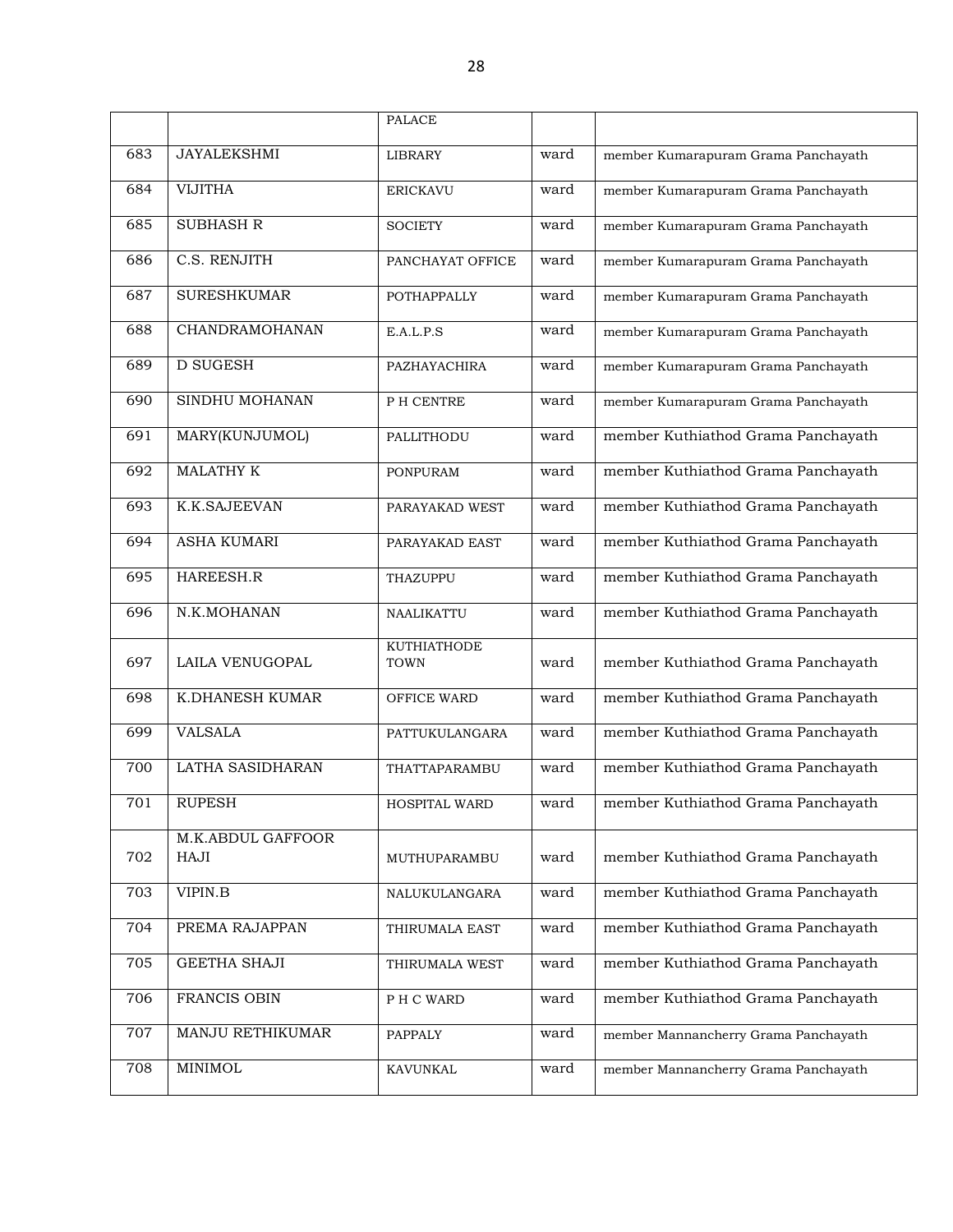| 709 | RAJANI (AMBILY)                  | PERUNTHURUTH        | ward | member Mannancherry Grama Panchayath |
|-----|----------------------------------|---------------------|------|--------------------------------------|
| 710 | P.A.SABEENA                      | <b>PONNAD</b>       | ward | member Mannancherry Grama Panchayath |
| 711 | HASEENA BASHEER                  | AMBALAKKADAVU       | ward | member Mannancherry Grama Panchayath |
| 712 | <b>BINDHU</b>                    | <b>MARKET</b>       | ward | member Mannancherry Grama Panchayath |
| 713 | NAVAS.S                          | <b>NETHAJI</b>      | ward | member Mannancherry Grama Panchayath |
| 714 | <b>B.ARAVIND</b>                 | SHANMUKHAM          | ward | member Mannancherry Grama Panchayath |
| 715 | <b>K.V.SUDHEER</b>               | <b>VIRISSERY</b>    | ward | member Mannancherry Grama Panchayath |
| 716 | <b>SUDHARMMA</b>                 | POONTHOPPU          | ward | member Mannancherry Grama Panchayath |
| 717 | THANKAMANI GOPINATH              | <b>TAGORE</b>       | ward | member Mannancherry Grama Panchayath |
| 718 | SANDHYA SASIDHARAN               | KUNNEPADAM          | ward | member Mannancherry Grama Panchayath |
| 719 | <b>K.V.SUDAKARAN</b>             | VALIYA KALAVOOR     | ward | member Mannancherry Grama Panchayath |
| 720 | SINIMOL SURESH                   | <b>APPOORU</b>      | ward | member Mannancherry Grama Panchayath |
| 721 | <b>SINDHUKUTTY</b>               | <b>KALAVOOR</b>     | ward | member Mannancherry Grama Panchayath |
| 722 | <b>DANAYAN</b>                   | KARUKATHARA         | ward | member Mannancherry Grama Panchayath |
| 723 | K.V.KISHORKUMAR                  | AMBANAKULANGARA     | ward | member Mannancherry Grama Panchayath |
| 724 | M.S.SANTHOSH                     | NJANDIRICKAL        | ward | member Mannancherry Grama Panchayath |
| 725 | MUHAMMED SHAREEF<br>(M.SHAFEEK)  | PANCHAYAT OFFICE    | ward | member Mannancherry Grama Panchayath |
| 726 | K.V.MEGHANADHAN                  | THARAMOOD           | ward | member Mannancherry Grama Panchayath |
| 727 | LEKHA T.V. (MAYA SAJAN)          | MADRASSA            | ward | member Mannancherry Grama Panchayath |
| 728 | <b>AJITHAN (AJI ICE)</b>         | KHADI               | ward | member Mannancherry Grama Panchayath |
| 729 | <b>SUBHAGAN</b>                  | <b>BLOCK OFFICE</b> | ward | member Mannancherry Grama Panchayath |
| 730 | TOMS RAJAN (AJEESH<br>KODAKERIL) | PAVUKARA A          | ward | member Mannar Grama Panchayath       |
| 731 | PRAKASH M P                      | PAVUKARA B          | ward | member Mannar Grama Panchayath       |
| 732 | KAIYATHRA STEPHAN<br>CHACKO      | PAVUKARA C          | ward | member Mannar Grama Panchayath       |
| 733 | KALADHARAN PILLAI                | <b>SOCIETY WARD</b> | ward | member Mannar Grama Panchayath       |
| 734 | <b>SHYNA</b>                     | <b>MANNAR TOWN</b>  | ward | member Mannar Grama Panchayath       |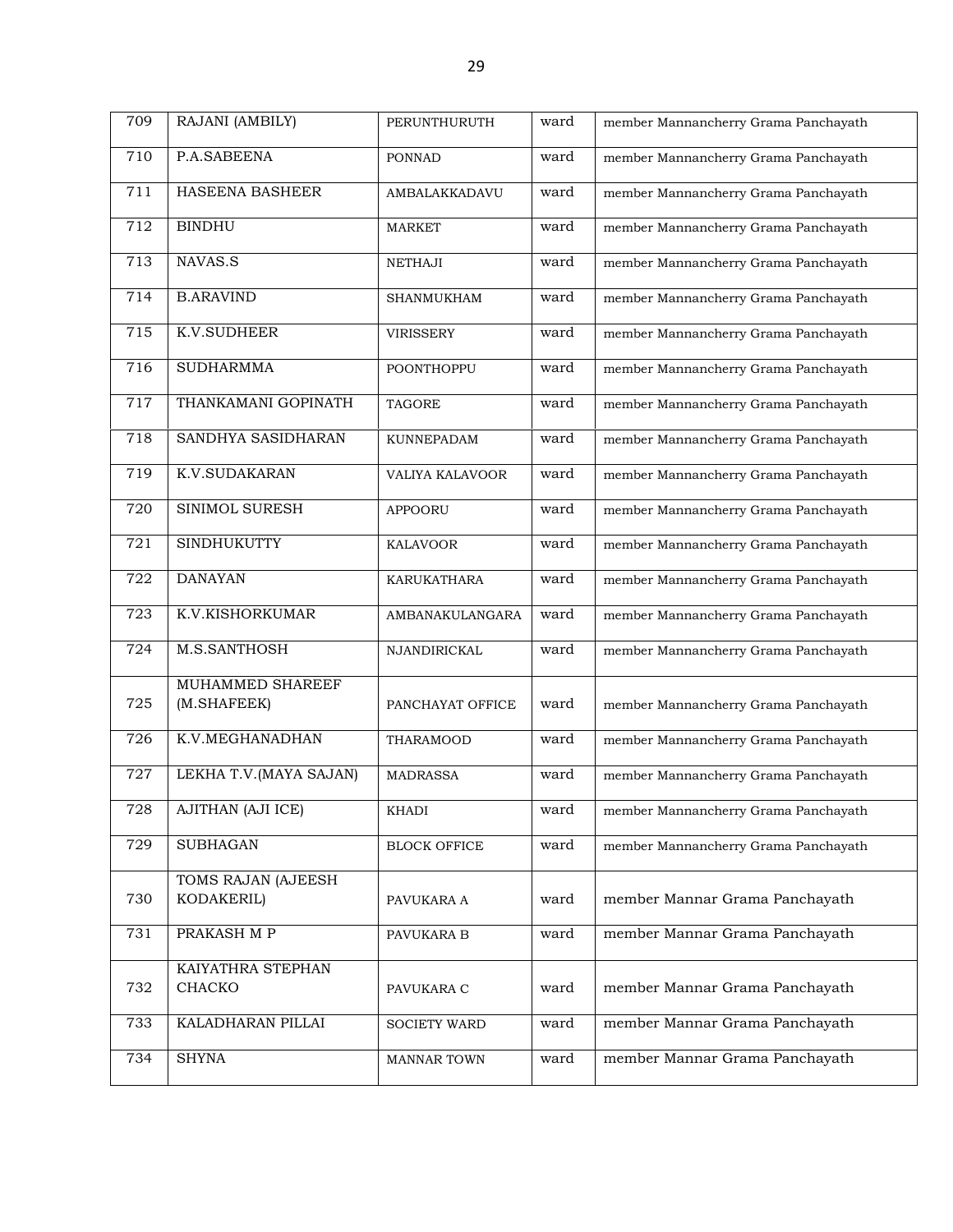| 735 | <b>USHA GOPALAKRISHNAN</b> | KURATTIKAD A                          | ward | member Mannar Grama Panchayath              |
|-----|----------------------------|---------------------------------------|------|---------------------------------------------|
| 736 | VIJAYALAKSHMI V            | PANCHAYAT OFFICE<br><b>WARD</b>       | ward | member Mannar Grama Panchayath              |
| 737 | P N SELVARAJAN             | KURATTIKAD B                          | ward | member Mannar Grama Panchayath              |
| 738 | ANNAMMA VARGHESE           | <b>SWITCH GEAR</b><br><b>DIVISION</b> | ward | member Mannar Grama Panchayath              |
| 739 | <b>LAVAN</b>               | MUTTEL WARD                           | ward | member Mannar Grama Panchayath              |
| 740 | <b>INDIRA</b>              | KUTTEMPEROOR A                        | ward | member Mannar Grama Panchayath              |
| 741 | <b>RETHIR</b>              | KUTTEMPEROOR B                        | ward | member Mannar Grama Panchayath              |
| 742 | JYOTHY VELOORMADAM         | KUTTEMPEROOR C                        | ward | member Mannar Grama Panchayath              |
| 743 | <b>B K PRASAD</b>          | KULANJIKARAZMA                        | ward | member Mannar Grama Panchayath              |
| 744 | CHITRA M NAIR              | KUTTEMPEROOR D                        | ward | member Mannar Grama Panchayath              |
| 745 | <b>RESMI G NAIR</b>        | HOMEO HOSPITAL<br><b>WARD</b>         | ward | member Mannar Grama Panchayath              |
| 746 | MUHAMMAD AJITH             | TOWN SOUTH                            | ward | member Mannar Grama Panchayath              |
| 747 | PRAMOD KANNADISSERIL       | TOWN WEST                             | ward | member Mannar Grama Panchayath              |
| 748 | MINI (MINI ANTONY)         | <b>CHENNAVELI</b>                     | ward | member Mararikulam North Gama<br>Panchayath |
| 749 | MINI V.P (MINI SUKHALAL)   | KARIKKAD NORTH                        | ward | member Mararikulam North Gama<br>Panchayath |
| 750 | <b>SANTHAKUMARY</b>        | KARIKKAD SOUTH                        | ward | member Mararikulam North Gama<br>Panchayath |
| 751 | <b>SHEEBA S.KURUP</b>      | <b>POKLASERY</b>                      | ward | member Mararikulam North Gama<br>Panchavath |
| 752 | N.SHYLAJA                  | KANICHUKULANGAR<br>A                  | ward | member Mararikulam North Gama<br>Panchayath |
| 753 | ADV. D.PRIYESHKUMAR        | PANAKUNNAM                            | ward | member Mararikulam North Gama<br>Panchayath |
| 754 | P.K.PONNAPPAN              | THIRUVIZHA                            | ward | member Mararikulam North Gama<br>Panchayath |
| 755 | REJIKUMAR C.S              | VARAKADI                              | ward | member Mararikulam North Gama<br>Panchayath |
| 756 | T.K PRASANNAN              | THOPPUVELY                            | ward | member Mararikulam North Gama<br>Panchayath |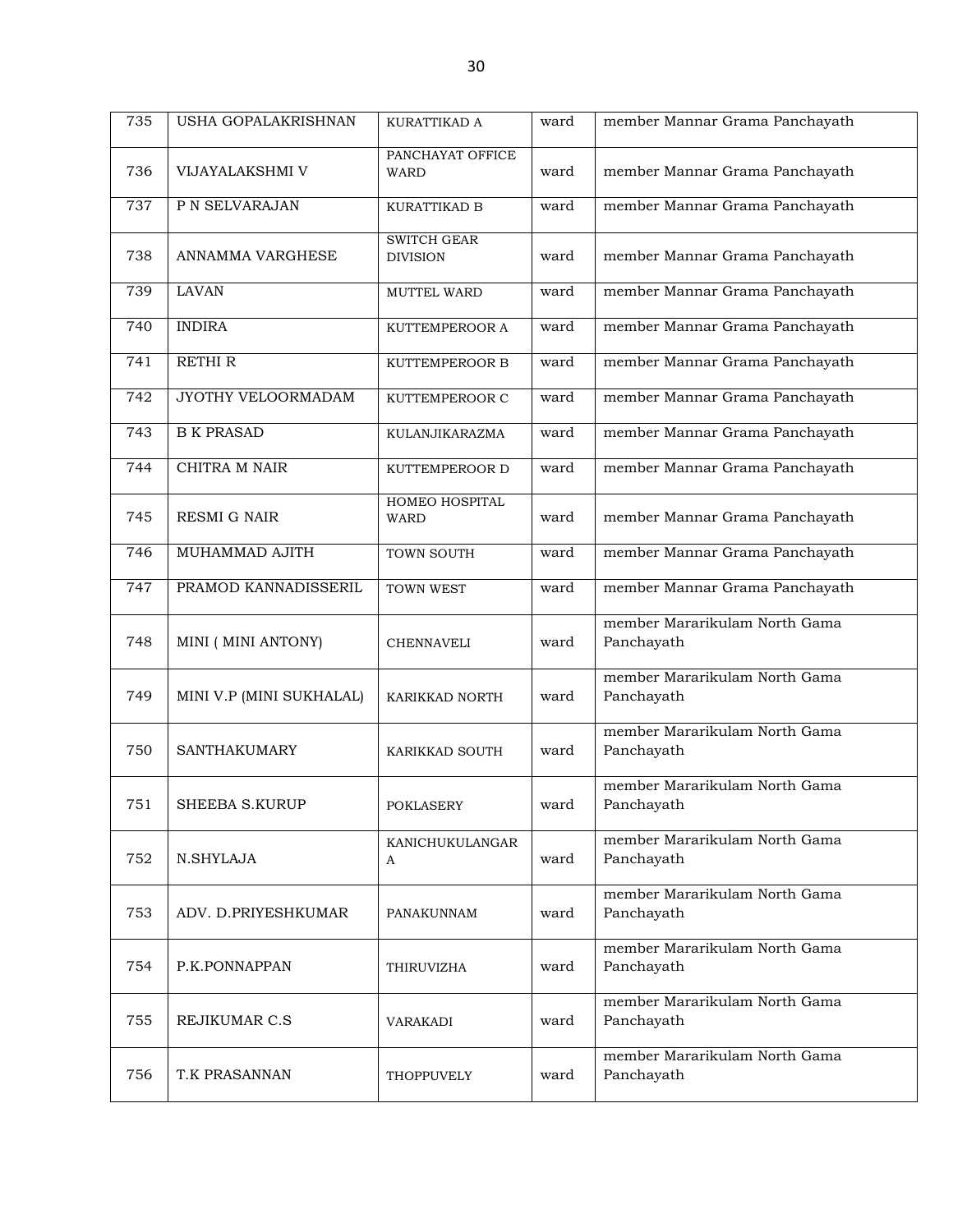| 757 | <b>BINDU</b>                           | <b>PANCHAYATH</b><br><b>OFFICE</b> | ward | member Mararikulam North Gama<br>Panchayath |
|-----|----------------------------------------|------------------------------------|------|---------------------------------------------|
| 758 | P. RADHAKRISHNAN                       | MARARIKKULAM                       | ward | member Mararikulam North Gama<br>Panchayath |
| 759 | PONNAMMA PONNAN                        | <b>GANDHI SMARAKAM</b>             | ward | member Mararikulam North Gama<br>Panchayath |
| 760 | P.B.SURA (SURESH)                      | KASTHOORBA                         | ward | member Mararikulam North Gama<br>Panchayath |
| 761 | E.V. RAJU                              | PALLIWARD                          | ward | member Mararikulam North Gama<br>Panchayath |
| 762 | SUNITHAMOL ( SUNITHA<br>JAYAN)         | <b>JANAKSHEMAM</b>                 | ward | member Mararikulam North Gama<br>Panchayath |
| 763 | C.V. MANOHARAN                         | <b>CHERUVALLYSERI</b>              | ward | member Mararikulam North Gama<br>Panchayath |
| 764 | K.K. RAMANAN                           | <b>CHETHI</b>                      | ward | member Mararikulam North Gama<br>Panchayath |
| 765 | SUNITHA CHARLY                         | <b>BEACH WARD</b>                  | ward | member Mararikulam North Gama<br>Panchayath |
| 766 | <b>SOSAMMA LOUIS</b>                   | POLLETHAI WEST                     | ward | Member Maraikulam South Grama<br>Panchayath |
| 767 | <b>JAYAMOHAN</b>                       | POLLETHAI EAST                     | ward | Member Maraikulam South Grama<br>Panchayath |
| 768 | <b>KALA</b>                            | VALAVANADU                         | ward | Member Maraikulam South Grama<br>Panchayath |
| 769 | <b>DINAKARAN</b>                       | PREETHIKULANGARA                   | ward | Member Maraikulam South Grama<br>Panchayath |
| 770 | REMADEVI.K.D                           | <b>KALAVOOR</b>                    | ward | Member Maraikulam South Grama<br>Panchayath |
| 771 | <b>INDHIRA THILAKAN</b>                | <b>SOUTH KALAVOOR</b>              | ward | Member Maraikulam South Grama<br>Panchayath |
| 772 | <b>SETHUNATH</b>                       | VALIYA KALAVOOR                    | ward | Member Maraikulam South Grama<br>Panchayath |
| 773 | RESHMI RAJU                            | PAZHAYAKADU                        | ward | Member Maraikulam South Grama<br>Panchayath |
| 774 | MUTHU LEKSHMI<br><b>GOPALAKRISHNAN</b> | PATHIRAPPALLY                      | ward | Member Maraikulam South Grama<br>Panchayath |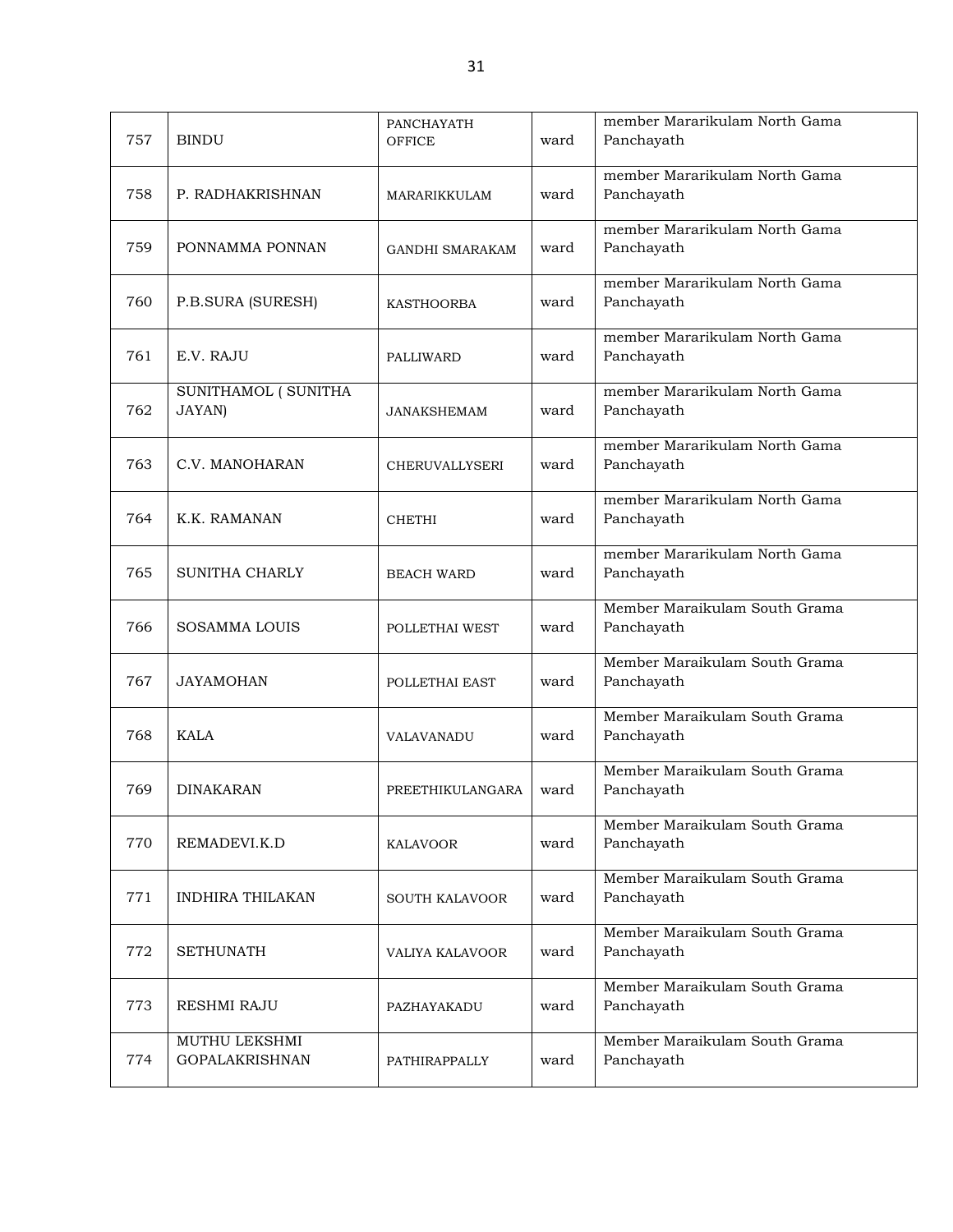| 775 | THRESIAMMA(MARYKUTTY    | <b>PATHIRAPPALLY</b><br><b>SOUTH</b> | ward | Member Maraikulam South Grama<br>Panchayath        |
|-----|-------------------------|--------------------------------------|------|----------------------------------------------------|
| 776 | PHILOMINA(SUJA)         | POOMKAVU EAST                        | ward | Member Maraikulam South Grama<br>Panchayath        |
| 777 | <b>OMANA</b>            | POOMKAVU WEST                        | ward | Member Maraikulam South Grama<br>Panchayath        |
| 778 | <b>ALICE SANDYAVU</b>   | CHETTIKADU                           | ward | Member Maraikulam South Grama<br>Panchayath        |
| 779 | M.G.LAIJU               | PATTUKALAM                           | ward | Member Maraikulam South Grama<br>Panchayath        |
| 780 | CICILY(KUNJUMOL SHAJI)  | <b>OMANAPPUZHA</b>                   | ward | Member Maraikulam South Grama<br>Panchayath        |
| 781 | K.A.SOPHIYA             | <b>CHERIYAPOZHI</b>                  | ward | Member Maraikulam South Grama<br>Panchayath        |
| 782 | RAMESHAN.C.R            | SARVODAYAPURAM                       | ward | Member Maraikulam South Grama<br>Panchayath        |
| 783 | V.S.SIVAKUTTAN          | <b>KATTOOR EAST</b>                  | ward | Member Maraikulam South Grama<br>Panchayath        |
| 784 | PHILOMINA ANTONY        | PANCHAYAT OFFICE                     | ward | Member Maraikulam South Grama<br>Panchayath        |
| 785 | SREEKUMARI.V.R          | MANGADAKKADU                         | ward | Member Maraikulam South Grama<br>Panchayath        |
| 786 | SANILKUMAR.K.P          | <b>KORTHUSSERI</b>                   | ward | Member Maraikulam South Grama<br>Panchayath        |
| 787 | SIBIL ROSE.K.J          | VAZHAKOOTTAM<br>POZHI                | ward | Member Maraikulam South Grama<br>Panchayath        |
| 788 | <b>MERCY</b>            | SASTHRI BHAGAM                       | ward | Member Maraikulam South Grama Panchayath           |
| 789 | <b>BINDU SHAMSUDEEN</b> | KANNANAKUZHY<br><b>WEST</b>          | ward | member Mavelikara Thamarakulam Grama<br>Panchayath |
| 790 | SANTHA SASANKAN         | KANNANAKUZHY                         | ward | member Mavelikara Thamarakulam Grama<br>Panchayath |
| 791 | <b>BIJI SUGATHAN</b>    | KANNANAKUZHY<br><b>EAST</b>          | ward | member Mavelikara Thamarakulam Grama<br>Panchayath |
| 792 | PHILIP OOMMEN           | CHARUMMOODU                          | ward | member Mavelikara Thamarakulam Grama<br>Panchayath |
| 793 | SAJEEV.P                | PEROORKARANMA                        | ward | member Mavelikara Thamarakulam Grama               |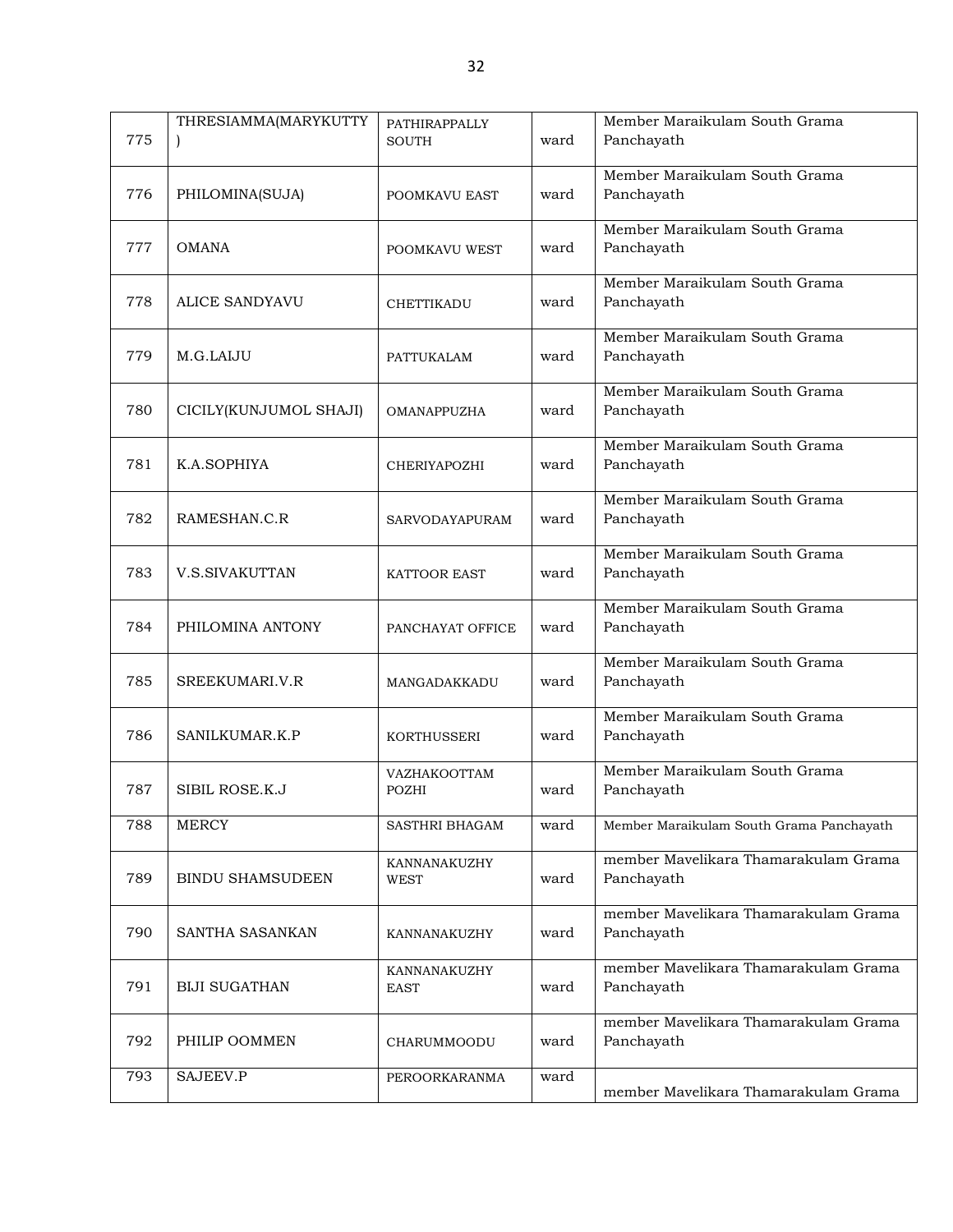|     |                         |                                       |      | Panchayath                                         |
|-----|-------------------------|---------------------------------------|------|----------------------------------------------------|
| 794 | <b>SUJA OMANAKUTTAN</b> | KOTTAKATTUSERRY<br><b>NORTH</b>       | ward | member Mavelikara Thamarakulam Grama<br>Panchayath |
| 795 | LAILA                   | <b>KOTTAKATTUSERRY</b>                | ward | member Mavelikara Thamarakulam Grama<br>Panchayath |
| 796 | <b>M.SANTHOSH KUMAR</b> | <b>GURUNADHANKULA</b><br><b>NGARA</b> | ward | member Mavelikara Thamarakulam Grama<br>Panchayath |
| 797 | DEEPA.R                 | PUTHANCHANTHA                         | ward | member Mavelikara Thamarakulam Grama<br>Panchayath |
| 798 | V.RAJU                  | KIZHAKKEMURI                          | ward | member Mavelikara Thamarakulam Grama<br>Panchayath |
| 799 | <b>BASHEER RAWTHER</b>  | THEKKEMURI                            | ward | member Mavelikara Thamarakulam Grama<br>Panchayath |
| 800 | S.A.RAHIM               | <b>IRAPPANPARA</b>                    | ward | member Mavelikara Thamarakulam Grama<br>Panchayath |
| 801 | <b>A.ABDUL SALIM</b>    | THAMARAKULAM<br><b>TOWN</b>           | ward | member Mavelikara Thamarakulam Grama<br>Panchayath |
| 802 | N.AJAYAN PILLAI         | CHATHIYARA SOUTH                      | ward | member Mavelikara Thamarakulam Grama<br>Panchayath |
| 803 | <b>GEETHASOMAN</b>      | CHATHIYARA NORTH                      | ward | member Mavelikara Thamarakulam Grama<br>Panchayath |
| 804 | SUNITHA.S               | VEDARAPLAVU                           | ward | member Mavelikara Thamarakulam Grama<br>Panchayath |
| 805 | RAJI.M.P                | CHETTARIKKAL                          | ward | member Mavelikara Thamarakulam Grama<br>Panchayath |
| 806 | VIJI K                  | <b>UMBERNADU WEST</b>                 | ward | member Mavelikara Thekkekara Grama<br>Panchayath   |
| 807 | <b>M.K SUDHEER</b>      | <b>UMBERNADU EAST</b>                 | ward | member Mavelikara Thekkekara Grama<br>Panchayath   |
| 808 | R.UNNIKRISHNAN          | CHERUKUNNAM                           | ward | member Mavelikara Thekkekara Grama<br>Panchayath   |
| 809 | SUDHA PRABHULAN         | VADAKKEMANKUZHI                       | ward | member Mavelikara Thekkekara Grama<br>Panchayath   |
| 810 | <b>BIJI MOHAN DAS</b>   | PANCHAYATH<br>OFFICE WARD             | ward | member Mavelikara Thekkekara Grama<br>Panchayath   |
| 811 | T.VISWANATHAN           | THADATHILAL                           | ward | member Mavelikara Thekkekara Grama                 |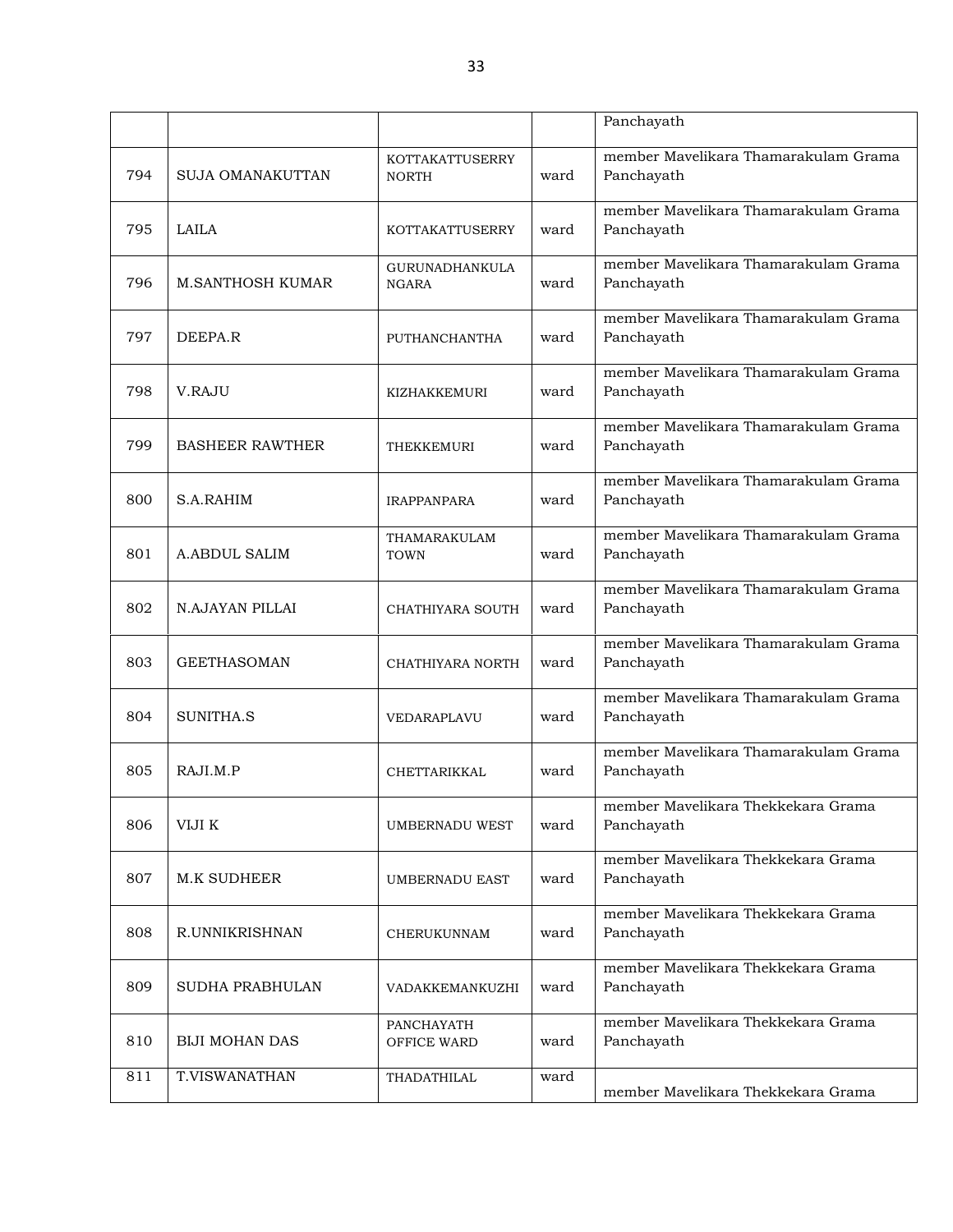|     |                       |                                    |      | Panchayath                                       |
|-----|-----------------------|------------------------------------|------|--------------------------------------------------|
|     |                       |                                    |      |                                                  |
| 812 | DEEPTHI SREEJITH      | VARENICKAL                         | ward | member Mavelikara Thekkekara Grama<br>Panchayath |
| 813 | GIRIJA RAMACHANDRAN   | <b>CHOORALLOOR</b>                 | ward | member Mavelikara Thekkekara Grama<br>Panchayath |
| 814 | <b>SUJA RAJU</b>      | <b>PALLIYAVATTOM</b>               | ward | member Mavelikara Thekkekara Grama<br>Panchayath |
| 815 | <b>ASHA SURESH</b>    | PALLICKAL EAST                     | ward | member Mayelikara Thekkekara Grama<br>Panchayath |
| 816 | <b>GIGI GEORGE</b>    | KURATHIKAD                         | ward | member Mavelikara Thekkekara Grama<br>Panchayath |
| 817 | <b>BIJI HARIKUMAR</b> | <b>PONNEZHA</b>                    | ward | member Mayelikara Thekkekara Grama<br>Panchayath |
| 818 | <b>MOHANAN PILLAI</b> | <b>VATHIKULAM</b>                  | ward | member Mavelikara Thekkekara Grama<br>Panchayath |
| 819 | SHYLA LEKSHMANAN      | OLAKETTIAMBALAM<br><b>SOUTH</b>    | ward | member Mavelikara Thekkekara Grama<br>Panchayath |
| 820 | <b>SUJITHA BINOJ</b>  | OLAKETTIAMBALAM<br><b>NORTH</b>    | ward | member Mavelikara Thekkekara Grama<br>Panchayath |
| 821 | <b>BEENA PRAKASH</b>  | PUTHENKULANGARA                    | ward | member Mavelikara Thekkekara Grama<br>Panchayath |
| 822 | VASANTH RAJASEKHARAN  | <b>PONAKAM</b>                     | ward | member Mavelikara Thekkekara Grama<br>Panchayath |
| 823 | <b>V.HARI KUMAR</b>   | PALLARIMANGALAM                    | ward | member Mavelikara Thekkekara Grama<br>Panchayath |
| 824 | SREELEKHA GIRISH      | MULLIKULANGARA                     | ward | member Mayelikara Thekkekara Grama<br>Panchayath |
| 825 | A.V. JITHESH          | PUTHANANGADI                       | ward | member Muhamma Grama Panchayath                  |
| 826 | <b>MAYA</b>           | THURUTHANKAVALA                    | ward | member Muhamma Grama Panchayath                  |
| 827 | ANOOR SOMAN           | <b>POOJAVELI</b>                   | ward | member Muhamma Grama Panchayath                  |
| 828 | <b>RADHAMANI</b>      | <b>AYURVEDA</b><br><b>HOSPITAL</b> | ward | member Muhamma Grama Panchayath                  |
| 829 | DEEPA AJITHKUMAR      | <b>AZAD</b>                        | ward | member Muhamma Grama Panchayath                  |
| 830 | PUSHPA BABURAJ        | <b>S N WARD</b>                    | ward | member Muhamma Grama Panchayath                  |
| 831 | <b>JAYALAL</b>        | PANCHAYATH                         | ward | member Muhamma Grama Panchayath                  |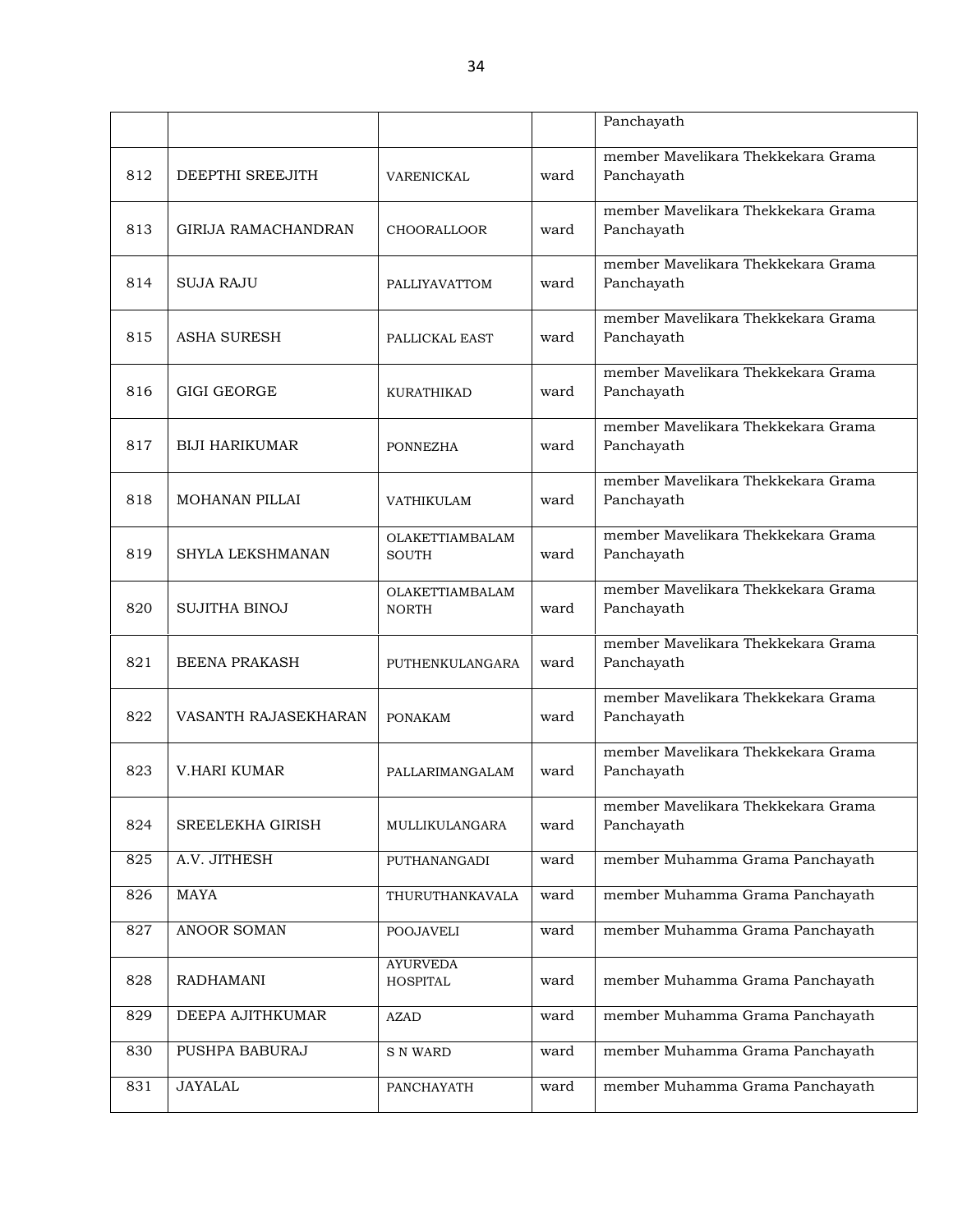| 832 | PREETHI R.                | <b>MUHAMMA</b>       | ward | member Muhamma Grama Panchayath   |
|-----|---------------------------|----------------------|------|-----------------------------------|
| 833 | <b>AJITHA</b>             | <b>MUKKALVATTAM</b>  | ward | member Muhamma Grama Panchayath   |
| 834 | REJIMON (S.T. REJI)       | PERUNTHURUTH         | ward | member Muhamma Grama Panchayath   |
| 835 | <b>SINDHU RAJEEV</b>      | <b>MOTHER TERESA</b> | ward | member Muhamma Grama Panchayath   |
| 836 | <b>SEENA</b>              | <b>JANAKSHEMAM</b>   | ward | member Muhamma Grama Panchayath   |
| 837 | <b>UMAVATHI</b>           | ARYAKKARA            | ward | member Muhamma Grama Panchayath   |
| 838 | M.V. VELAYUDHAN           | <b>SNV</b>           | ward | member Muhamma Grama Panchayath   |
| 839 | C.B. SHAJIKUMAR           | KALLAPPURAM          | ward | member Muhamma Grama Panchayath   |
| 840 | D. SATHEESAN              | KAAYIKKARA           | ward | member Muhamma Grama Panchayath   |
| 841 | MATHEW VARGHESE           | <b>NIKARUMPURAM</b>  | ward | member Muhamma Grama Panchayath   |
| 842 | LEELAMMA JOSE             | PALLIKAL             | ward | member Muhamma Grama Panchayath   |
| 843 | MANOJ KUMAR.              | MULAKUZHA            | ward | member Muhamma Grama Panchayath   |
| 844 | SADANANDAN K.K            | PALLIPADI            | ward | member Muhamma Grama Panchayath   |
| 845 | <b>BINDU</b>              | PATTANGAD            | ward | member Muhamma Grama Panchayath   |
| 846 | A.G.ANILKUMAR             | KUDAKKAMARAM         | ward | member Muhamma Grama Panchayath   |
| 847 | <b>VIJAYAKUMAR P.R</b>    | MANNARAKKODE         | ward | member Muhamma Grama Panchayath   |
| 848 | N.A.RAVEENDRAN            | <b>KARAKKAD</b>      | ward | member Muhamma Grama Panchayath   |
| 849 | <b>MINI SUBASH</b>        | KARIMPINAPOIKA       | ward | member Muhamma Grama Panchayath   |
| 850 | <b>LATHA V.R</b>          | <b>KADINAVILA</b>    | ward | member Muhamma Grama Panchayath   |
| 851 | RESHMI RAVEENDRAN         | ARANTHAKKAD          | ward | member Muhamma Grama Panchayath   |
| 852 | CHANDRIKA MOHAN           | THAZHAMBHAGAM        | ward | member Muhamma Grama Panchayath   |
| 853 | <b>SHYLAJA</b>            | KALARITHARA          | ward | member Muhamma Grama Panchayath   |
| 854 | RADHABAI.K.R              | <b>AREEKKARA</b>     | ward | member Muhamma Grama Panchayath   |
| 855 | OMANA RAMACHANDRAN        | VALIYAPARAMBU        | ward | member Muhamma Grama Panchayath   |
| 856 | <b>GIRIJA VIJAYAKUMAR</b> | PERINGALA            | ward | member Muhamma Grama Panchayath   |
| 857 | KUNJUMOL                  | POOPPANKARA          | ward | member Muhamma Grama Panchayath   |
| 858 | AISWARYA.P.V              | PIRALASSERI          | ward | member Muhamma Grama Panchayath   |
| 859 | MATHEW VARGHESE           | NIKARUMPURAM         | ward | member Mulakuzha grama Panchayath |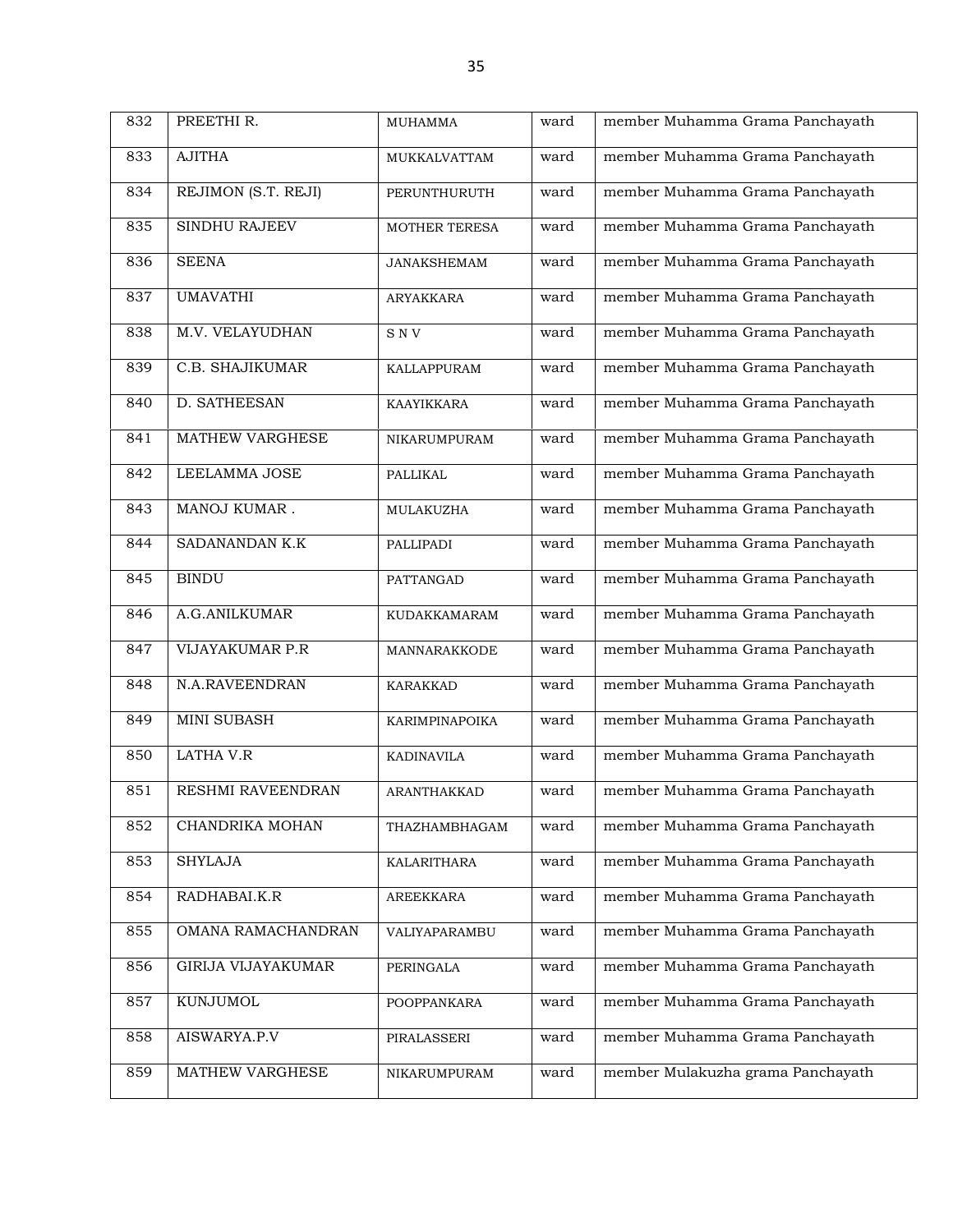| 860 | LEELAMMA JOSE                   | PALLIKAL                    | ward | member Mulakuzha grama Panchayath |
|-----|---------------------------------|-----------------------------|------|-----------------------------------|
| 861 | MANOJ KUMAR.                    | MULAKUZHA                   | ward | member Mulakuzha grama Panchayath |
| 862 | SADANANDAN K.K                  | PALLIPADI                   | ward | member Mulakuzha grama Panchayath |
| 863 | <b>BINDU</b>                    | PATTANGAD                   | ward | member Mulakuzha grama Panchayath |
| 864 | A.G.ANILKUMAR                   | KUDAKKAMARAM                | ward | member Mulakuzha grama Panchayath |
| 865 | <b>VIJAYAKUMAR P.R</b>          | <b>MANNARAKKODE</b>         | ward | member Mulakuzha grama Panchayath |
| 866 | N.A.RAVEENDRAN                  | <b>KARAKKAD</b>             | ward | member Mulakuzha grama Panchayath |
| 867 | MINI SUBASH                     | <b>KARIMPINAPOIKA</b>       | ward | member Mulakuzha grama Panchayath |
| 868 | <b>LATHA V.R</b>                | <b>KADINAVILA</b>           | ward | member Mulakuzha grama Panchayath |
| 869 | RESHMI RAVEENDRAN               | ARANTHAKKAD                 | ward | member Mulakuzha grama Panchayath |
| 870 | CHANDRIKA MOHAN                 | THAZHAMBHAGAM               | ward | member Mulakuzha grama Panchayath |
| 871 | <b>SHYLAJA</b>                  | KALARITHARA                 | ward | member Mulakuzha grama Panchayath |
| 872 | RADHABAI.K.R                    | AREEKKARA                   | ward | member Mulakuzha grama Panchayath |
| 873 | OMANA RAMACHANDRAN              | VALIYAPARAMBU               | ward | member Mulakuzha grama Panchayath |
| 874 | <b>GIRIJA VIJAYAKUMAR</b>       | PERINGALA                   | ward | member Mulakuzha grama Panchayath |
| 875 | <b>KUNJUMOL</b>                 | POOPPANKARA                 | ward | member Mulakuzha grama Panchayath |
| 876 | AISWARYA.P.V                    | PIRALASSERI                 | ward | member Mulakuzha grama Panchayath |
| 877 | THANKAMONY. T. S                | <b>ATTUVA</b>               | ward | member Nooranad Grama Panchayath  |
| 878 | SHEEJA SASI                     | CHERUMUKHA                  | ward | member Nooranad Grama Panchayath  |
| 879 | <b>SWAPNA SURESH</b>            | <b>EDAPPON EAST</b>         | ward | member Nooranad Grama Panchayath  |
| 880 | SARALA. S                       | <b>PATTOOR</b>              | ward | member Nooranad Grama Panchayath  |
| 881 | T. VIJAYAKUMAR                  | PAZHANJIYOORKONA<br>М       | ward | member Nooranad Grama Panchayath  |
| 882 | N. RAJESH KUMAR                 | KIDANGAYAM                  | ward | member Nooranad Grama Panchayath  |
| 883 | MADHUKUMARI. V. P               | PALAMEL                     | ward | member Nooranad Grama Panchayath  |
| 884 | MINI                            | NEDUKULANJI                 | ward | member Nooranad Grama Panchayath  |
| 885 | J. SOBY                         | THATHAMMUNNA                | ward | member Nooranad Grama Panchayath  |
| 886 | NARENDRANATH(A.M.<br>NARENDRAN) | PUTHUPPALLIKUNNA<br>M SOUTH | ward | member Nooranad Grama Panchayath  |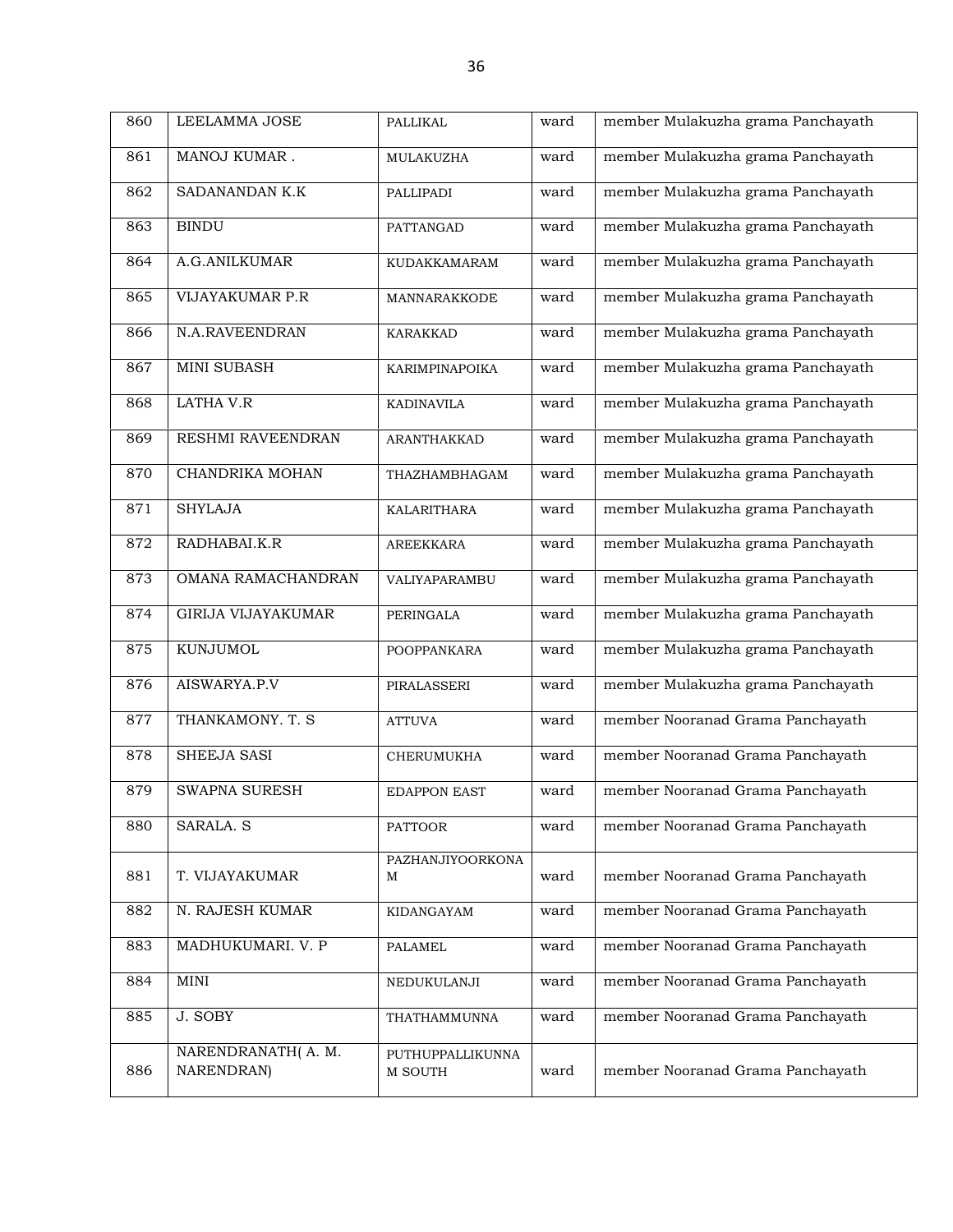| 887 | <b>PRADEEP</b>                        | PUTHUPPALLIKUNNA<br><b>M NORTH</b>   | ward | member Nooranad Grama Panchayath |
|-----|---------------------------------------|--------------------------------------|------|----------------------------------|
| 888 | N. CHANDRAN                           | <b>EDAKKUNNAM</b>                    | ward | member Nooranad Grama Panchayath |
| 889 | <b>MANJU DILIP</b>                    | <b>NADUVILEMURI</b>                  | ward | member Nooranad Grama Panchayath |
| 890 | <b>ASWATHY SANTHOSH</b>               | PADANILAM TOWN                       | ward | member Nooranad Grama Panchayath |
| 891 | <b>GIRIJA DEVI ( GIRIJA</b><br>MOHAN) | PULIMEL SOUTH                        | ward | member Nooranad Grama Panchayath |
| 892 | T. K. RAJAN                           | PULIMEL NORTH                        | ward | member Nooranad Grama Panchayath |
| 893 | P. ASHOKAN NAIR                       | <b>EDAPPON WEST</b>                  | ward | member Nooranad Grama Panchayath |
| 894 | <b>SOMALATHA</b>                      | MUTHUKATTUKARA                       | ward | member Palamel Grama Panchayath  |
| 895 | <b>SUNI</b>                           | P.H.C                                | ward | member Palamel Grama Panchayath  |
| 896 | S. RAJANI                             | <b>KAVUMPAD</b>                      | ward | member Palamel Grama Panchayath  |
| 897 | J. OMANA                              | <b>MATTAPPALLY</b>                   | ward | member Palamel Grama Panchayath  |
| 898 | <b>LALITHA RAVI</b>                   | <b>ULAVUKKAD</b>                     | ward | member Palamel Grama Panchayath  |
| 899 | <b>SUSAMMA CHACKO</b>                 | <b>KUDASSANAD</b>                    | ward | member Palamel Grama Panchayath  |
| 900 | <b>PRASANNA</b>                       | PULIKKUNNU                           | ward | member Palamel Grama Panchayath  |
| 901 | <b>OMANA VIJAYAN</b>                  | KANJUKODE                            | ward | member Palamel Grama Panchayath  |
| 902 | <b>B. JAYADEVAN</b>                   | ADHIKKATTUKULAN<br><b>GARA NORTH</b> | ward | member Palamel Grama Panchayath  |
| 903 | SHYLAJA SHAJI                         | ADHIKKATTUKULAN<br><b>GARA TOWN</b>  | ward | member Palamel Grama Panchayath  |
| 904 | MUHAMMAD ALI                          | ADHIKKATTUKULAN<br><b>GARA SOUTH</b> | ward | member Palamel Grama Panchayath  |
| 905 | OMANAKUTTAN                           | MAMMOODE                             | ward | member Palamel Grama Panchayath  |
| 906 | K. M. VISWANATHAN                     | PAYYANALLOOR                         | ward | member Palamel Grama Panchayath  |
| 907 | K. BIJU                               | PALLICKAL                            | ward | member Palamel Grama Panchayath  |
| 908 | ADV. T. GOPALAKRISHNAN                | MUKALUVILA                           | ward | member Palamel Grama Panchayath  |
| 909 | <b>SREENI PANAYIL</b>                 | PANAYIL                              | ward | member Palamel Grama Panchayath  |
| 910 | N. N. VIJAYAN PILLAI                  | <b>FACTORY</b>                       | ward | member Palamel Grama Panchayath  |
| 911 | S. RADHIKA                            | ERUMAKKUZHY                          | ward | member Palamel Grama Panchayath  |
| 912 | R. MANJU                              | NOORANADU TOWN                       | ward | member Palamel Grama Panchayath  |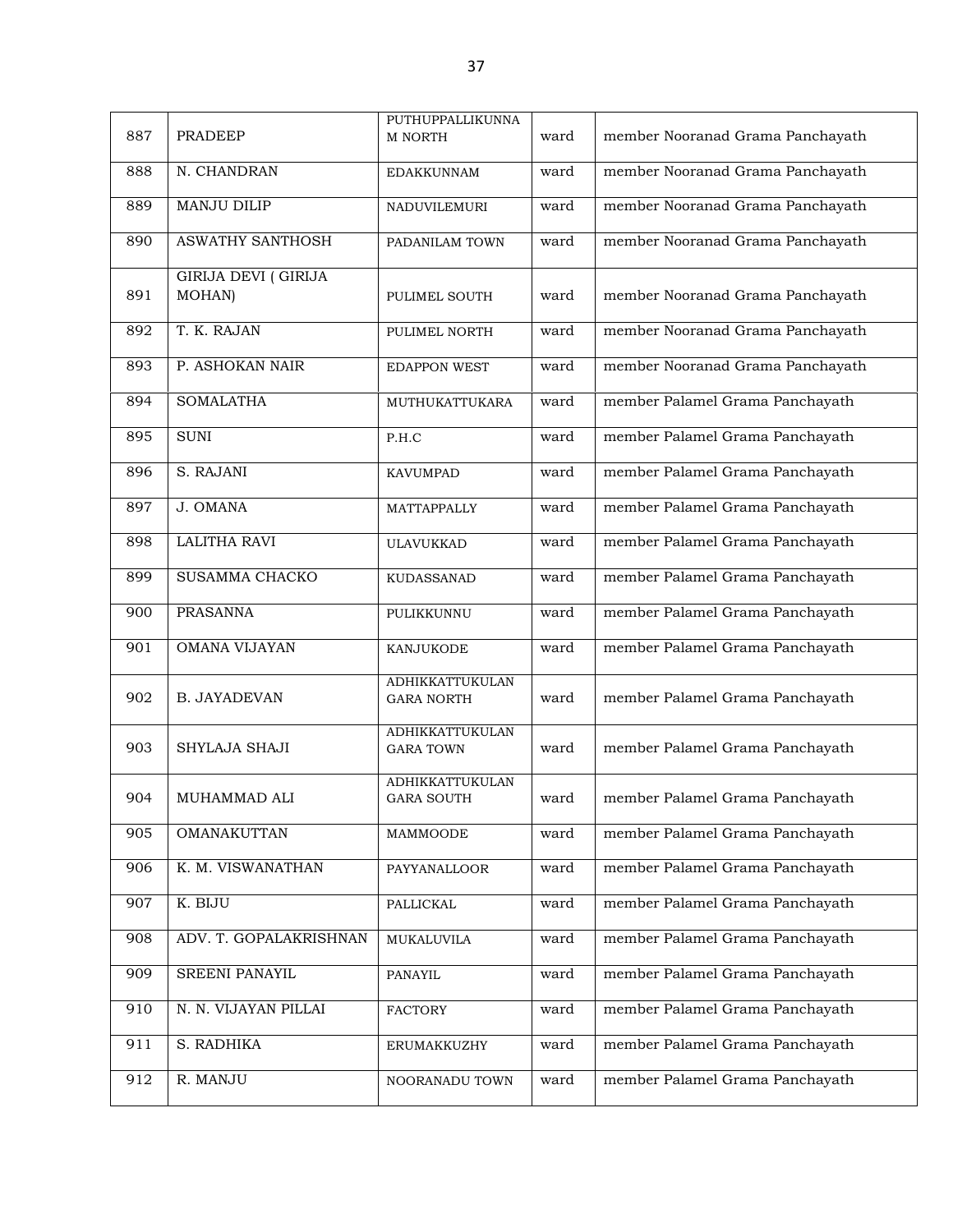| 913 | <b>JESSY</b>             | VAZHUTHANAM                        | ward | member Pallipad Grama panchayath |
|-----|--------------------------|------------------------------------|------|----------------------------------|
| 914 | <b>SHEEMA</b>            | PULLAMPADA                         | ward | member Pallipad Grama panchayath |
| 915 | T.K SUJATHA              | <b>KODUMTHAR</b>                   | ward | member Pallipad Grama panchayath |
| 916 | PETER THOMAS             | <b>KUREETHARA</b>                  | ward | member Pallipad Grama panchayath |
| 917 | <b>ABRAHAM (SUNIL)</b>   | THEKKEKKARA<br>KIZHAKKU            | ward | member Pallipad Grama panchayath |
| 918 | MANY PRABHAKARAN         | KONUMADAM                          | ward | member Pallipad Grama panchayath |
| 919 | <b>ANILKUMAR</b>         | KOTTAKKAKAM                        | ward | member Pallipad Grama panchayath |
| 920 | RAJENDRA KURUP           | THEKKUM MURI                       | ward | member Pallipad Grama panchayath |
| 921 | RADHA SURENDRAN          | KOTTAKKAKAM<br><b>WEST</b>         | ward | member Pallipad Grama panchayath |
| 922 | <b>SREELATHA</b>         | NADUVATTAM                         | ward | member Pallipad Grama panchayath |
| 923 | SYAM SANKAR.V.S          | MARANGATTUVILA                     | ward | member Pallipad Grama panchayath |
| 924 | KEECHERIL SREEKUMAR      | <b>PERKAD</b>                      | ward | member Pallipad Grama panchayath |
| 925 | RAJI                     | <b>NEENDOOR</b>                    | ward | member Pallipad Grama panchayath |
| 926 | RAJESH VIVEKANANDA       | THRICHATTUKULAM                    | ward | member Panvally Grama Panchayath |
| 927 | SREEDEVI MAHADEVAN       | CHELATTUBHAGAM<br><b>WEST</b>      | ward | member Panvally Grama Panchayath |
| 928 | <b>SAFIYA A.E</b>        | CHELATTUBHAGAM<br><b>EAST</b>      | ward | member Panvally Grama Panchayath |
| 929 | S.JAYAKUMAR              | THRICHATTUKULAM<br><b>H S WARD</b> | ward | member Panvally Grama Panchayath |
| 930 | <b>VINEESH KUMAR</b>     | VAZHATHARA VELI                    | ward | member Panvally Grama Panchayath |
| 931 | SHIBU P.V                | MANNAM                             | ward | member Panvally Grama Panchayath |
| 932 | DR.PRADEEP<br>KOODAIKKAL | ODAMPALLY                          | ward | member Panvally Grama Panchayath |
| 933 | PREMLAL                  | <b>PANCHAYATH</b><br>OFFICE WARD   | ward | member Panvally Grama Panchayath |
| 934 | SHEEBA SATHYAN           | <b>GEETHANANDA</b><br><b>PURAM</b> | ward | member Panvally Grama Panchayath |
| 935 | VIJI UTHAMAN             | POLICE STATION<br>WARD             | ward | member Panvally Grama Panchayath |
| 936 | ADV. S. RAJESH           | <b>SREEKANDESWARA</b><br>М         | ward | member Panvally Grama Panchayath |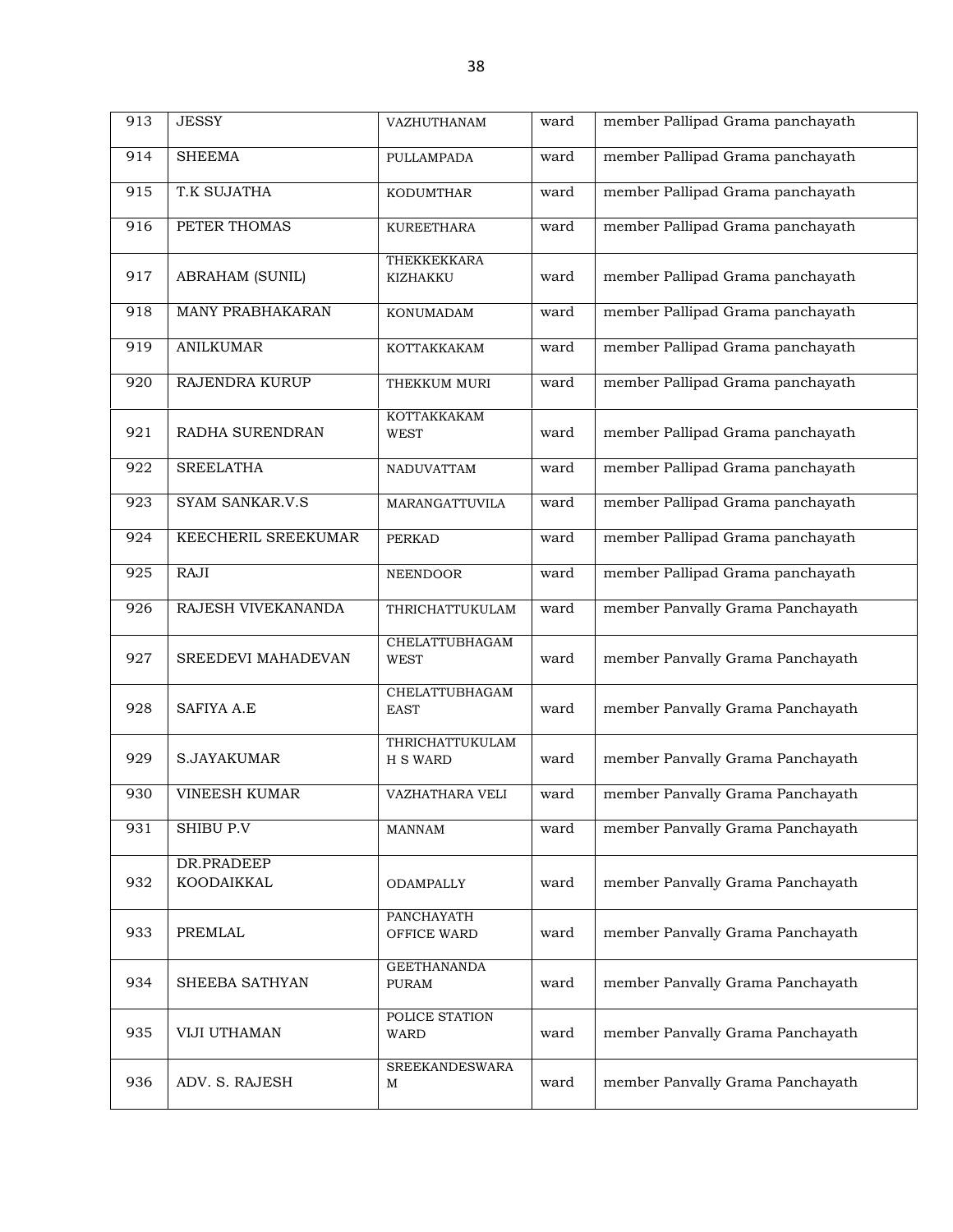| 937 | SHEELA KARTHIKEYAN              | <b>COMMUNITY HALL</b><br><b>WARD</b> | ward | member Panvally Grama Panchayath   |
|-----|---------------------------------|--------------------------------------|------|------------------------------------|
| 938 | RAGINI REMANAN                  | PALLIVELI                            | ward | member Panvally Grama Panchayath   |
| 939 | M RAJANI                        | THALIYAPARAMBU                       | ward | member Panvally Grama Panchayath   |
| 940 | <b>P.K SUSEELAN</b>             | EDAPANGAZHI                          | ward | member Panvally Grama Panchayath   |
| 941 | SUNITHA KRISHNAKUMAR            | MUTTATHUKADAVU                       | ward | member Panvally Grama Panchayath   |
| 942 | SINDHU BEEVI                    | NALPPATHENESWAR<br>AM                | ward | member Panvally Grama Panchayath   |
| 943 | CHANDRAMATHY<br><b>REMESAN</b>  | <b>ANNALATHODU</b>                   | ward | member Panvally Grama Panchayath   |
| 944 | <b>SHERLY MATHEW</b>            | PRAMATTAKKARA                        | ward | member Pandananad Grama Panchayath |
| 945 | PHILOMINA                       | PANDANAD<br><b>KOTTAYAM</b>          | ward | member Pandananad Grama Panchayath |
| 946 | <b>HANCY MATHEW</b>             | <b>MADAVANA</b>                      | ward | member Pandananad Grama Panchayath |
| 947 | SIVANKUTTY AILARATHIL           | <b>PRAYAR</b>                        | ward | member Pandananad Grama Panchayath |
| 948 | SMITHA JAYAN                    | MUTHAVAZHY                           | ward | member Pandananad Grama Panchayath |
| 949 | JACOB P C (JOJI<br>PALANGATTIL) | <b>VANMAZHY EAST</b>                 | ward | member Pandananad Grama Panchayath |
| 950 | <b>ASHA V NAIR</b>              | VANMAZHY WEST                        | ward | member Pandananad Grama Panchayath |
| 951 | M S RADHAKRISHNAN               | <b>MITHRAMADOM</b>                   | ward | member Pandananad Grama Panchayath |
| 952 | <b>BALAKRISHNAN</b>             | <b>KEEZHVANMAZHY</b><br><b>EAST</b>  | ward | member Pandananad Grama Panchayath |
| 953 | P K ANITHA KUMARI               | <b>KEEZHVANMAZHY</b><br><b>WEST</b>  | ward | member Pandananad Grama Panchayath |
| 954 | T D MOHANAN                     | PANDANAD EAST                        | ward | member Pandananad Grama Panchayath |
| 955 | <b>SREEDEVI</b>                 | PANDANAD WEST                        | ward | member Pandananad Grama Panchayath |
| 956 | <b>GEEVARGHESE P G</b>          | <b>ILLIMALA</b>                      | ward | member Pandananad Grama Panchayath |
| 957 | <b>VEENA</b>                    | <b>RAMAPURAM</b><br>VADAKKU          | ward | member Pathiyoor Grama Panchayath  |
| 958 | <b>USHAKUMARI</b>               | EVOOR THEKKU                         | ward | member Pathiyoor Grama Panchayath  |
| 959 | LEELA GOKUL                     | <b>SRKVLPSWARD</b>                   | ward | member Pathiyoor Grama Panchayath  |
| 960 | <b>RAJAN</b>                    | PATHIYOORKALA                        | ward | member Pathiyoor Grama Panchayath  |
| 961 | <b>RAMANI</b>                   | <b>PATHIYOOR</b>                     | ward | member Pathiyoor Grama Panchayath  |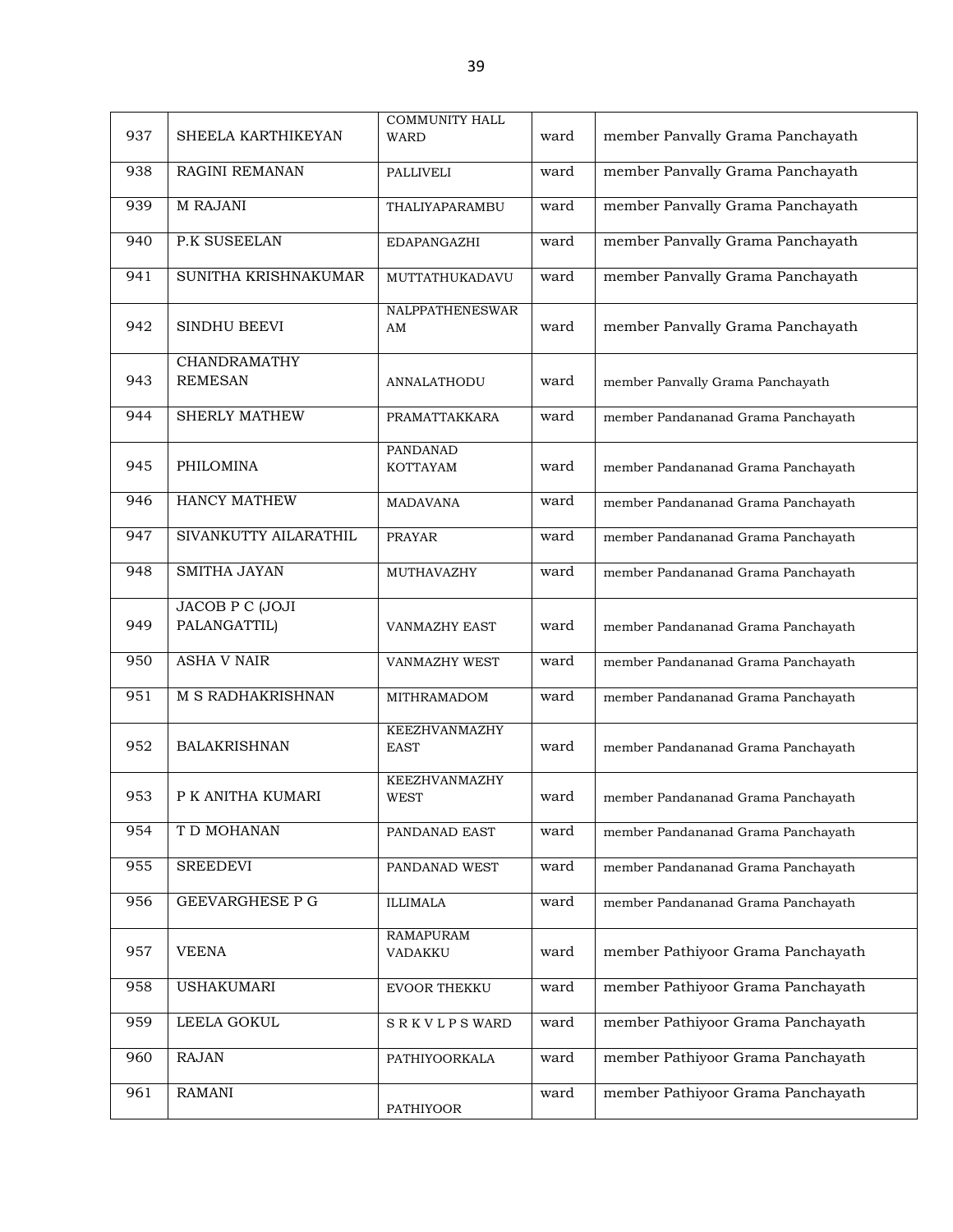|     |                        | <b>KSHETHRAM</b>                  |      |                                     |
|-----|------------------------|-----------------------------------|------|-------------------------------------|
| 962 | DEEPA (AMBILI)         | PH C WARD                         | ward | member Pathiyoor Grama Panchayath   |
| 963 | <b>K.SUKUMARAN</b>     | ARATTUKULANGARA                   | ward | member Pathiyoor Grama Panchayath   |
| 964 | V.PRABHAKARAN          | PATHIYOORTHOTTA<br>M              | ward | member Pathiyoor Grama Panchayath   |
| 965 | <b>AJITHA</b>          | <b>BHAGAVATHIPPADY</b>            | ward | member Pathiyoor Grama Panchayath   |
| 966 | PRAKASH KUMAR G (BIJU) | ERUVA KIZHAKKU                    | ward | member Pathiyoor Grama Panchayath   |
| 967 | N.RAJASEKHARAN PILLAI  | KUTTIKULANGARA                    | ward | member Pathiyoor Grama Panchayath   |
| 968 | <b>I JAYAKUMARI</b>    | <b>ERUVA</b>                      | ward | member Pathiyoor Grama Panchayath   |
| 969 | PATHIYOOR NAZAR        | <b>PATHIYOOR</b><br>PADINJARU     | ward | member Pathiyoor Grama Panchayath   |
| 970 | RAHIM KOPPARA          | SPINNING MILL                     | ward | member Pathiyoor Grama Panchayath   |
| 971 | <b>BINDHU ASHOKAN</b>  | <b>VERUVALLY</b><br><b>BHAGAM</b> | ward | member Pathiyoor Grama Panchayath   |
| 972 | KRISHNA PILLAI (KITTU) | MALAMELBHAGAM                     | ward | member Pathiyoor Grama Panchayath   |
| 973 | P.D.SUNIL              | KARUVATTUMKUZHY                   | ward | member Pathiyoor Grama Panchayath   |
| 974 | PRASANNA T             | KALARIKKAL                        | ward | member Pathiyoor Grama Panchayath   |
| 975 | <b>SOUMYA SYAM</b>     | <b>RAMAPURAM</b><br>THEKKU        | ward | member Pathiyoor Grama Panchayath   |
| 976 | <b>MAYA SUDARSAN</b>   | <b>VEEYATHRA</b>                  | ward | member Pattanakkad Grama Panchayath |
| 977 | <b>SUMESH M.S</b>      | PARAYIL                           | ward | member Pattanakkad Grama Panchayath |
| 978 | RADHAKRISHNAN R.D      | PONNAMVELI NORTH                  | ward | member Pattanakkad Grama Panchayath |
| 979 | PADMA SATHESH          | PONNAMVELI                        | ward | member Pattanakkad Grama Panchayath |
| 980 | PRAMOD K.R             | PATTANAKAD                        | ward | member Pattanakkad Grama Panchayath |
| 981 | SHERIF T.M             | HIGH SCHOOL                       | ward | member Pattanakkad Grama Panchayath |
| 982 | <b>SIJI SAJAN</b>      | PUTHIYAKAVU                       | ward | member Pattanakkad Grama Panchayath |
| 983 | <b>MAYA</b>            | <b>UZHUVA</b>                     | ward | member Pattanakkad Grama Panchayath |
| 984 | SINDHU SHIBU           | <b>UZHUVA WEST</b>                | ward | member Pattanakkad Grama Panchayath |
| 985 | MANOJ M.P              | <b>ATHIKKAD</b>                   | ward | member Pattanakkad Grama Panchayath |
| 986 | <b>SUMESH S.P</b>      | KOTHAKULANGARA                    | ward | member Pattanakkad Grama Panchayath |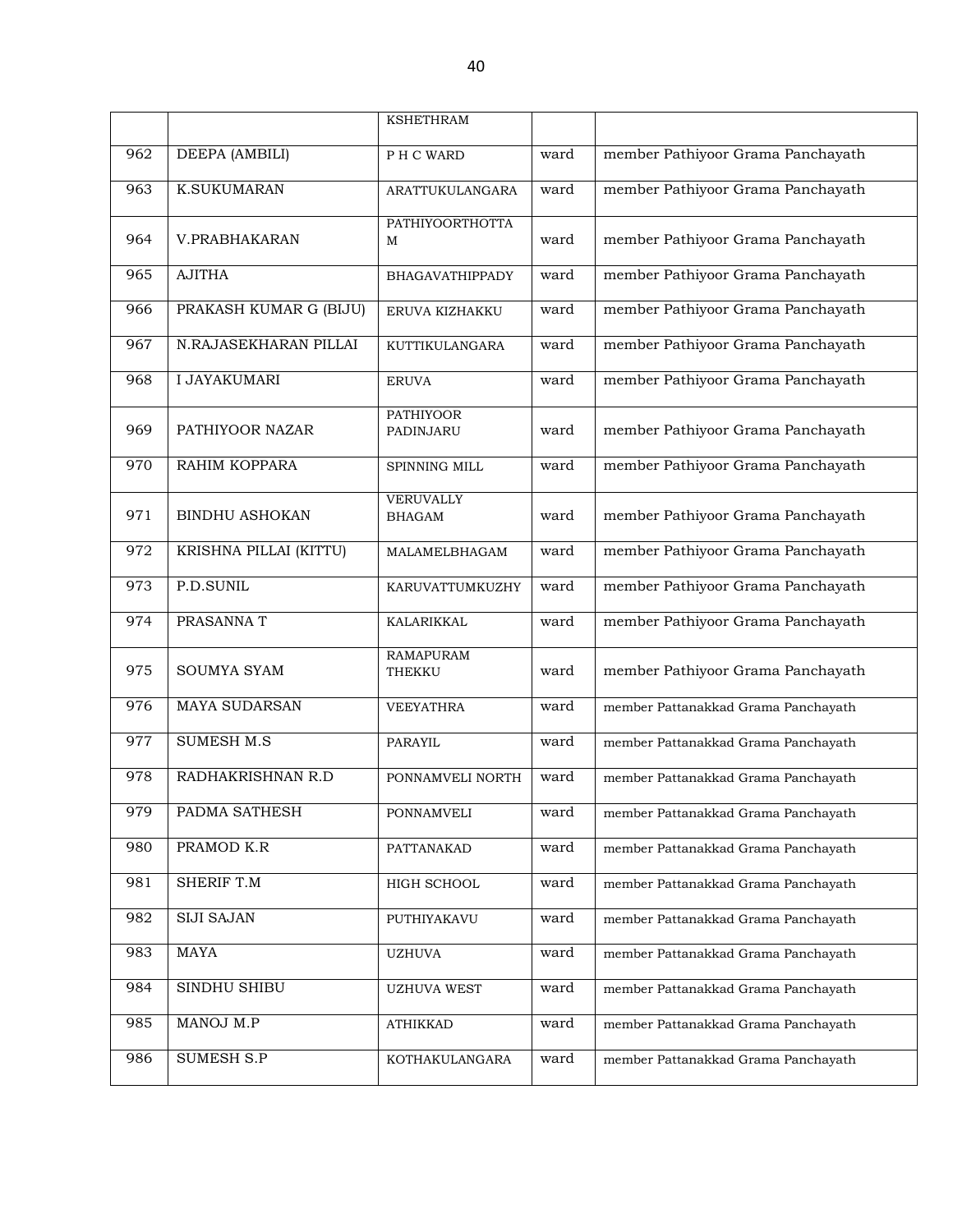| 987  | KANAKARAJ E.K                   | <b>MENASHERI</b>                    | ward | member Pattanakkad Grama Panchayath |
|------|---------------------------------|-------------------------------------|------|-------------------------------------|
| 988  | SHYAMALA ASHOKAN                | VETTACKAL                           | ward | member Pattanakkad Grama Panchayath |
| 989  | VIJAYASREE V.V                  | <b>KONATTUSHERI</b>                 | ward | member Pattanakkad Grama Panchayath |
| 990  | <b>DHARMAJAN</b>                | <b>KONATTUSHERI</b><br><b>SOUTH</b> | ward | member Pattanakkad Grama Panchayath |
| 991  | <b>BABICHAN</b>                 | <b>ARASHUPURAM</b>                  | ward | member Pattanakkad Grama Panchayath |
| 992  | <b>JASMINT.S</b>                | AARATTUVAZHI                        | ward | member Pattanakkad Grama Panchayath |
| 993  | MANJU BABY                      | VETTACKAL WEST                      | ward | member Pattanakkad Grama Panchayath |
| 994  | THRESYAMMA                      | ANDHAKARANAZHY                      | ward | member Pattanakkad Grama Panchayath |
| 995  | <b>SHYJA RAJAPPAN</b>           | <b>PATTEKAD</b>                     | ward | member Perumpalam Grama Panchayth   |
| 996  | LATHIKA THILAKAN                | PANABUKADU                          | ward | member Perumpalam Grama Panchayth   |
| 997  | <b>OMANA RAJU</b>               | <b>IRAPPUZHA</b>                    | ward | member Perumpalam Grama Panchayth   |
| 998  | <b>ANOOPTB</b>                  | HIGH SCHOOL                         | ward | member Perumpalam Grama Panchayth   |
| 999  | <b>GEETHA SANTHOSH</b>          | KOYICKAL                            | ward | member Perumpalam Grama Panchayth   |
| 1000 | <b>SANTHA AMBUJAN</b>           | SASTHANKAL                          | ward | member Perumpalam Grama Panchayth   |
| 1001 | <b>SAJEEV P D</b>               | <b>MUKKAM</b>                       | ward | member Perumpalam Grama Panchayth   |
| 1002 | SOBHANA CHAKARAPANI             | <b>ARUVELI</b>                      | ward | member Perumpalam Grama Panchayth   |
| 1003 | ANS.P.A                         | S.K.V.VAYANASALA                    | ward | member Perumpalam Grama Panchayth   |
| 1004 | <b>K S SHIBU</b>                | PUTHUKKAD                           | ward | member Perumpalam Grama Panchayth   |
| 1005 | ARUNA DEVI SREEKUMAR            | <b>MARKET</b>                       | ward | member Perumpalam Grama Panchayth   |
| 1006 | <b>JAYAKUMAR</b><br>KALIPARAMBU | <b>KUNNATH</b>                      | ward | member Perumpalam Grama Panchayth   |
| 1007 | SAJINI MANIYAN(MINI)            | <b>HOSPITAL</b>                     | ward | member Perumpalam Grama Panchayth   |
| 1008 | P C KARUNAKARAN                 | PALCHUVADU                          | ward | member Puliyoor Grama Panchayath    |
| 1009 | REMYA PRAMOD                    | PAZHAYATTIL                         | ward | member Puliyoor Grama Panchayath    |
| 1010 | <b>JESSY PAUL</b>               | PERISSERY                           | ward | member Puliyoor Grama Panchayath    |
| 1011 | M G SREEKUMAR                   | NOOTAVANPARA                        | ward | member Puliyoor Grama Panchayath    |
| 1012 | <b>JACOB P C</b>                | THINKALAMUTTAM                      | ward | member Puliyoor Grama Panchayath    |
| 1013 | RADHAMANI                       | MADATHUMPADI                        | ward | member Puliyoor Grama Panchayath    |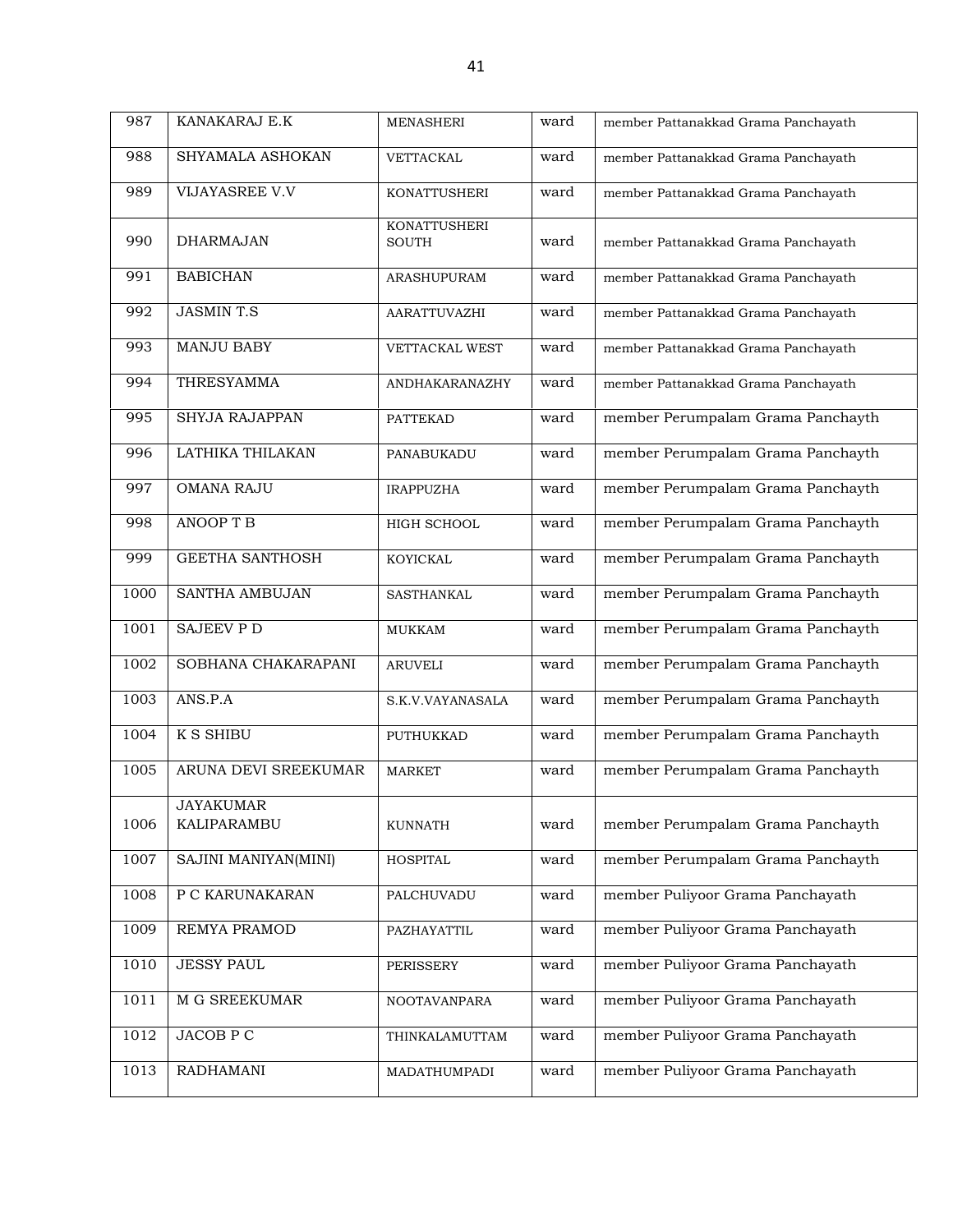| 1014 | L MURALEEDHARAN NAIR    | PULIYOOR EAST                           | ward | member Puliyoor Grama Panchayath       |
|------|-------------------------|-----------------------------------------|------|----------------------------------------|
| 1015 | <b>BABU KALOOTHARA</b>  | KULIKKAMPALAM                           | ward | member Puliyoor Grama Panchayath       |
| 1016 | LEKHA AJITH             | PULIYOOR CENTRAL                        | ward | member Puliyoor Grama Panchayath       |
| 1017 | AMBILY BABU RAJEEV      | THONAKKADU                              | ward | member Puliyoor Grama Panchayath       |
| 1018 | <b>RESMI S</b>          | <b>ELANJIMEL</b>                        | ward | member Puliyoor Grama Panchayath       |
| 1019 | PRADEEP K P             | <b>ELANJIMEL</b><br>KADANMAVU           | ward | member Puliyoor Grama Panchayath       |
| 1020 | T T SHYLAJA             | PULIYOOR WEST                           | ward | member Puliyoor Grama Panchayath       |
| 1021 | <b>SHIRLY SABU</b>      | LOURD MATHA<br>PALLY WARD               | ward | member Punnapra North Grama Panchayath |
| 1022 | <b>GEETHA BABU</b>      | I T C WARD                              | ward | member Punnapra North Grama Panchayath |
| 1023 | <b>GOPINATHAN S. B.</b> | <b>BLOCK OFFICE</b><br><b>WARD</b>      | ward | member Punnapra North Grama Panchayath |
| 1024 | <b>SUVARNA P</b>        | NAVATHARANGINI<br>VAYANASALA            | ward | member Punnapra North Grama Panchayath |
| 1025 | L P JAYACHANDRAN        | <b>GOVT. HIGH SCHOOL</b><br><b>WARD</b> | ward | member Punnapra North Grama Panchayath |
| 1026 | <b>REMA SADASIVAN</b>   | THOOKKUKULAM<br><b>WARD</b>             | ward | member Punnapra North Grama Panchayath |
| 1027 | V K VISWANATHAN         | PANCHAYATH<br>OFFICE WARD               | ward | member Punnapra North Grama Panchayath |
| 1028 | SAJITHA SATHEESAN       | <b>ASSAMBLY WARD</b>                    | ward | member Punnapra North Grama Panchayath |
| 1029 | RATHEESH KUMAR          | EERATHODE WARD                          | ward | member Punnapra North Grama Panchayath |
| 1030 | SHIBI OMANAKUTTAN       | <b>ASPINWALL WARD</b>                   | ward | member Punnapra North Grama Panchayath |
| 1031 | SINDHUR                 | <b>POONTHOTTAM</b><br>WARD              | ward | member Punnapra North Grama Panchayath |
| 1032 | MARY JANCY              | KURISHUPURA<br><b>WARD</b>              | ward | member Punnapra North Grama Panchayath |
| 1033 | <b>JOHNKUTTY</b>        | P H CENTER WARD                         | ward | member Punnapra North Grama Panchayath |
| 1034 | <b>SABITHA</b>          | <b>ST JOSEPH H S</b><br><b>WARD</b>     | ward | member Punnapra North Grama Panchayath |
| 1035 | <b>USHAKUMARI</b>       | VADACKAL WARD                           | ward | member Punnapra North Grama Panchayath |
| 1036 | TINTU ANTONY            | I D PLOT WARD                           | ward | member Punnapra North Grama Panchayath |
| 1037 | <b>SASIKALA S</b>       | AMBEDKAR SCHOOL                         | ward | member Punnapra North Grama Panchayath |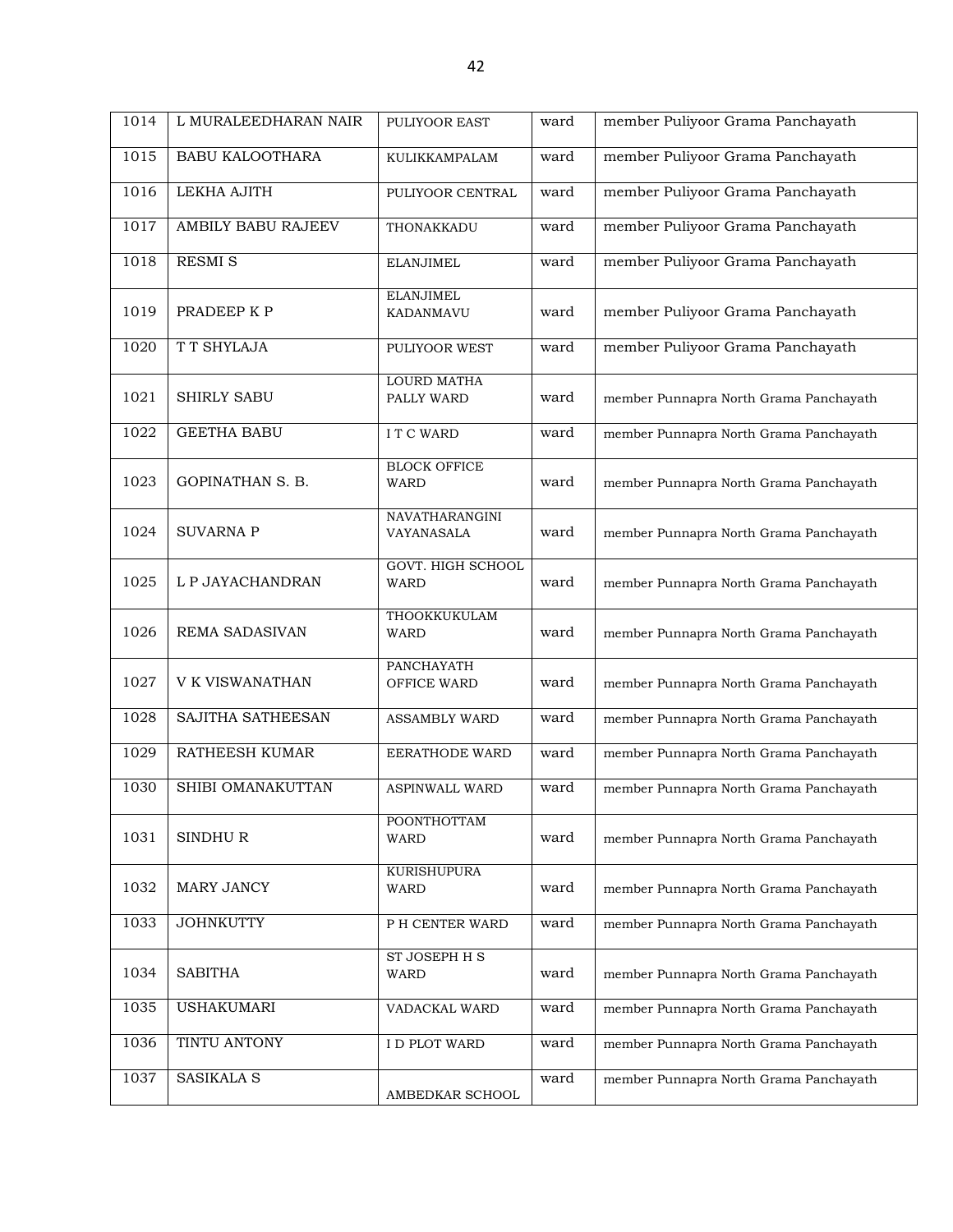|      |                              | WARD                                             |      |                                        |
|------|------------------------------|--------------------------------------------------|------|----------------------------------------|
|      |                              | <b>SAMARABHUMI</b>                               |      |                                        |
| 1038 | <b>K.F THOBIAS</b>           | WARD                                             | ward | member Punnapra South Grama Panchayath |
| 1039 | <b>SUDHARMA</b>              | POLITECHNIC WARD                                 | ward | member Punnapra South Grama Panchayath |
| 1040 | T PRADEEP                    | ARAVUKADU WARD                                   | ward | member Punnapra South Grama Panchayath |
| 1041 | SINDHUMOL T B                | <b>ERETHODU WARD</b>                             | ward | member Punnapra South Grama Panchayath |
| 1042 | K. UNNIKRISHNAN              | KARIMBAVALAVU<br><b>WARD</b>                     | ward | member Punnapra South Grama Panchayath |
| 1043 | <b>SULABHA SHAJI</b>         | <b>KARUTHAMADAM</b><br>WARD                      | ward | member Punnapra South Grama Panchayath |
| 1044 | R RAJIMON                    | <b>VETTIKKARI WARD</b>                           | ward | member Punnapra South Grama Panchayath |
| 1045 | <b>SALEENA A</b>             | POTHASSERI WARD                                  | ward | member Punnapra South Grama Panchayath |
| 1046 | M SHEEJA                     | <b>J.B.S SCHOOL WARD</b>                         | ward | member Punnapra South Grama Panchayath |
| 1047 | <b>NAZEER</b>                | POWER HOUSE<br><b>WARD</b>                       | ward | member Punnapra South Grama Panchayath |
| 1048 | <b>INDULEKHA</b>             | PANCHAYAT OFFICE<br>WARD                         | ward | member Punnapra South Grama Panchayath |
| 1049 | <b>FOUSIYA NIZAR</b>         | S.M.C WARD                                       | ward | member Punnapra South Grama Panchayath |
| 1050 | LATHA K K                    | RAILWAY STATION<br>WARD                          | ward | member Punnapra South Grama Panchayath |
| 1051 | <b>KRISHNAPRIYA P</b>        | FISHLAND CENTER<br>WARD                          | ward | member Punnapra South Grama Panchayath |
| 1052 | <b>BINDU BIJU</b>            | ANJILIPARAMBU<br><b>WARD</b>                     | ward | member Punnapra South Grama Panchayath |
| 1053 | <b>MERCY ALOSIOUS</b>        | VIJAYANI PRADAYANI<br><b>GRANDHASALA</b><br>WARD | ward | member Punnapra South Grama Panchayath |
| 1054 | <b>USHA FRANCIS</b>          | C.Y.M.A WARD                                     | ward | member Punnapra South Grama Panchayath |
| 1055 | <b>PRASAD</b>                | PAYALKULANGARA                                   | ward | member Purakkad Grama Panchayath       |
| 1056 | PRIYA.B                      | KAROOR NORTH                                     | ward | member Purakkad Grama Panchayath       |
| 1057 | JAYASREE(JAYASREE<br>CHANDU) | <b>KAROOR EAST</b>                               | ward | member Purakkad Grama Panchayath       |
| 1058 | SAJI                         | <b>KAROOR</b>                                    | ward | member Purakkad Grama Panchayath       |
| 1059 | PRABHA RAVI                  | PAZHAYANGADI                                     | ward | member Purakkad Grama Panchayath       |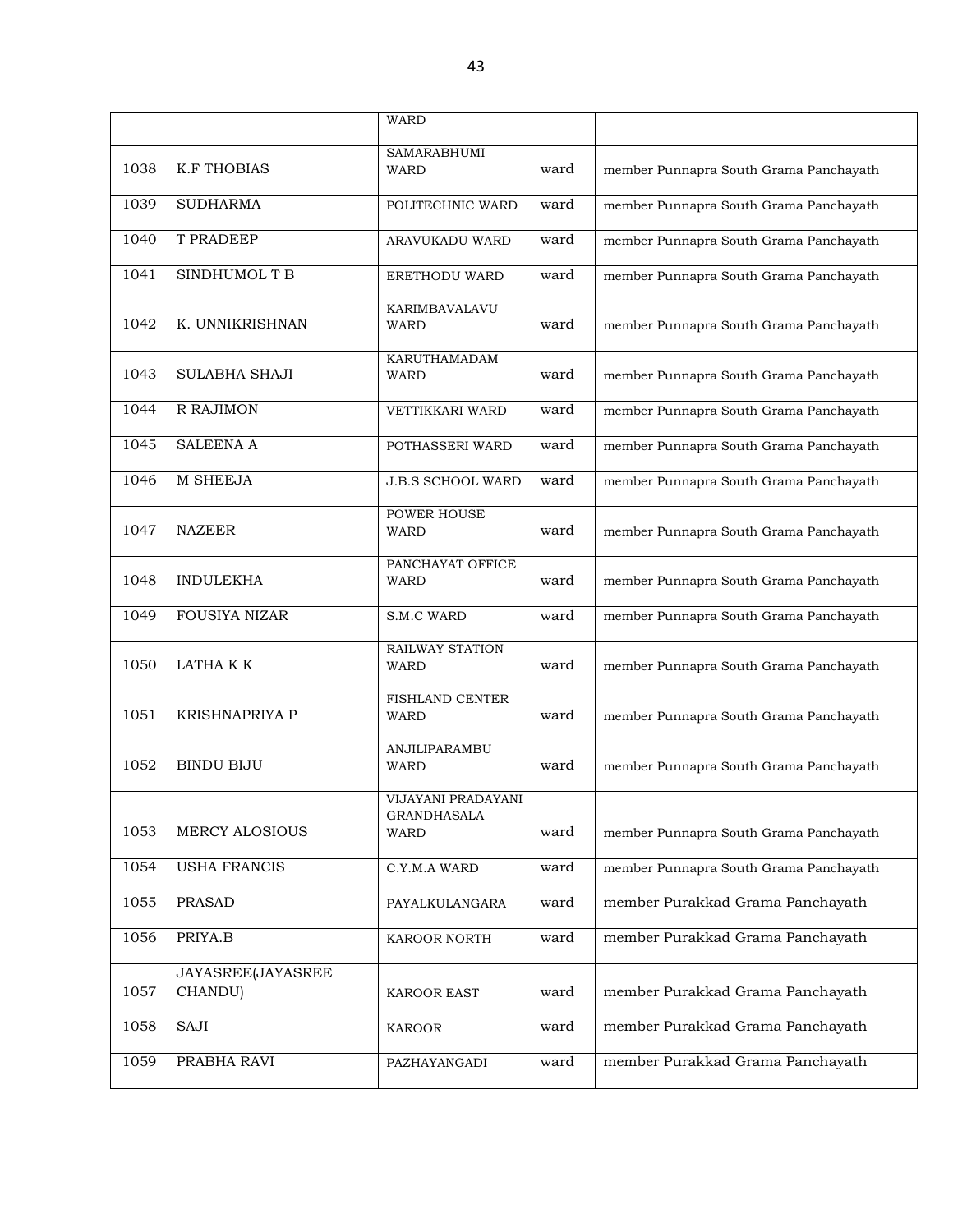| 1060 | AD:V.S.JINURAJ                | THYCHIRA                           | ward | member Purakkad Grama Panchayath       |
|------|-------------------------------|------------------------------------|------|----------------------------------------|
| 1061 | PRABALENDREN                  | <b>NALUCHIRA</b>                   | ward | member Purakkad Grama Panchayath       |
| 1062 | R.SUNI                        | THOTTAPPALLY                       | ward | member Purakkad Grama Panchayath       |
| 1063 | P.P.NIJI                      | <b>THOTTAPPALLY</b><br><b>WEST</b> | ward | member Purakkad Grama Panchayath       |
| 1064 | P.AROMAL                      | <b>HARBOUR</b>                     | ward | member Purakkad Grama Panchayath       |
| 1065 | R.RAJI(UNNI)                  | SPILLWAY EAST                      | ward | member Purakkad Grama Panchayath       |
| 1066 | LIJIDEVADATHAN(MANIKU<br>TTY) | CHENNANGARA                        | ward | member Purakkad Grama Panchayath       |
| 1067 | NIJA ANILKUMAR                | ANANDESWARAM                       | ward | member Purakkad Grama Panchayath       |
| 1068 | <b>SASIKANTHAN</b>            | <b>PUNDHALA</b>                    | ward | member Purakkad Grama Panchayath       |
| 1069 | SUJATHANKAKUTTAN              | <b>PUTHENNADA</b>                  | ward | member Purakkad Grama Panchayath       |
| 1070 | <b>RAHUMATH</b>               | PANCHAYAT OFFICE                   | ward | member Purakkad Grama Panchayath       |
| 1071 | <b>SULEKHA BABU</b>           | <b>PURAKKAD</b>                    | ward | member Purakkad Grama Panchayath       |
| 1072 | <b>BINDHU SHAJI</b>           | PAZHAYA PURAKKAD                   | ward | member Purakkad Grama Panchayath       |
| 1073 | <b>MADHUM</b>                 | <b>CHENGANDA</b>                   | ward | member Thanneermukkom Grama Panchayath |
| 1074 | <b>BINITHA</b>                | <b>SB PURAM</b>                    | ward | member Thanneermukkom Grama Panchayath |
| 1075 | MARIYAMMA(MINI<br>ANTONY)     | VELLIYAKULAM                       | ward | member Thanneermukkom Grama Panchayath |
| 1076 | <b>K.C RAMESHBABU</b>         | KATTACHIRA                         | ward | member Thanneermukkom Grama Panchayath |
| 1077 | <b>SANAJA P.N</b>             | <b>SASTHANKAL</b>                  | ward | member Thanneermukkom Grama Panchayath |
| 1078 | REMA MADANAN                  | THANNEERMUKKOM                     | ward | member Thanneermukkom Grama Panchayath |
| 1079 | SANU SUDHEENDRAN              | <b>DEVASAMKARI</b>                 | ward | member Thanneermukkom Grama Panchayath |
| 1080 | USHAKUMARI SIVADASAN          | VELIAMBRA                          | ward | member Thanneermukkom Grama Panchayath |
| 1081 | <b>SUNIMOL</b>                | <b>ELANJAMKULANGAR</b><br>A        | ward | member Thanneermukkom Grama Panchayath |
| 1082 | YAMUNA K.R                    | KANNANKARA                         | ward | member Thanneermukkom Grama Panchayath |
| 1083 | <b>N.V SHAJI</b>              | PUTHANANGADI                       | ward | member Thanneermukkom Grama Panchayath |
| 1084 | <b>K.R SURESH</b>             | <b>VARANAM</b>                     | ward | member Thanneermukkom Grama Panchayath |
| 1085 | SUDHARMMA SANTHOSH            | <b>KARIKKAD</b>                    | ward | member Thanneermukkom Grama Panchayath |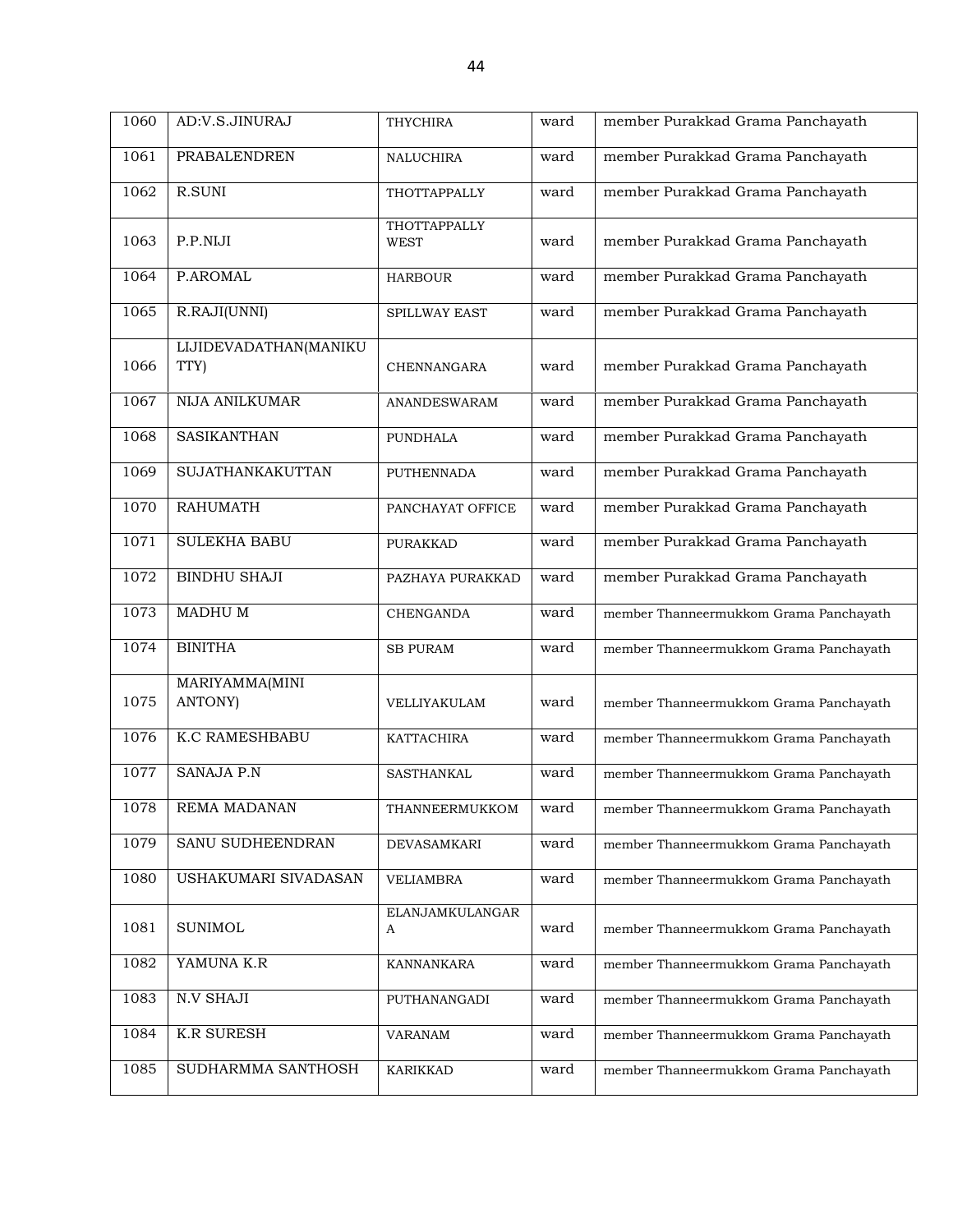| 1086 | JOSEPH A.J                                | <b>NJETTAYIL</b>                     | ward | member Thanneermukkom Grama Panchayath |
|------|-------------------------------------------|--------------------------------------|------|----------------------------------------|
| 1087 | SHYLESH T.S                               | MUTTATHIPARAMBU                      | ward | member Thanneermukkom Grama Panchayath |
| 1088 | <b>MINI BIJU</b>                          | SREEKANDAMANGAL<br>AM                | ward | member Thanneermukkom Grama Panchayath |
| 1089 | $_{\rm LIJI}$                             | <b>MEKRAKKAD</b>                     | ward | member Thanneermukkom Grama Panchayath |
| 1090 | PRASANNAKUMARI                            | <b>TAGORE</b>                        | ward | member Thanneermukkom Grama Panchayath |
| 1091 | <b>ADV P.S JYOTHIS</b>                    | <b>MARUTHORVATTOM</b>                | ward | member Thanneermukkom Grama Panchayath |
| 1092 | RESHMA T.R                                | <b>MANAVELI</b>                      | ward | member Thanneermukkom Grama Panchayath |
| 1093 | SANIL NATH K.N                            | <b>ENGINEERING</b><br><b>COLLEGE</b> | ward | member Thanneermukkom Grama Panchayath |
| 1094 | <b>SAJI ANTONY</b>                        | <b>LISSUE NAGAR</b>                  | ward | member Thanneermukkom Grama Panchayath |
| 1095 | <b>SEBASTIAN K.J</b>                      | <b>VERANADU</b>                      | ward | member Thanneermukkom Grama Panchayath |
| 1096 | <b>SALLY REJI</b>                         | VAZHUVADI                            | ward | member Thazhakara Grama Panchayath     |
| 1097 | T.K MATHAI                                | THAZHAKKARA B                        | ward | member Thazhakara Grama Panchayath     |
| 1098 | VIDHYADHARAN                              | THAZHAKKARA A                        | ward | member Thazhakara Grama Panchayath     |
| 1099 | <b>JIJITH KUMAR</b>                       | <b>KUNNAM</b>                        | ward | member Thazhakara Grama Panchayath     |
| 1100 | <b>SURIYAKUMARI</b><br><b>VIJAYAKUMAR</b> | KUNNAM H.S                           | ward | member Thazhakara Grama Panchayath     |
| 1101 | <b>MANU PHILIP</b>                        | KOCHALUMMOODU                        | ward | member Thazhakara Grama Panchayath     |
| 1102 | <b>AMBILY</b>                             | <b>KALLIMEL</b>                      | ward | member Thazhakara Grama Panchayath     |
| 1103 | SHEENA KUTTIPARAMBIL                      | MANKAMKUZHY<br><b>TOWN</b>           | ward | member Thazhakara Grama Panchayath     |
| 1104 | THULASIBAI                                | ERATTAPPALLIKUDA<br>М                | ward | member Thazhakara Grama Panchayath     |
| 1105 | PUSHPALETHA                               | <b>VETTIYAR</b>                      | ward | member Thazhakara Grama Panchayath     |
| 1106 | DEEPA VIJAYAKUMAR                         | <b>KOTTEMALA</b>                     | ward | member Thazhakara Grama Panchayath     |
| 1107 | SUNIL RAMANALLOOR                         | VETTIYAR H.S                         | ward | member Thazhakara Grama Panchayath     |
| 1108 | S.ASHARAF                                 | THANNIKUNNU                          | ward | member Thazhakara Grama Panchayath     |
| 1109 | S.ANIRUDHAN                               | PARAKKULANGARA                       | ward | member Thazhakara Grama Panchayath     |
| 1110 | VALSALA SOMAN                             | MURIVAYIKKARA                        | ward | member Thazhakara Grama Panchayath     |
| 1111 | <b>YESHODHARAN</b>                        | ARUNNOOTTIMANGA                      | ward | member Thazhakara Grama Panchayath     |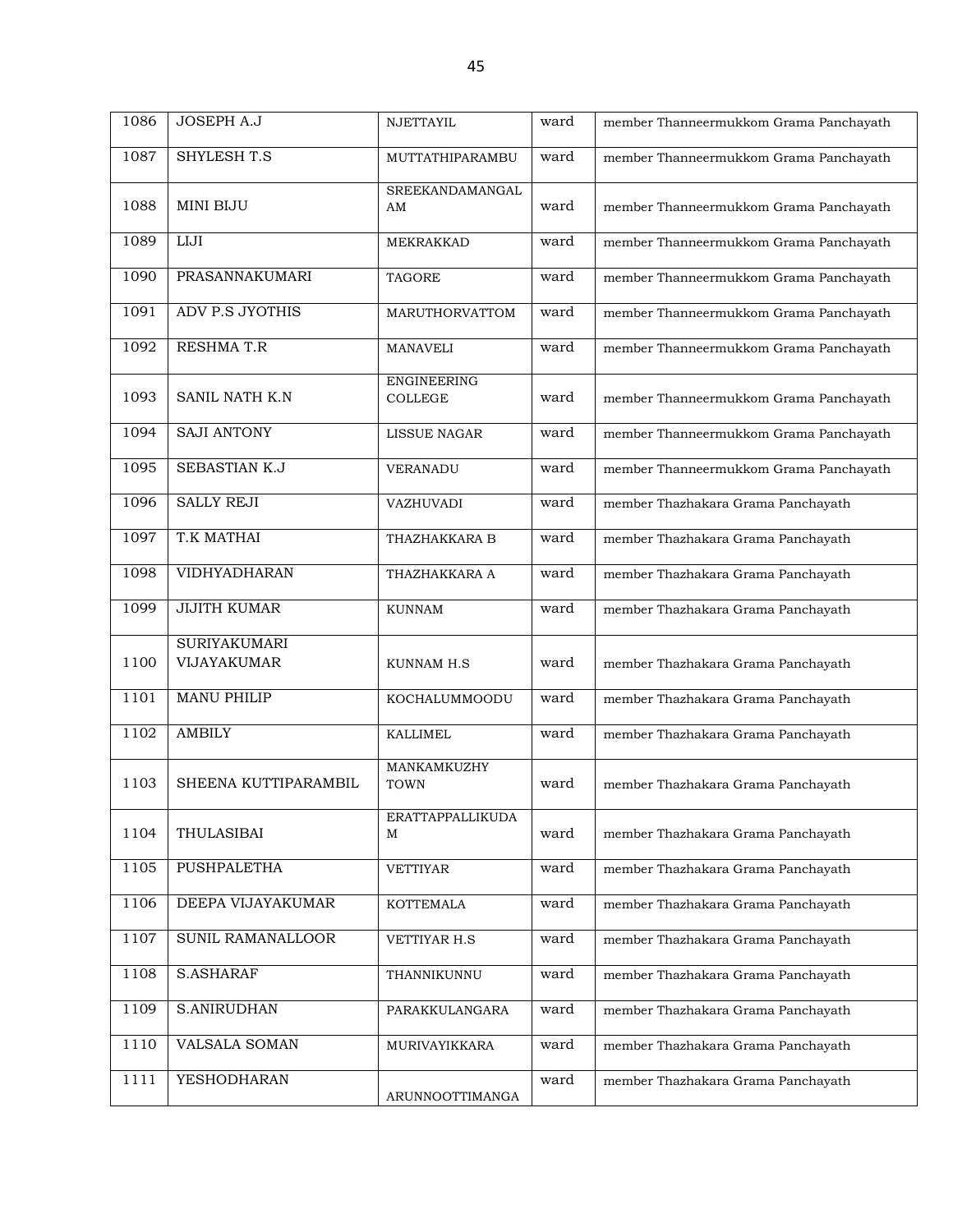|      |                                     | LAM                                   |      |                                          |
|------|-------------------------------------|---------------------------------------|------|------------------------------------------|
| 1112 | <b>K.RAVI</b>                       | P.H.C WARD                            | ward | member Thazhakara Grama Panchayath       |
| 1113 | SHEEBA SATHEESH                     | <b>ERAVANKARA</b>                     | ward | member Thazhakara Grama Panchayath       |
| 1114 | SUNILA SATHEESH                     | <b>SEED FARM</b>                      | ward | member Thazhakara Grama Panchayath       |
| 1115 | <b>KRISHNAKUMARI</b>                | AAKKANATTUKARA                        | ward | member Thazhakara Grama Panchayath       |
| 1116 | DAVID.K SOLOMAN                     | <b>KALLUMALA</b>                      | ward | member Thazhakara Grama Panchayath       |
| 1117 | <b>S RENJITH</b>                    | <b>ERAMALLIKKARA</b>                  | ward | member Thiruvanvandoor Grama Panchayath  |
| 1118 | T. GOPI                             | <b>THIRUVANVANDOOR</b>                | ward | member Thiruvanvandoor Grama Panchayath  |
| 1119 | <b>SHINY SAJI</b>                   | <b>NANNAD</b>                         | ward | member Thiruvanvandoor Grama Panchayath  |
| 1120 | <b>HARIKUMAR M.S</b>                | <b>THIRUVANVANDOOR</b><br><b>EAST</b> | ward | member Thiruvanvandoor Grama Panchayath  |
| 1121 | <b>GEETHA SURENDRAN</b>             | PANCHAYAT OFFICE<br><b>WARD</b>       | ward | member Thiruvanvandoor Grama Panchayath  |
| 1122 | PROF. ALEYKUTTY<br><b>KURIAKOSE</b> | PRAVINKOODU                           | ward | member Thiruvanvandoor Grama Panchayath  |
| 1123 | <b>JALAJA</b>                       | <b>MAZHUKEER</b>                      | ward | member Thiruvanvandoor Grama Panchayath  |
| 1124 | MANOJ KUMAR (MANU<br>THEKEDATHU)    | MAZHUKERMEL                           | ward | member Thiruvanvandoor Grama Panchayath  |
| 1125 | <b>CHERIAN</b><br>KUTHIRAVATTOM     | <b>KALLISSERY</b>                     | ward | member Thiruvanvandoor Grama Panchayath  |
| 1126 | <b>AMBILY SAJEEV</b>                | <b>UMAYATTUKARAMEL</b>                | ward | member Thiruvanvandoor Grama Panchayath  |
| 1127 | VALSAMMA SURENDRAN                  | <b>UMAYATTUKARA</b>                   | ward | member Thiruvanvandoor Grama Panchayath  |
| 1128 | RESHMI SUBHASH                      | KOLADATHUSSERY                        | ward | member Thiruvanvandoor Grama Panchayath  |
| 1129 | PUSHPANGATHAN                       | VANAVATHUKKARA                        | ward | member Thiruvanvandoor Grama Panchayath  |
| 1130 | OMANA C R                           | PALLANA NORTH                         | ward | member Thrikkunnappuzha Grama Panchayath |
| 1131 | <b>G KARTHIKEYAN</b>                | LEKSHMITHOPPU                         | ward | member Thrikkunnappuzha Grama Panchayath |
| 1132 | <b>GEETHAR</b>                      | EDAPALLITHOPPU                        | ward | member Thrikkunnappuzha Grama Panchayath |
| 1133 | K JANADASAN                         | KAKKAMADACKAL                         | ward | member Thrikkunnappuzha Grama Panchayath |
| 1134 | <b>AMMINI TEACHER</b>               | VALIYAPARAMBU                         | ward | member Thrikkunnappuzha Grama Panchayath |
| 1135 | <b>SHEEJA</b>                       | S N NAGAR                             | ward | member Thrikkunnappuzha Grama Panchayath |
| 1136 | <b>SINDHU</b>                       | PATHIYANKARA                          | ward | member Thrikkunnappuzha Grama Panchayath |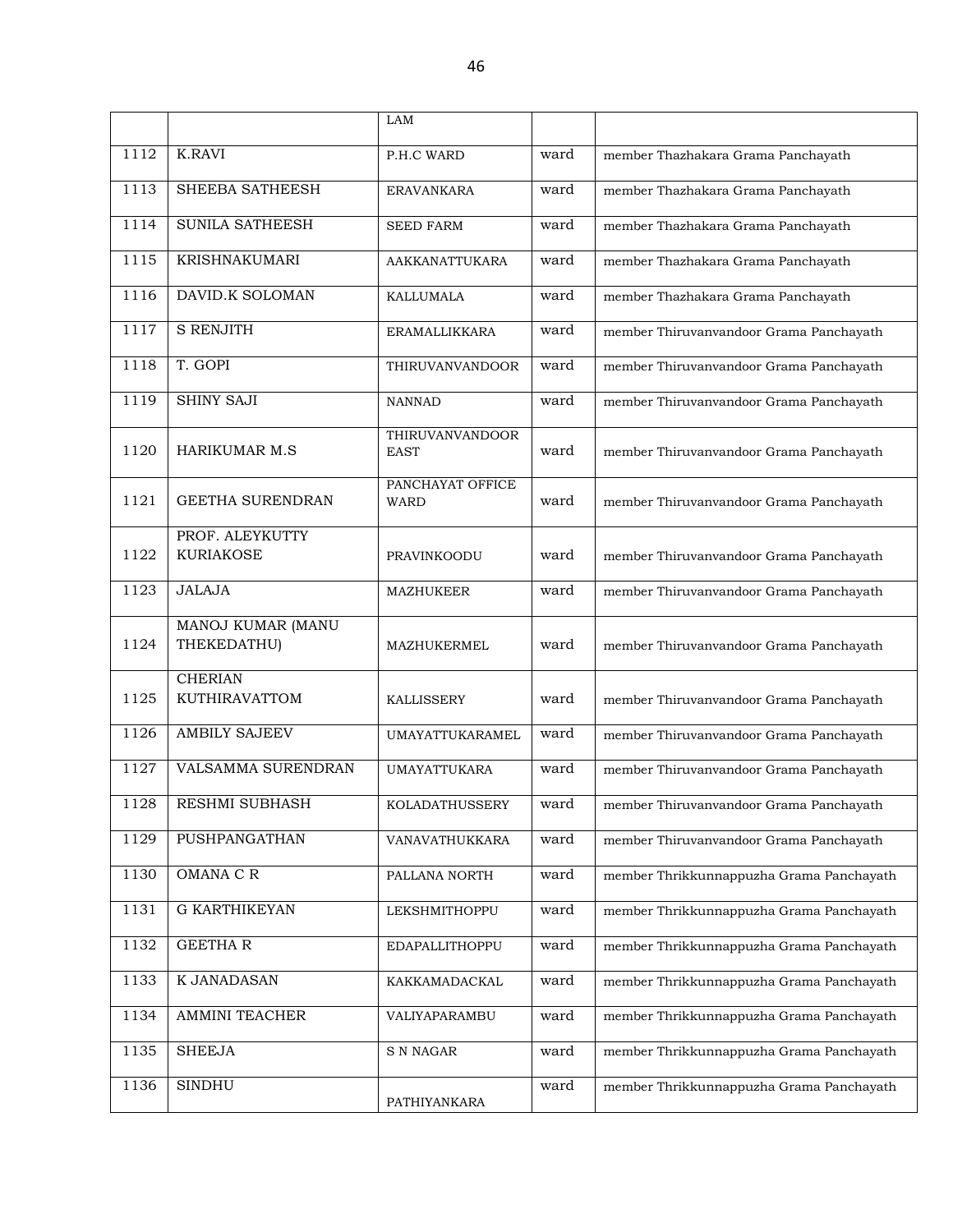|      |                          | <b>SOUTH</b>                 |      |                                          |
|------|--------------------------|------------------------------|------|------------------------------------------|
|      |                          | <b>PATHIYANKARA</b>          |      |                                          |
| 1137 | <b>SUJAMOL R</b>         | <b>NORTH</b>                 | ward | member Thrikkunnappuzha Grama Panchayath |
|      | <b>SUDHILAL</b>          |                              |      |                                          |
| 1138 | THRIKKUNNAPPUZHA         | <b>KOTTEMURI</b>             | ward | member Thrikkunnappuzha Grama Panchayath |
| 1139 | <b>S SUDHEESH</b>        | MATHUKKAL                    | ward | member Thrikkunnappuzha Grama Panchayath |
| 1140 | <b>JAYANTHI</b>          | PALLIPPATTUMURI              | ward | member Thrikkunnappuzha Grama Panchayath |
| 1141 | <b>SHEEJA</b>            | CHELAKKADU                   | ward | member Thrikkunnappuzha Grama Panchayath |
| 1142 | <b>ABIDA</b>             | PANOOR SOUTH                 | ward | member Thrikkunnappuzha Grama Panchayath |
| 1143 | <b>HARIS ANDOLY</b>      | PANOOR CENTRAL               | ward | member Thrikkunnappuzha Grama Panchayath |
| 1144 | A SHAJAHAN               | PANOOR NORTH                 | ward | member Thrikkunnappuzha Grama Panchayath |
| 1145 | <b>MYMOONATH</b>         | KUTTIKKADU                   | ward | member Thrikkunnappuzha Grama Panchayath |
| 1146 | <b>RAJESH V</b>          | PALLANA SOUTH                | ward | member Thrikkunnappuzha Grama Panchayath |
| 1147 | <b>JAIN EARNEST</b>      | PALLITHODE                   | ward | member Thuravoor Grama Panchayth         |
| 1148 | PHILOMINA OMANAPILLAI    | <b>ALUNKKAL</b>              | ward | member Thuravoor Grama Panchayth         |
| 1149 | PREETHA PURUSHAN         | KALARIKAL                    | ward | member Thuravoor Grama Panchayth         |
| 1150 | <b>K.R RENSHU</b>        | THURAVOOR TOWN               | ward | member Thuravoor Grama Panchayth         |
| 1151 | R VIDYADHARAN            | S.C.S.H.S                    | ward | member Thuravoor Grama Panchayth         |
| 1152 | SARASAMMA VIJAYAN        | <b>ALUMVARAMBU</b>           | ward | member Thuravoor Grama Panchayth         |
| 1153 | LALU SADHANADAN          | VALAMANGALAM<br><b>NORTH</b> | ward | member Thuravoor Grama Panchayth         |
| 1154 | <b>ANEESH</b>            | KADATHURUTHU                 | ward | member Thuravoor Grama Panchayth         |
| 1155 | LATHIKA VIJAYAN          | S.H.CHURCH                   | ward | member Thuravoor Grama Panchayth         |
| 1156 | R MOHANAN PILLAI         | VALAMANGALAM<br><b>SOUTH</b> | ward | member Thuravoor Grama Panchayth         |
| 1157 | <b>SOJIMON ANTHRAPER</b> | PAZHAMPALLIKKAVU             | ward | member Thuravoor Grama Panchayth         |
| 1158 | ANITHA SOMAN             | PANCHAYAT OFFICE             | ward | member Thuravoor Grama Panchayth         |
| 1159 | RENJITH KUMAR.G          | MILMA FACTORY                | ward | member Thuravoor Grama Panchayth         |
| 1160 | MANJU RAMANATHAN         | PUTHANKAVU                   | ward | member Thuravoor Grama Panchayth         |
| 1161 | <b>SHYMOL</b>            | MANAKKODAM                   | ward | member Thuravoor Grama Panchayth         |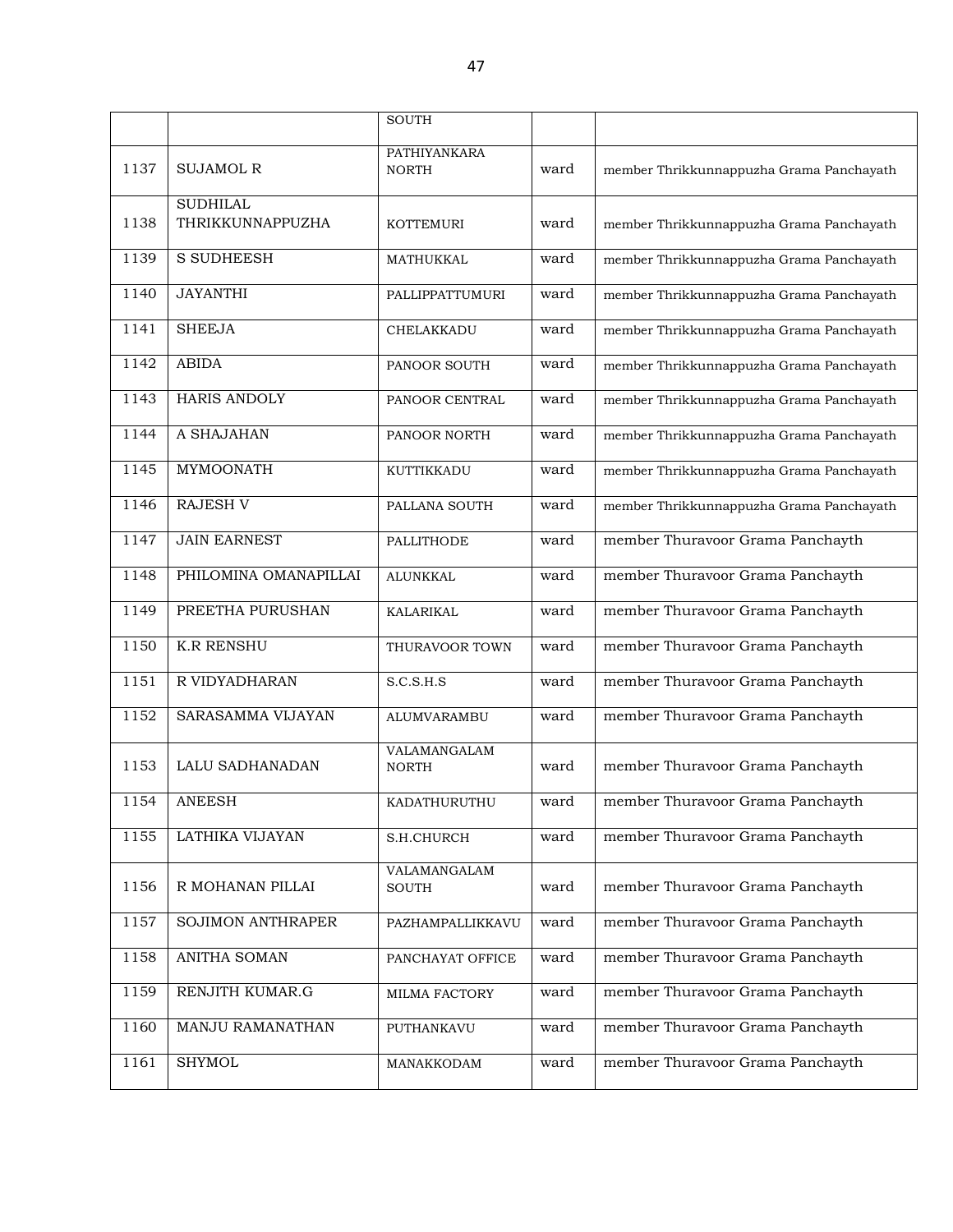| 1162 | VARGHESE T.M            | <b>ILLIKKAL</b>            | ward | member Thuravoor Grama Panchayth      |
|------|-------------------------|----------------------------|------|---------------------------------------|
|      |                         | PADIJARE                   |      |                                       |
| 1163 | DHANYAMOL VIKAS         | MANAKKODAM                 | ward | member Thuravoor Grama Panchayth      |
| 1164 | MARY SEEMOL JOSEY       | ANNAPURAM                  | ward | member Thuravoor Grama Panchayth      |
| 1165 | VIMAL RAVEENDRAN        | <b>ULAVAIPU</b>            | ward | member Thycattussery Grama Panchayath |
| 1166 | AMBIKA SHASHIDHARAN     | <b>CHUDUKATTUPURA</b><br>M | ward | member Thycattussery Grama Panchayath |
| 1167 | VIJAYAKUMARI            | THEVARVATTOM               | ward | member Thycattussery Grama Panchayath |
| 1168 | VINOD KUMAR KANNATTU    | POOCHAKKAL                 | ward | member Thycattussery Grama Panchayath |
| 1169 | <b>MINI RAMESAN</b>     | <b>PONPURAM</b>            | ward | member Thycattussery Grama Panchayath |
| 1170 | PRAMOD (PRADEEP)        | <b>NAGARI</b>              | ward | member Thycattussery Grama Panchayath |
| 1171 | SAJI MANAPPURAM         | <b>AATTUPURAM</b>          | ward | member Thycattussery Grama Panchayath |
| 1172 | <b>AMBILY THILAKAN</b>  | MANAPPURAM                 | ward | member Thycattussery Grama Panchayath |
| 1173 | PUSHKARAN.K.R           | <b>SUB STATION</b>         | ward | member Thycattussery Grama Panchayath |
| 1174 | SANTHAMMA PRAKASH       | CHEERATHUKAADU             | ward | member Thycattussery Grama Panchayath |
| 1175 | <b>BIJIMOL SAJAN</b>    | PANIYATHU                  | ward | member Thycattussery Grama Panchayath |
| 1176 | P.V.REJIMON             | SHRAMBIKKAL                | ward | member Thycattussery Grama Panchayath |
|      | <b>MAMACHAN</b>         |                            |      |                                       |
| 1177 | KALAPPURAKKAL           | THYCATTUSSERY              | ward | member Thycattussery Grama Panchayath |
| 1178 | <b>GANGADEVI</b>        | MANIYATHRIKKAL             | ward | member Thycattussery Grama Panchayath |
| 1179 | <b>SASIKALA</b>         | PANCHAYAT OFFICE           | ward | member Thycattussery Grama Panchayath |
| 1180 | G. RAJEEV KUMAR         | CHOONAD                    | ward | member Vallikunnam Grama Panchayath   |
| 1181 | V.K. ANIL               | ELIPPAKKULAM               | ward | member Vallikunnam Grama Panchayath   |
| 1182 | <b>BIJIKUMARI. V.V</b>  | VALLIKUNNAM                | ward | member Vallikunnam Grama Panchayath   |
| 1183 | <b>J. RAVEENDRANATH</b> | <b>PUTHENCHANTHA</b>       | ward | member Vallikunnam Grama Panchayath   |
| 1184 | AMPILIKUMARIYAMMA       | PADAYANIVETTAM             | ward | member Vallikunnam Grama Panchayath   |
| 1185 | ANITHA. C               | PARIYARATHKULANG<br>ARA    | ward | member Vallikunnam Grama Panchayath   |
| 1186 | ANIL KUMAR              | MALAMELCHANTHA             | ward | member Vallikunnam Grama Panchayath   |
| 1187 | VIJAYAKUMAR             | KADUVINAL                  | ward | member Vallikunnam Grama Panchayath   |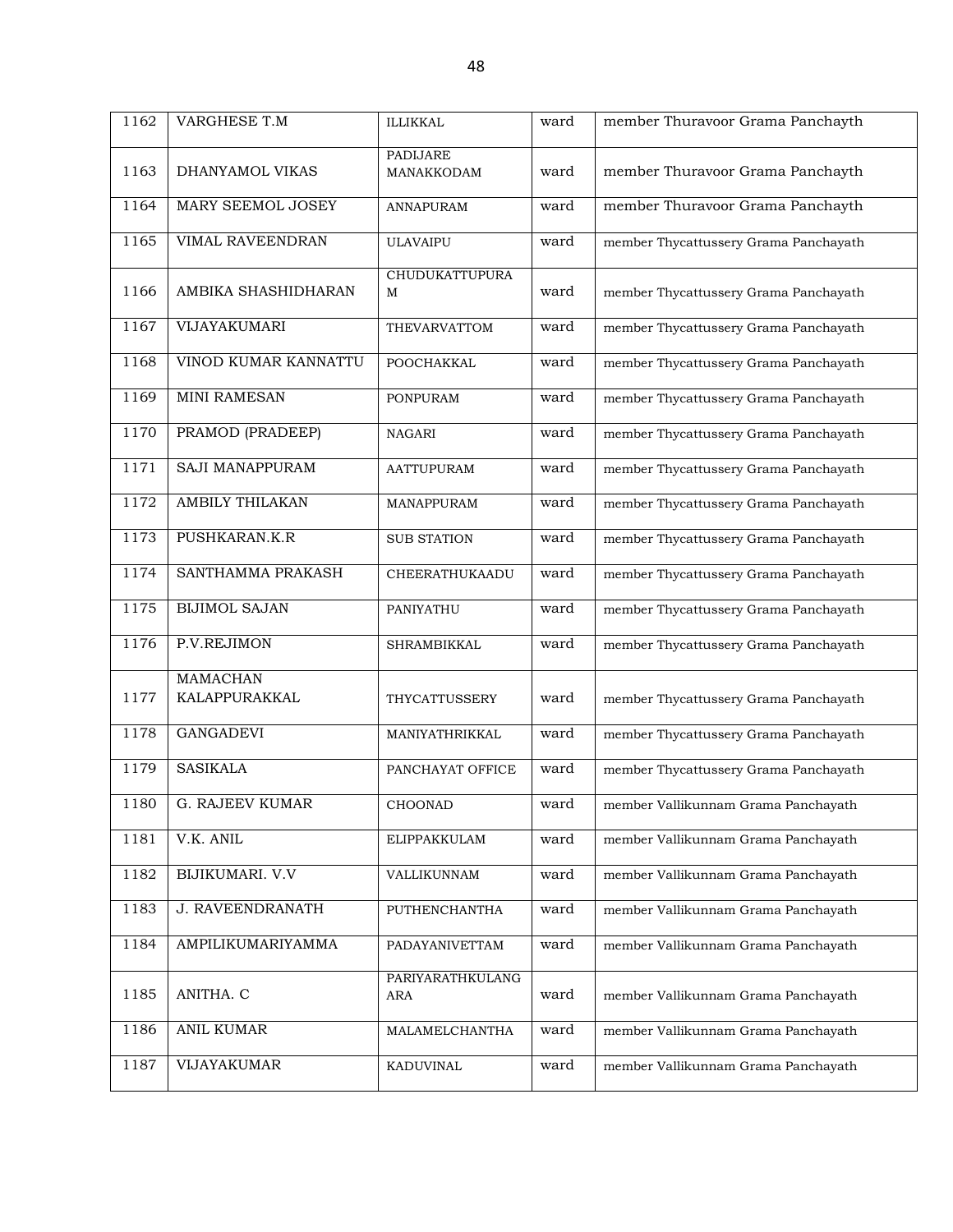| 1188 | <b>DEEPA</b>           | KANJIRATHINMOOD<br>U                 | ward | member Vallikunnam Grama Panchayath |
|------|------------------------|--------------------------------------|------|-------------------------------------|
| 1189 | <b>PRAKASH</b>         | THALIRADI                            | ward | member Vallikunnam Grama Panchayath |
| 1190 | PRASANNA. R            | KONDODIMUKAL                         | ward | member Vallikunnam Grama Panchayath |
| 1191 | <b>SHAJAHAN</b>        | <b>KAMBISSERY</b>                    | ward | member Vallikunnam Grama Panchayath |
| 1192 | PRABHAKARAN.A          | <b>THEKKEMURI</b>                    | ward | member Vallikunnam Grama Panchayath |
| 1193 | MURALI. G              | <b>KANNIMEL</b>                      | ward | member Vallikunnam Grama Panchayath |
| 1194 | <b>SUMA</b>            | VALACHAL                             | ward | member Vallikunnam Grama Panchayath |
| 1195 | <b>INDIRA</b>          | KADUVUMKAL                           | ward | member Vallikunnam Grama Panchayath |
| 1196 | AMBIILI. A             | <b>KARAZHMA</b>                      | ward | member Vallikunnam Grama Panchayath |
| 1197 | <b>LATHIKA</b>         | VATTAKKAD                            | ward | member Vallikunnam Grama Panchayath |
| 1198 | <b>SUJATHA</b>         | <b>KAVIL</b>                         | ward | member Vayalar Grama Panchayath     |
| 1199 | <b>KAVITHA</b>         | ETTUPURAKKAL                         | ward | member Vayalar Grama Panchayath     |
| 1200 | S.V.BABU               | RAMAVARMMA HIGH<br><b>SCHOOL</b>     | ward | member Vayalar Grama Panchayath     |
| 1201 | <b>TESSYAMMA</b>       | NAGAMKULANGARA                       | ward | member Vayalar Grama Panchayath     |
| 1202 | INDIRA.K.              | P.H.C.                               | ward | member Vayalar Grama Panchayath     |
| 1203 | <b>MOOSAKUTTY</b>      | KERALADITHYAPU<br><b>RAM</b>         | ward | member Vayalar Grama Panchayath     |
| 1204 | U.G.UNNI               | <b>RAMAVARMMA</b><br><b>SMARAKAM</b> | ward | member Vayalar Grama Panchayath     |
| 1205 | <b>REMANI PRAKASAN</b> | <b>MANDAPAM</b>                      | ward | member Vayalar Grama Panchayath     |
| 1206 | <b>SEENA PREM</b>      | <b>SAKTHEESWARAM</b>                 | ward | member Vayalar Grama Panchayath     |
| 1207 | ANI KUREEKKATTU        | KALAVAMKODAM                         | ward | member Vayalar Grama Panchayath     |
| 1208 | <b>SASIDHARAN</b>      | <b>KARAPPURAM</b>                    | ward | member Vayalar Grama Panchayath     |
| 1209 | SARASWATHY GOPI        | KOLLAPPALLI                          | ward | member Vayalar Grama Panchayath     |
| 1210 | SOBHANA VIJAYAN        | NEELIMANGALAM                        | ward | member Vayalar Grama Panchayath     |
| 1211 | GEETHA VISWAMBARAN     | A.K.G.GRANDHASA<br>LA                | ward | member Vayalar Grama Panchayath     |
| 1212 | <b>BAHULEYAN</b>       | CHATHANCHIRA                         | ward | member Vayalar Grama Panchayath     |
| 1213 | PURUSHOTHAMAN.K.P.(O   | <b>OLATHALA</b>                      | ward | member Vayalar Grama Panchayath     |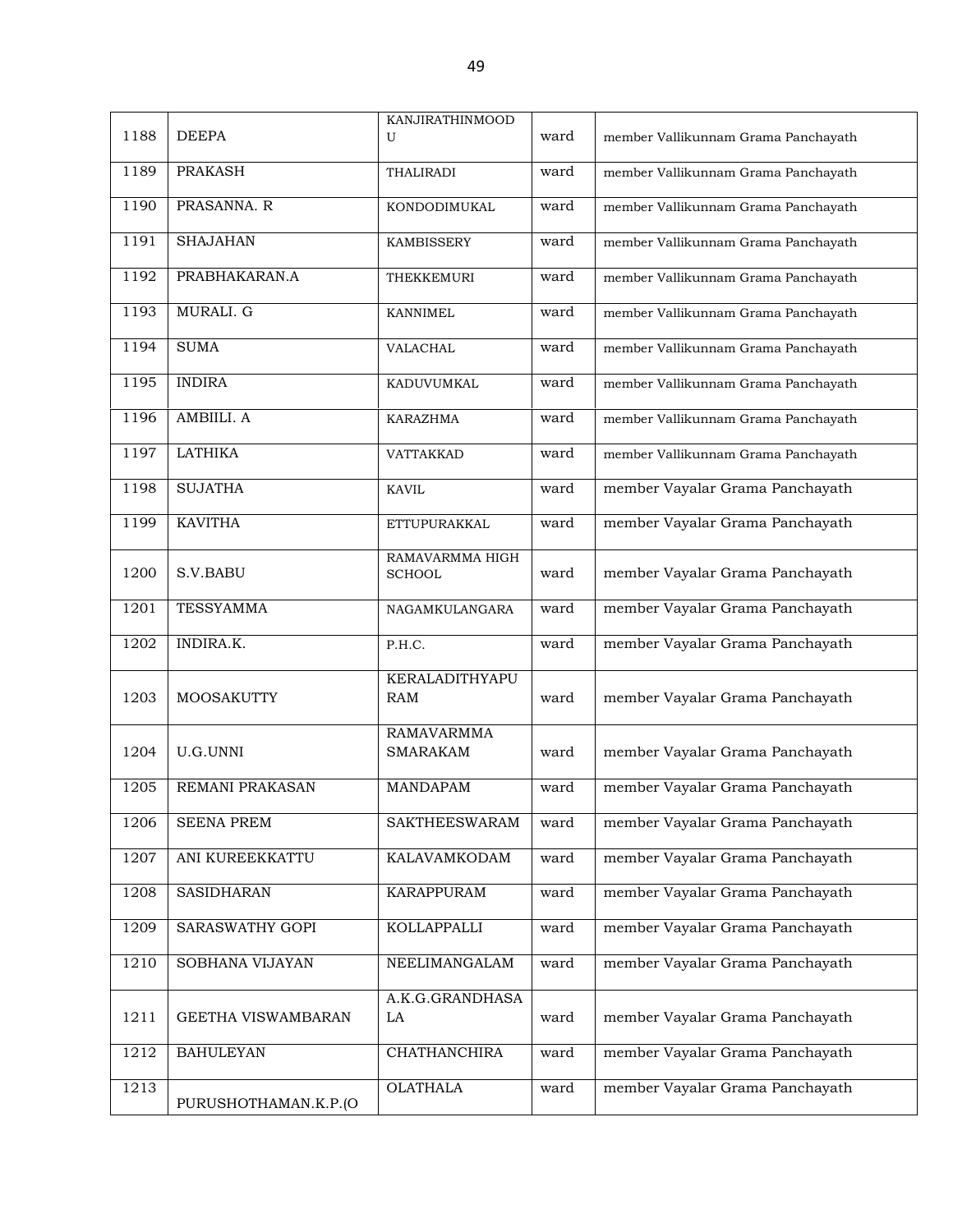|      | MANAKKUTTAN)          |                                    |      |                                    |
|------|-----------------------|------------------------------------|------|------------------------------------|
| 1214 | SOWDAMANI RASHEED     | <b>VEEYAPURAM</b>                  | ward | member Veeyapuram Grama Panchayath |
| 1215 | <b>ABIDA BEEVI</b>    | VEEYAPURAM<br><b>EAST</b>          | ward | member Veeyapuram Grama Panchayath |
| 1216 | <b>VINU JOHN</b>      | THURUTHEL<br><b>BHAGAM</b>         | ward | member Veeyapuram Grama Panchayath |
| 1217 | <b>JYOTHI PRAKASH</b> | <b>MELPADOM</b><br><b>NORTH</b>    | ward | member Veeyapuram Grama Panchayath |
| 1218 | <b>SINDHU</b>         | MELPADOM<br><b>SOUTH</b>           | ward | member Veeyapuram Grama Panchayath |
| 1219 | <b>SUJA</b>           | VELLAMKULANGA<br>RA                | ward | member Veeyapuram Grama Panchayath |
| 1220 | P.P.PRASAD            | KARICHAL NORTH                     | ward | member Veeyapuram Grama Panchayath |
| 1221 | N.PRASADKUMAR         | KARICHAL SOUTH                     | ward | member Veeyapuram Grama Panchayath |
| 1222 | GIRISH.R              | <b>KALAYAMKULANG</b><br><b>ARA</b> | ward | member Veeyapuram Grama Panchayath |
| 1223 | SHEEJA SURENDRAN      | <b>THRIVIKRAMAPUR</b><br>AM        | ward | member Veeyapuram Grama Panchayath |
| 1224 | <b>SANTHA BALAN</b>   | PAYIPAD EAST                       | ward | member Veeyapuram Grama Panchayath |
| 1225 | SAJAN.A.J             | PAYIPAD WEST                       | ward | member Veeyapuram Grama Panchayath |
| 1226 | M.K.RADHAMANI         | MURINJAPUZHA<br><b>BHAGAM</b>      | ward | member Veeyapuram Grama Panchayath |
| 1227 | <b>UMADEVI S</b>      | <b>ULIYANTHARA</b>                 | ward | member Venmony Grama Panchayath    |
| 1228 | ANIL KUMAR P R        | KODUKULANJI<br><b>KARODE</b>       | ward | member Venmony Grama Panchayath    |
| 1229 | <b>AJITHA MOHAN</b>   | PARACHANTHA                        | ward | member Venmony Grama Panchayath    |
| 1230 | RESHMI C              | CHANGAMALA                         | ward | member Venmony Grama Panchayath    |
| 1231 | <b>SURESH KUMAR</b>   | <b>ILLATHUMEPPURA</b><br>M         | ward | member Venmony Grama Panchayath    |
| 1232 | N R SREEDHARAN        | <b>PUNTHALATHAZHA</b><br>M         | ward | member Venmony Grama Panchayath    |
| 1233 | SHYLAJA VIJAYAN       | <b>POIKA</b>                       | ward | member Venmony Grama Panchayath    |
| 1234 | <b>SREELATHA</b>      | KAKKADA                            | ward | member Venmony Grama Panchayath    |